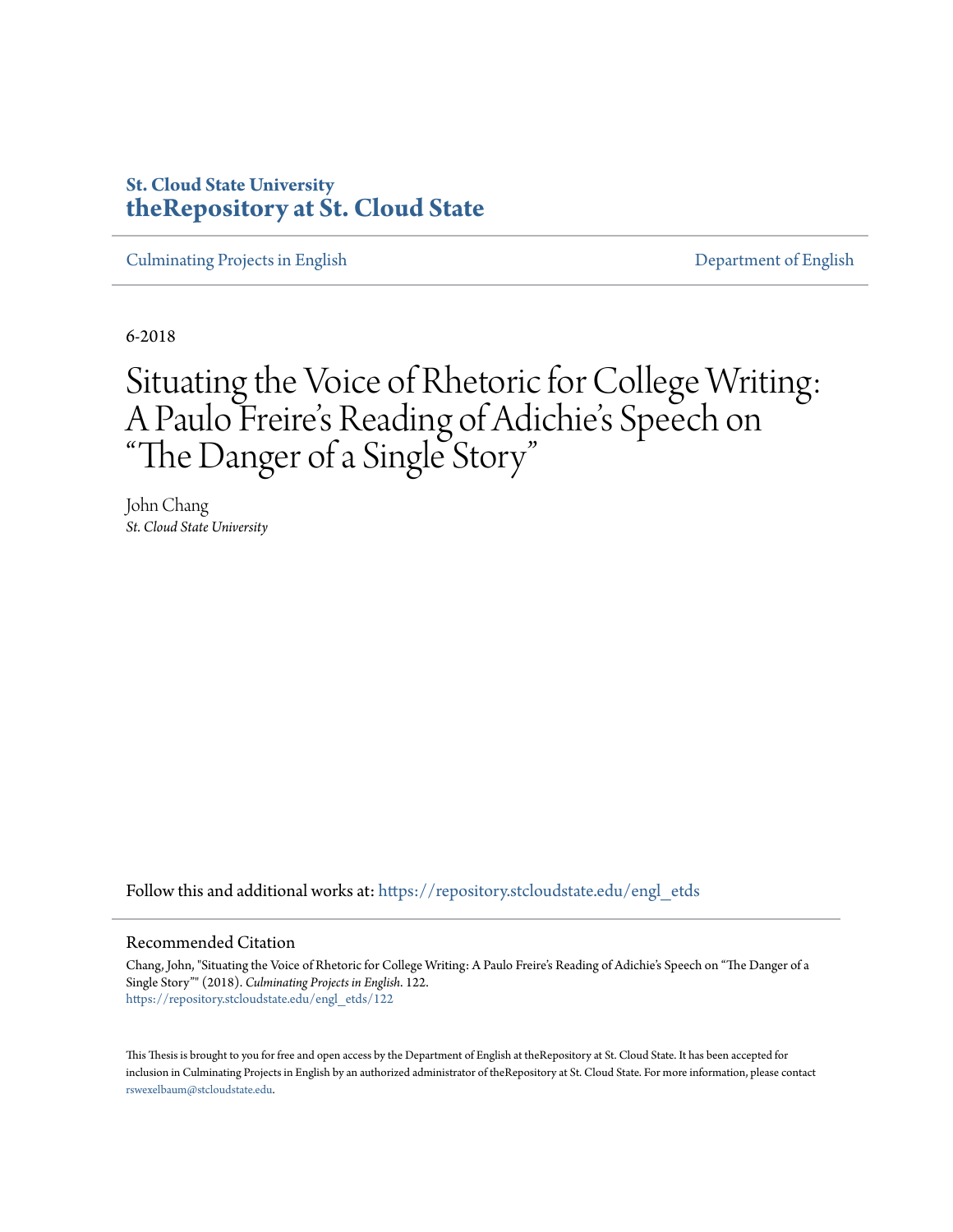## **Situating the Voice of Rhetoric for College Writing: A Paulo Freire's Reading of Adichie's Speech on "The Danger of a Single Story"**

by

John Chang

## A Thesis

Submitted to the Graduate Faculty of

St. Cloud State University

in Partial Fulfillment of the Requirements

for the degree of

Master of Arts

in Rhetoric and Writing

June, 2018

Thesis Committee: Sharon Cogdill, Chairperson Rex Veeder Matthew Barton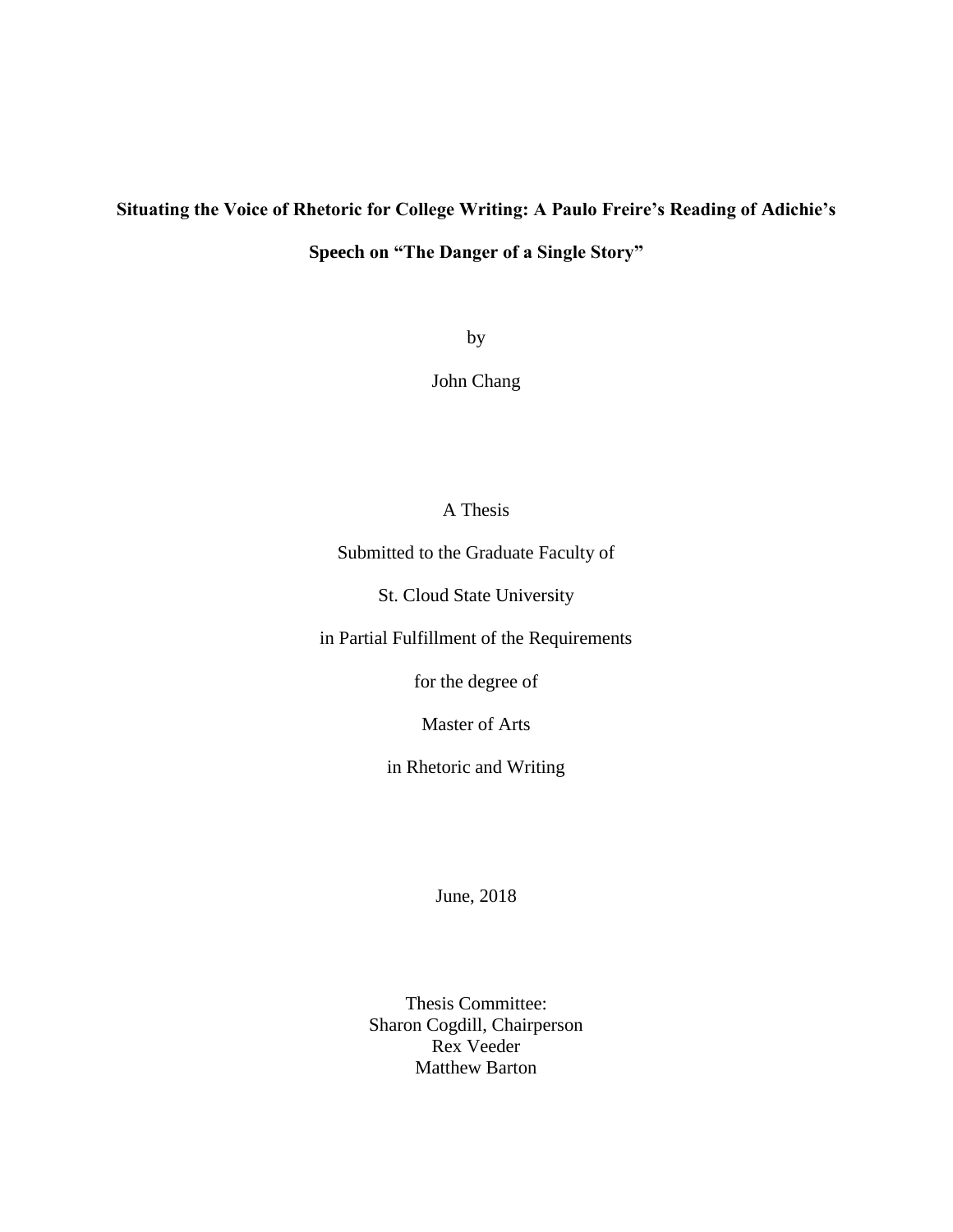#### **Abstract**

Many writing instructors use personal literacy narratives as a rhetorical site and an approach for teaching college writing in the context of definition argument. Rhetorically, students have had difficulty in defining what exactly they want to say about their personal literacy narratives where they have to clearly identify themselves and argue persuasively on issues they choose to raise in the assignment. In his *Pedagogy of the Oppressed*, Paulo Freire's careful analysis of the teacher-student relationship reveals its fundamentally narrative character, arguing that "education is suffering from narration sickness" (71). The "narration sickness" in the education system suggests that rhetoric situated in the form of narrative can present a serious problem when the teacher takes control of telling a story or interpreting a text to students. For example, published in 2009 Chimamanda Ngozi Adichie's TED talk entitled "The Danger of a Single Story" is a case in point. No doubt, Freire's pedagogical theory ushers in an opportunity and possibility of discussing the relationship between academic discourse and human discourse among other contesting theories literature, linguistics and rhetoric professors use in writing classrooms these days. In this thesis I argues that by situating Freire's the voice of rhetoric in the reading and interpreting of Adichie's TED talk, teachers of college writing should strive to give their students the liberating experience of expressing and transforming themselves in their own voice.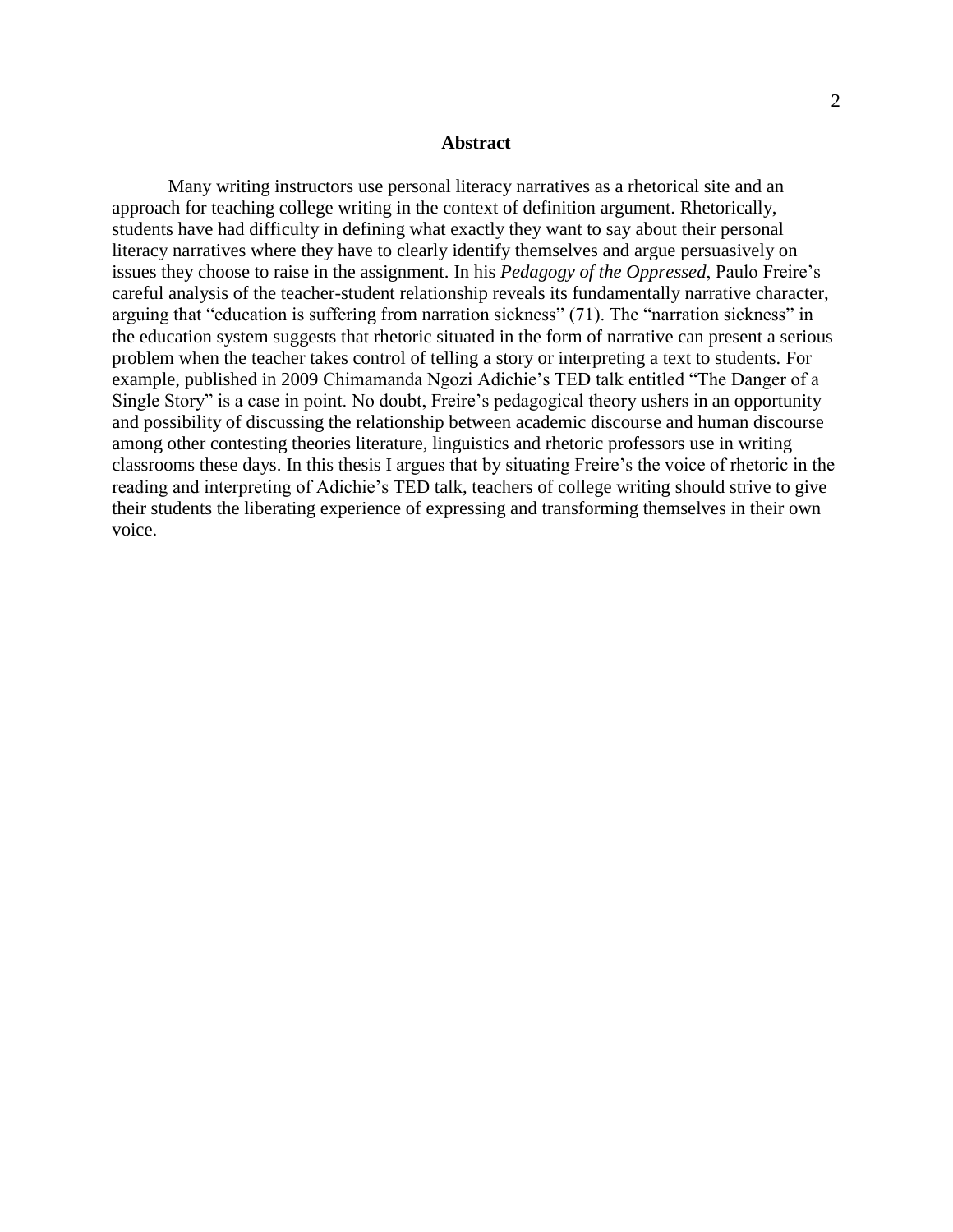## **Acknowledgments**

I am deeply grateful to Professor Sharon Cogdill for her constant support and guidance of this thesis. I have gained many valuable lessons and insights from taking her classes, and her scholarly advice makes it possible in the making of this project.

I also want to thank Professor Rex Veeder and Professor Matthew Barton for their willingness to take part in reading my thesis and giving advice. I enjoyed their classes and learned a lot from them as well.

Furthermore, I am thankful to my classmate, Stephanie M. Lemmer, for sharing her experience of working on her thesis, an experience that helps me make my work easier and be on track.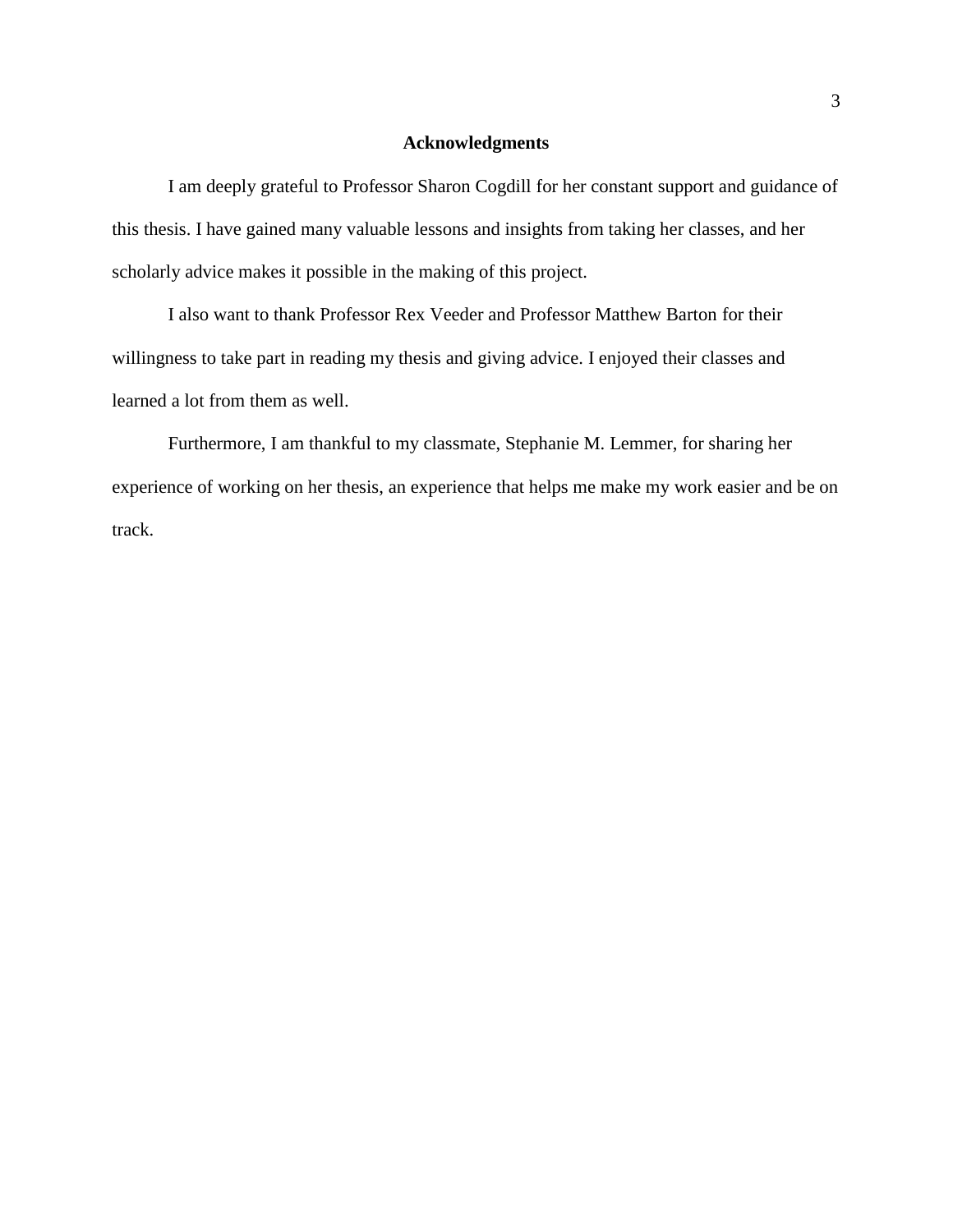## **Table of Contents**

Page **Page** 

| Chapter 2: Adichie's Identity and Default Position against "A Single Story"  20           |  |
|-------------------------------------------------------------------------------------------|--|
|                                                                                           |  |
|                                                                                           |  |
| Chapter 5: Achichie's Text, Freire's Pedagogy, Academic Discourse vs. Human Discourse  50 |  |
|                                                                                           |  |
|                                                                                           |  |
|                                                                                           |  |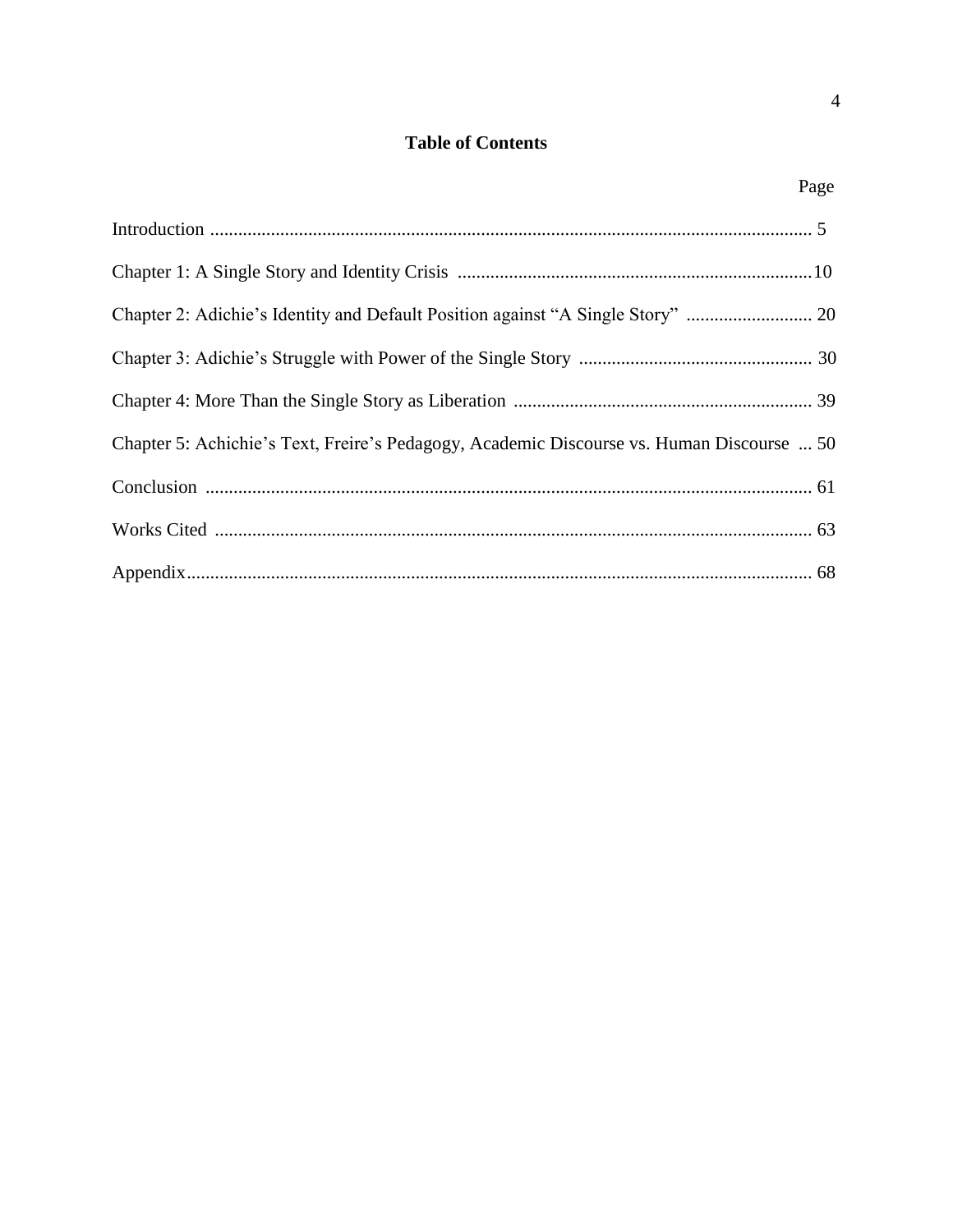### **Introduction**

College writing or composition is an essential part of the curriculum for higher education in the United States. Not only are first-year students required to take a college writing course at any community college, college or university but also most of English faculty members including adjuncts and graduate students get to teach it. It is assumed that many professors in different areas of expertise, like creative writing, literature, linguistics, and rhetoric and composition, may adopt, if not the same textbooks (contents), similar writing theories upon which they base their pedagogical practices. It is also assumed and expected tacitly that while taking an introductory writing course located and run by the English Department, first-year students will learn to use academic discourse and arrive at the goal of writing across the curriculum and across academic disciplines; they will go on to make a difference in their lives and succeed in writing academic papers for different classes during their college years. However, such unexamined assumptions do not often agree with the reality that many students continue to struggle with academic discourse – at worst, lose the freedom of personal voice and identity – after taking the writing course, especially those students situated in socially and culturally diverse environments.

In her article "Discourse and Diversity: Experimental Writing within the Academy," Lillian Bridwell-Bowles argues that "If we are to invent a truly pluralistic society, we must envision a socially and politically situated view of language and the creation of texts – one that takes into account gender, race, class, sexual preference, and a host of issues that are implied by these and other cultural differences" (349). Bridwell-Bowles's argument suggests that the language and texts used for college writing should include multi-cultural perspectives. She questions whether academic discourse is sufficient and the key for survival and success,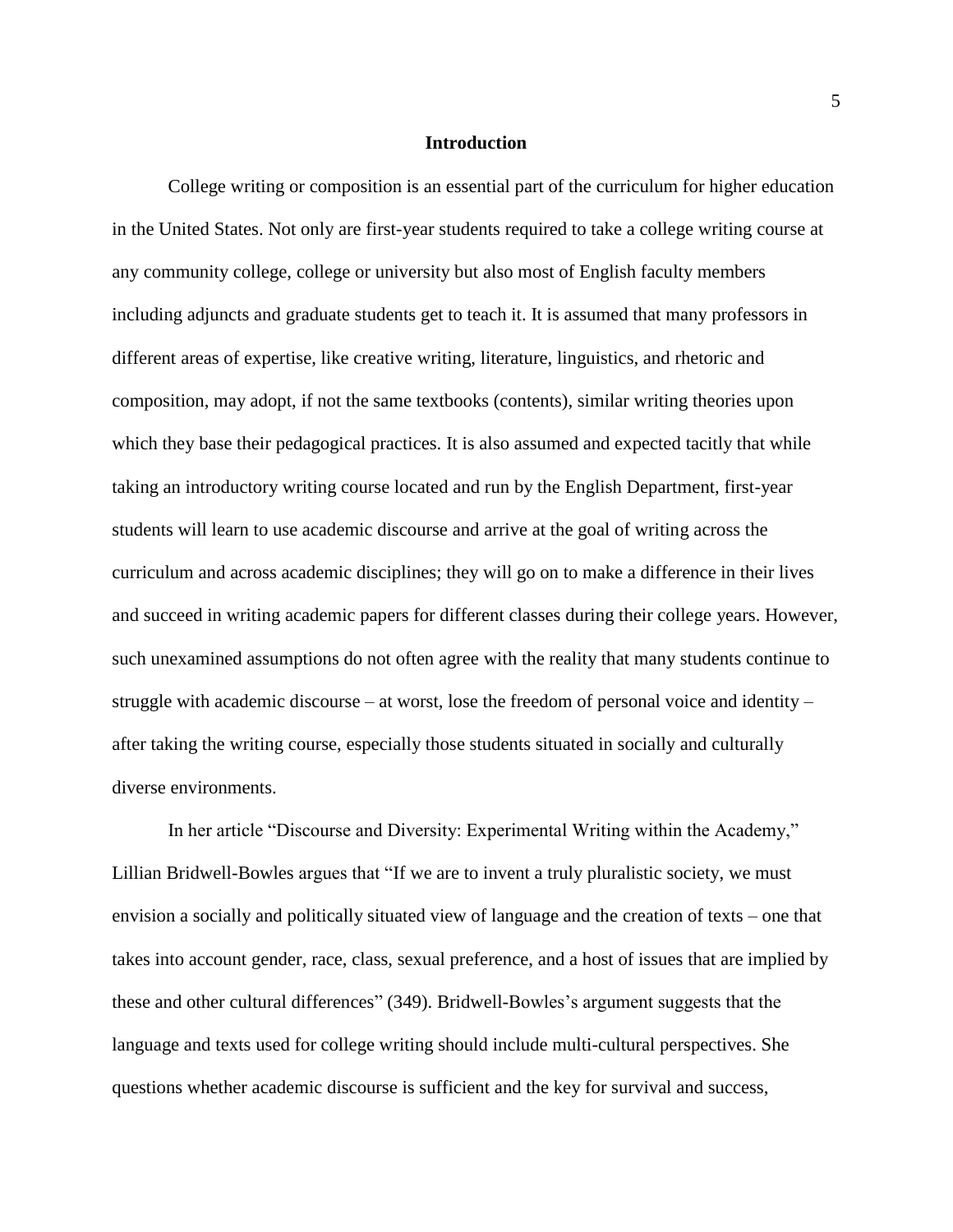believing that linguistic and rhetorical flexibility may help students to write better (351). Without the consideration of social and cultural differences academic discourse shaped by a single language and rhetoric can pose a serious problem for the relationship between the teacher and students, education and humanity.

Paulo Freire begins his masterpiece *Pedagogy of the Oppressed* with the problem of humanization and de-humanization and situates his rhetoric in the political struggle between the oppressors and the oppressed, stressing what he calls a "concrete situation" where "the oppressor-oppressed contradiction is established." Freire sees the contradiction as the binary opposition between "subjectivity and objectivity in constant dialectical relationship" (50). Freire's rhetorical insight on pedagogy, I argue, has given a fresh perspective for readers to look into the authority of the teacher in relation to students in the classroom. Freire's careful analysis of the teacher-student relationship reveals "its fundamentally narrative character," and he argues that "education is suffering from narration sickness" (71). According to Freire, the "narration sickness" in the education system creates a rhetorical situation where the teacher basically takes control of telling a story or interpreting a text to students as the latter become passive listeners mechanically memorizing the monotonous, lifeless narrated content which has nothing or little to do with the reality of students' lives. Consequently, the students' voice was silenced when it comes to telling, reading and writing stories about their own lives and the world.

Freire's idea of the problem of "narrative education" has drawn my attention to a recent story which was introduced to me during my teaching assistant orientation. The story has ever since been used as one of the reading materials for teaching college writing to my first-year students, a TED talk published in October 2009 and entitled "The Danger of a Single Story" by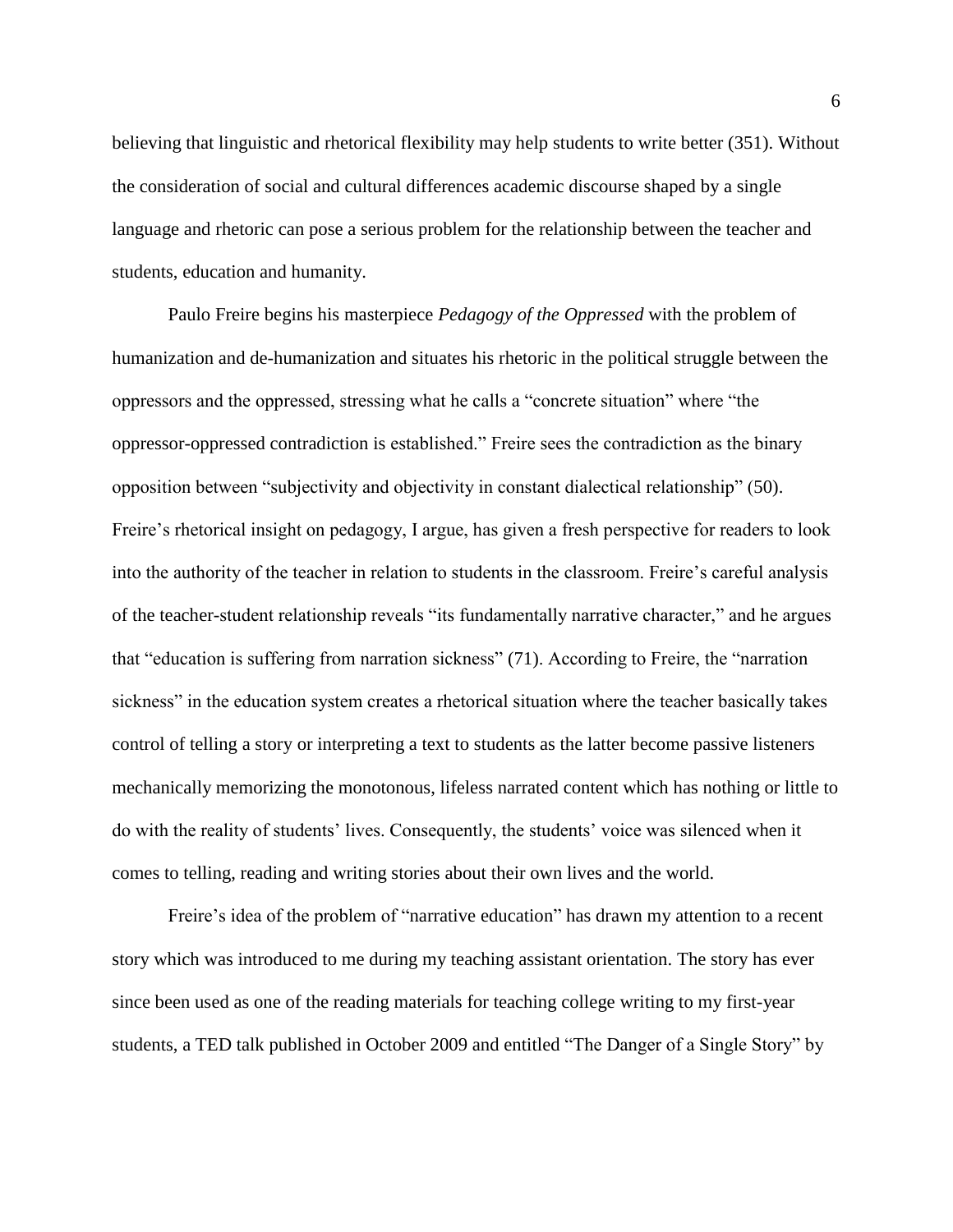Chimamanda Ngozi Adichie that subsequently appears on many YouTube video clips as well.<sup>1</sup> As a speaker, Adichie talks about her personal journey of becoming a reader and a writer in both Nigeria and the United States though she had lived through oppressive, underprivileged life situations which discouraged her from becoming a successful writer. However, as far as rhetoric is concerned, I have thought about the implications of Adichie's "single story" on my teaching and my relationship with students. I have wondered how Freire's idea of rhetoric can be used to interpret Achidie's story for my college writing teaching, and how the college writing teacher and students should work together to resolve the conflict between professional discourse (academic discourse) and human discourse.

For instance, in the interesting depiction of her fresh encounter with her American roommate and professor in the United States, Adichie seems to indicate how she wasn't expected to have her own voice in front of her American audience while writing her novel, and how she overcame obstacles, feeling liberated when she found her voice to express herself:

And so, I began to realize that my American roommate must have throughout her life seen and heard different versions of this single story, as had a professor, who once told me that my novel was not 'authentically African.' Now, I was quite willing to contend that there were a number of things wrong with the novel, that it had failed in a number of places, but I had not quite imagined that it had failed at achieving something called African authenticity. In fact, I did not know what African authenticity was. The professor told me that my characters were too much like him, an educated and middle-class man.

l

<sup>1</sup> As of April 2018, nearly 15 million people have viewed Adichie's video talk in 46 languages at TED website, not to mention the number of people watching it on YouTube.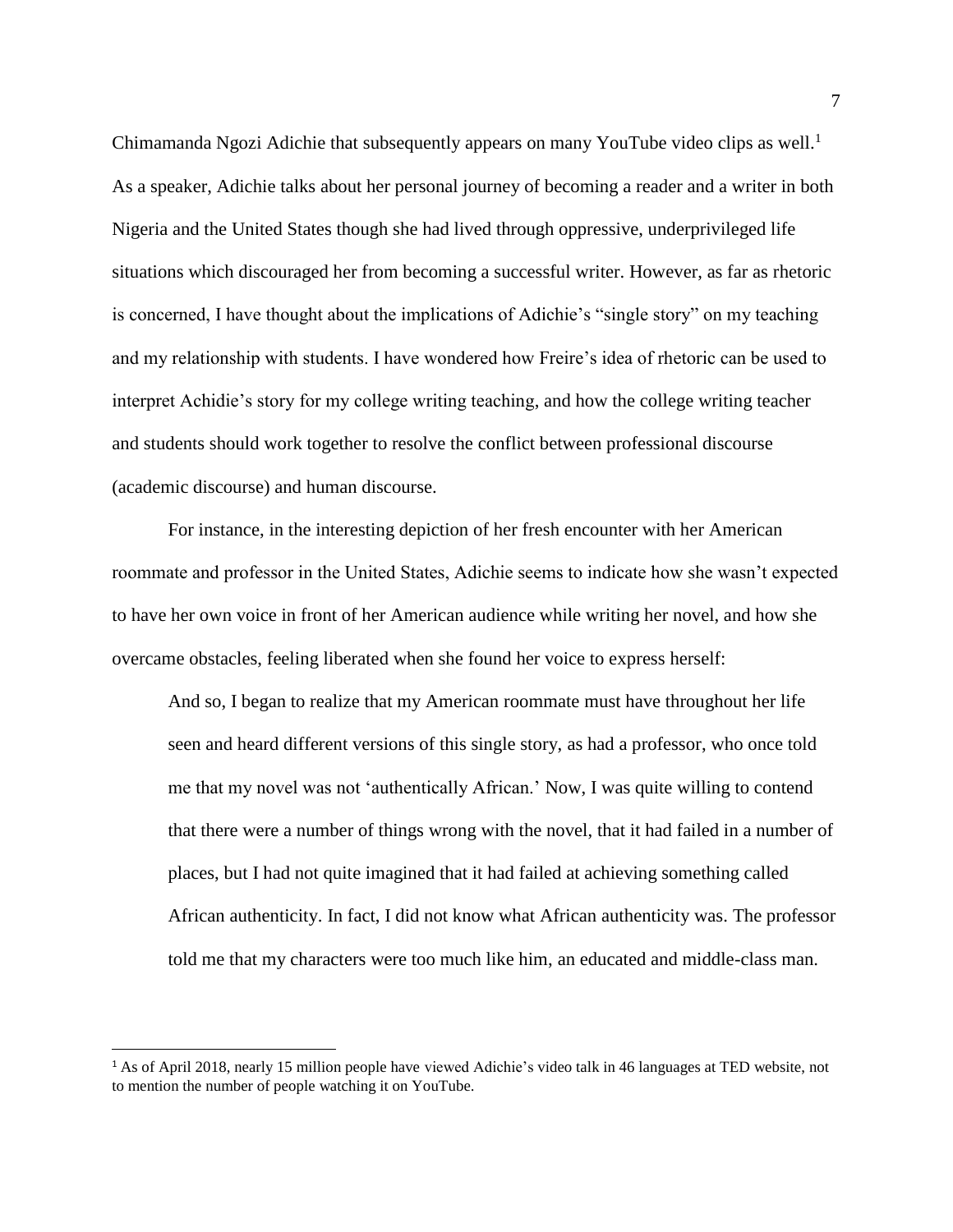My characters drove cars. They were not starving. Therefore they were not authentically African. (07:33-08:20)

From the professor's perspective, Adichie's characters are not real Africans because they do not fit into his concept of "African authenticity" – therefore, they are not credible as if they have lost their African identity. In other words, it would seem that Adichie's characters were not supposed to drive cars, to be educated, and to have enough food to eat today because Africa has been so impoverished that people there could not possibly have had what Western people have. Sadly, the idea of "African authenticity" here has become a way of stereotyping African people and perhaps African students. In Freire's terms, the professor unfortunately dictated how Adichie should create the characters in her novel and perhaps she has lost her authorial voice despite the fact that he was out of touch with reality of the modern African world.

No doubt, Freire's pedagogical theory ushers in an opportunity and possibility of discussing the relationship between academic discourse and human discourse among other contesting theories that literature, linguistics and rhetoric professors use in writing classrooms these days; in other words, it is difficult to totally separate college writing teaching from literary, linguistic, or rhetorical theories – or to be exact, from something philosophical about these theories, which have somehow shaped how and what college writing courses are to be taught. Also, Freire raises our critical consciousness of the relationship between the teacher and students, and between the two discourses where rhetoric is situated. But how do we resolve the conflict between the two discourses? In order to deconstruct such relationship, Freire calls for "a true solidarity" of the oppressed to struggle for their liberation by acquiring "a critical awareness of oppression through the praxis of this struggle" (51).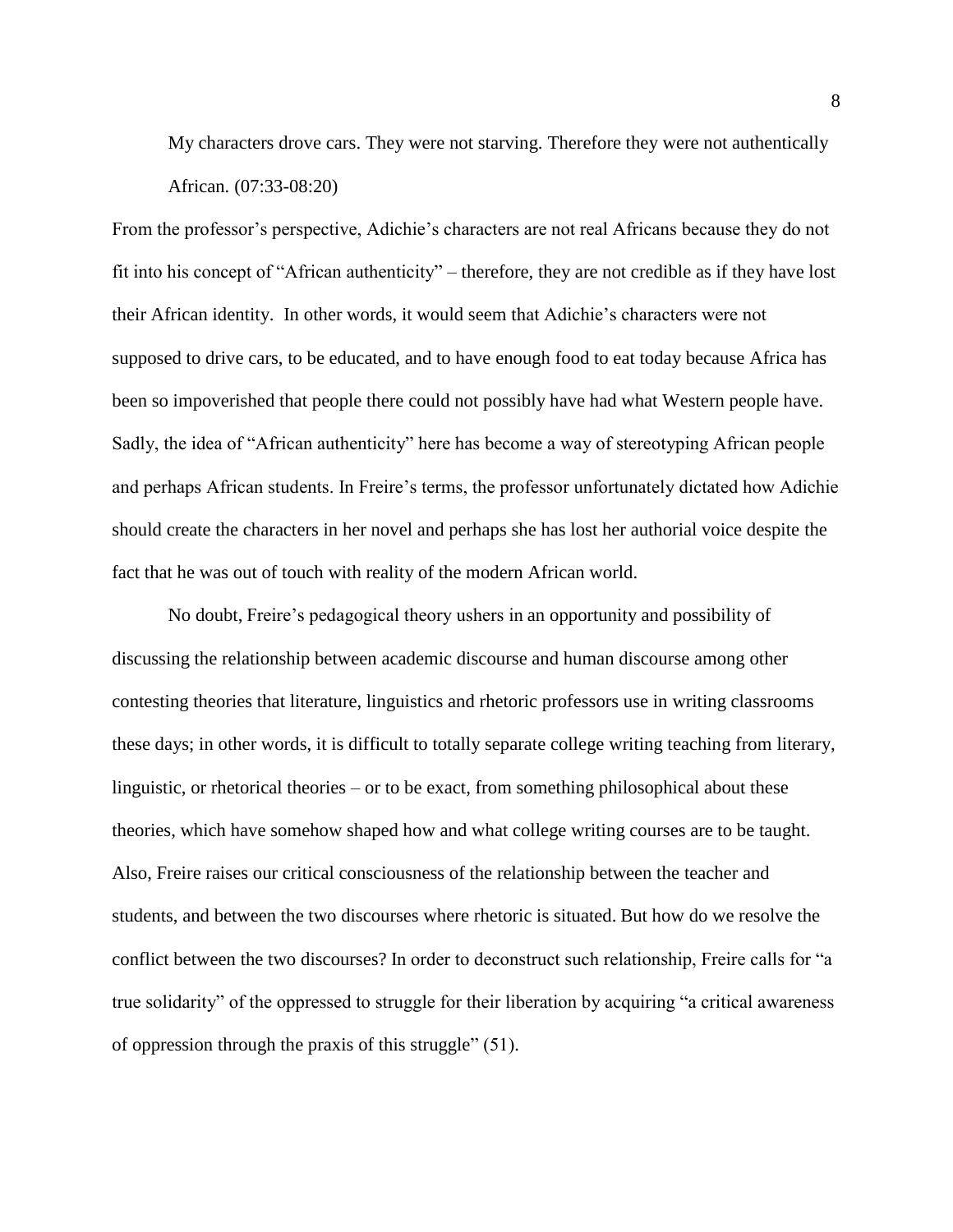For the purpose of my thesis, I have come up with several questions regarding Freire's rhetoric and Adichie's "single story":

- 1. Where is Adichie's "single story" situated in terms of Freire's rhetoric?
- 2. As college writing instructors, how should we interpret and position Freire's rhetoric and shape our professional discourse while reading and interpreting Adichie's "single story"?
- 3. Where should college writing students locate their human discourse and Freire's rhetoric in their reading of Adichie's "single story"?
- 4. How can both the teacher and students arrive at the goal of Freire's rhetoric on liberatory pedagogy while reading and interpreting Adichie's "single story"?
- 5. Should writing instructors teach academic discourse in the context of human discourse such as Adichie's text on "single story"?

Furthermore, the thesis of my research project is: By situating Freire's voice of rhetoric in the reading and interpreting of Adichie's speech on "The Danger of a Single Story," teachers of college writing should strive to give their students liberating experience of expressing and transforming themselves in their own voice.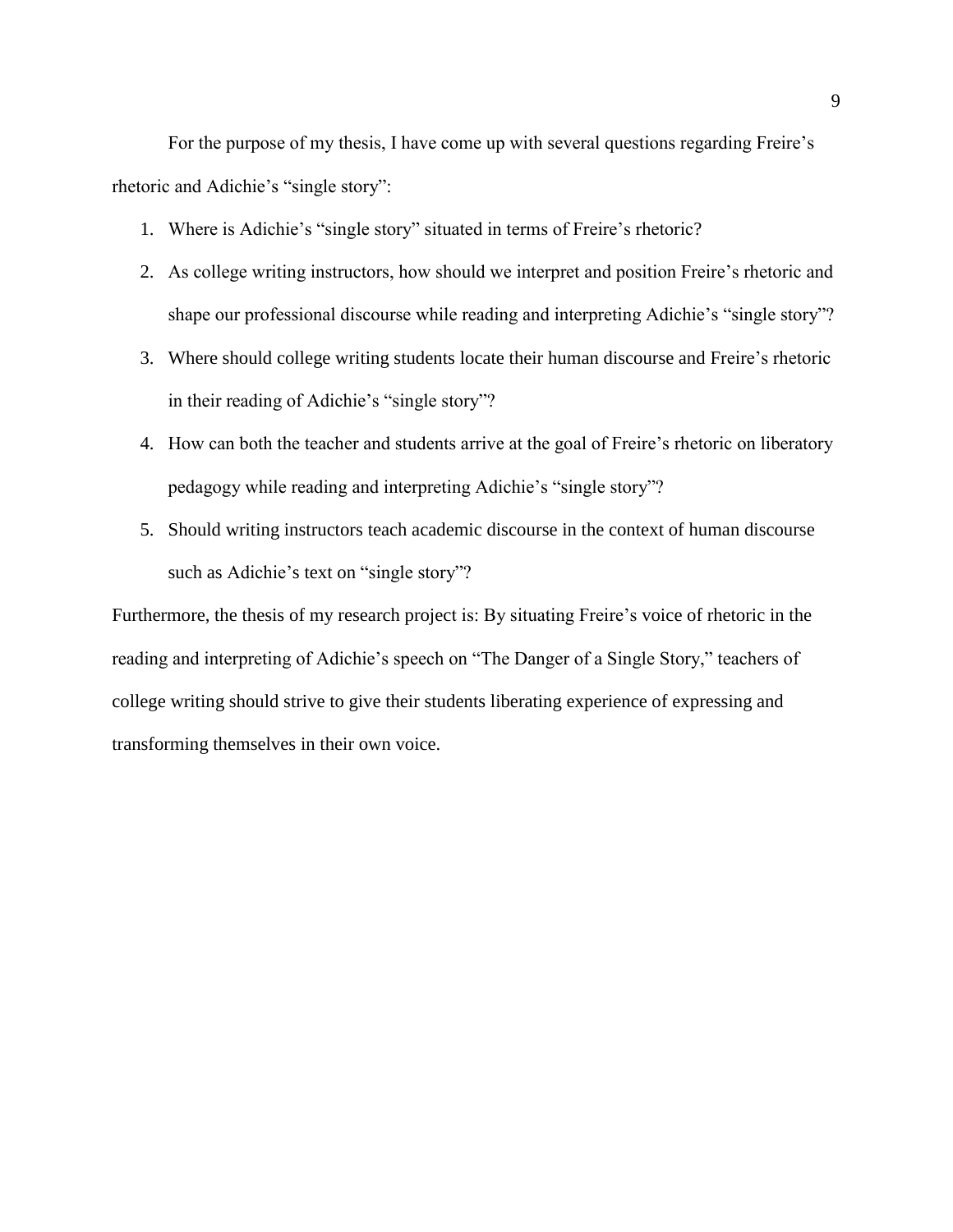### **Chapter 1: A Single Story and Identity Crisis**

At the beginning of each semester I assign my first-year college writing students to watch Adichie's TED talk entitled "The Danger of a Single Story." I welcome Adichie's talk partly because it is inspiring material for teaching about personal literacy narratives, and partly because it gives the students an opportunity to engage themselves in reading and writing about different peoples and cultures around the world. Also, I like the idea of using personal literacy narratives as an approach or studying strategy for teaching college writing. As David Barry and Michael Elmes remark, "narrativity emphasizes the simultaneous presence of multiple, interlinked realities, and is thus well positioned for capturing the diversity and complexity present in strategic discourse" (430). I basically agree with their remark on using narratives for teaching college writing and diversity. Nevertheless, I have found that my students often encounter a problem while writing about Adichie though they generally give positive responses to Adichie' talk in our classroom discussions. The problem becomes evident as they try to relate their personal literacy narratives to Adichie's stories in their first argumentative (definition argument) essay. Rhetorically, the students have had difficulty in defining what exactly they want to say about their personal literacy narratives where they have to clearly identify themselves and argue persuasively on issues they choose to raise and concern them in the assignment.

Writing a definition argument paper may not be as easy a task for students as many writing teachers would like to admit when it comes to relating their personal literacy narratives to Adichie's stories rhetorically. It seems that after reading and responding to the transcript of Adichie's speech, many students can only relate it to the obvious, something on the surface, as if it were no more than an issue of stereotyping people of different races. Though some students may see other issues in Adichie's text, it is possible that they fail to see the central issue Adichie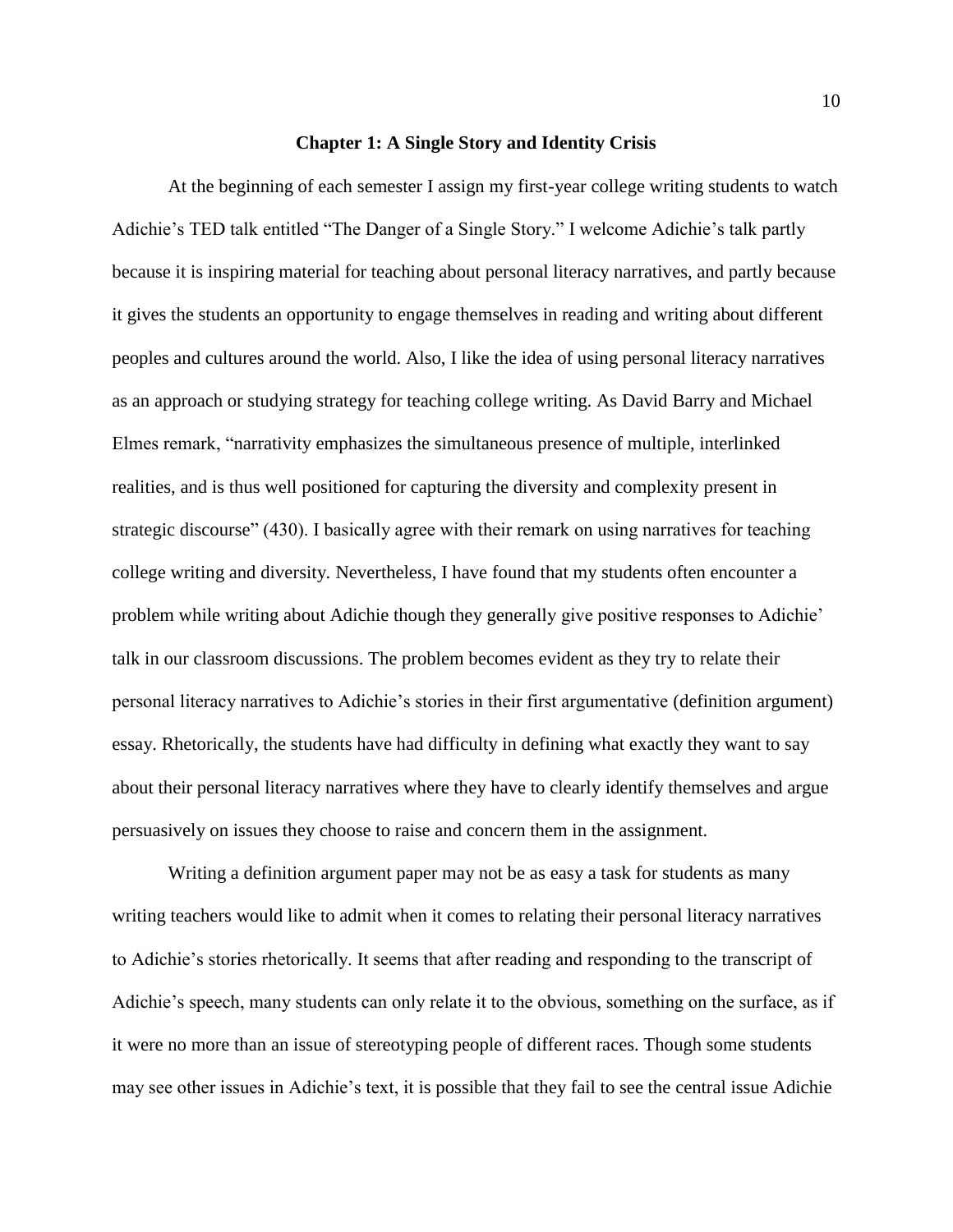poses in the context of definition argument, a lesson that many of my colleagues have shared and taught in the English Department. And yet, both writing teachers and students are reminded of the dynamic nature of the rhetorical triangle – speaker (writer), subject (text), and audience – that the ancient Greeks recognized; the interaction of these three elements, each of which is necessary for an act of communication, are the key to the understanding of how an audience is persuaded (Faigley 1-2). For the persuasive equation, students must take rhetorical situations into consideration besides working on the interactive relationships of those triangular elements. They have to evaluate and analyze their rhetorical situations before taking a default position, while writing for diverse audiences and communicating with them with clear purpose.

Concerning the purpose of the definition argument assignment, the students can certainly write to entertain, inform, and persuade their audience. In *Writing Today*, Richard Johnson-Sheehan and Charles Paine consider purpose more specifically in terms of the author of a text, suggesting that most texts written in college or in the workplace often fill one of two broader purposes (informative and persuasive); however, under each broad purpose, they identify a host of more specific ones (qtd. in *The Purdue OWL*). The suggestion calls for the attention of writing instructors, including that of student writers, that the purpose of their writing assignment may not be singular at all; if necessary, it is possible to conflate both purposes that are informative and persuasive. Here, the Purdue Owl Online Writing Lab gives readers some perspectives and informs them how they should look at such matter:

Authors and audiences both have a wide range of purposes for communicating. The importance of purpose in rhetorical situations cannot be overstated. It is the varied purposes of a rhetorical situation that determine how an author communicates a text and how audiences receive a text. Rhetorical situations rarely have only one purpose. Authors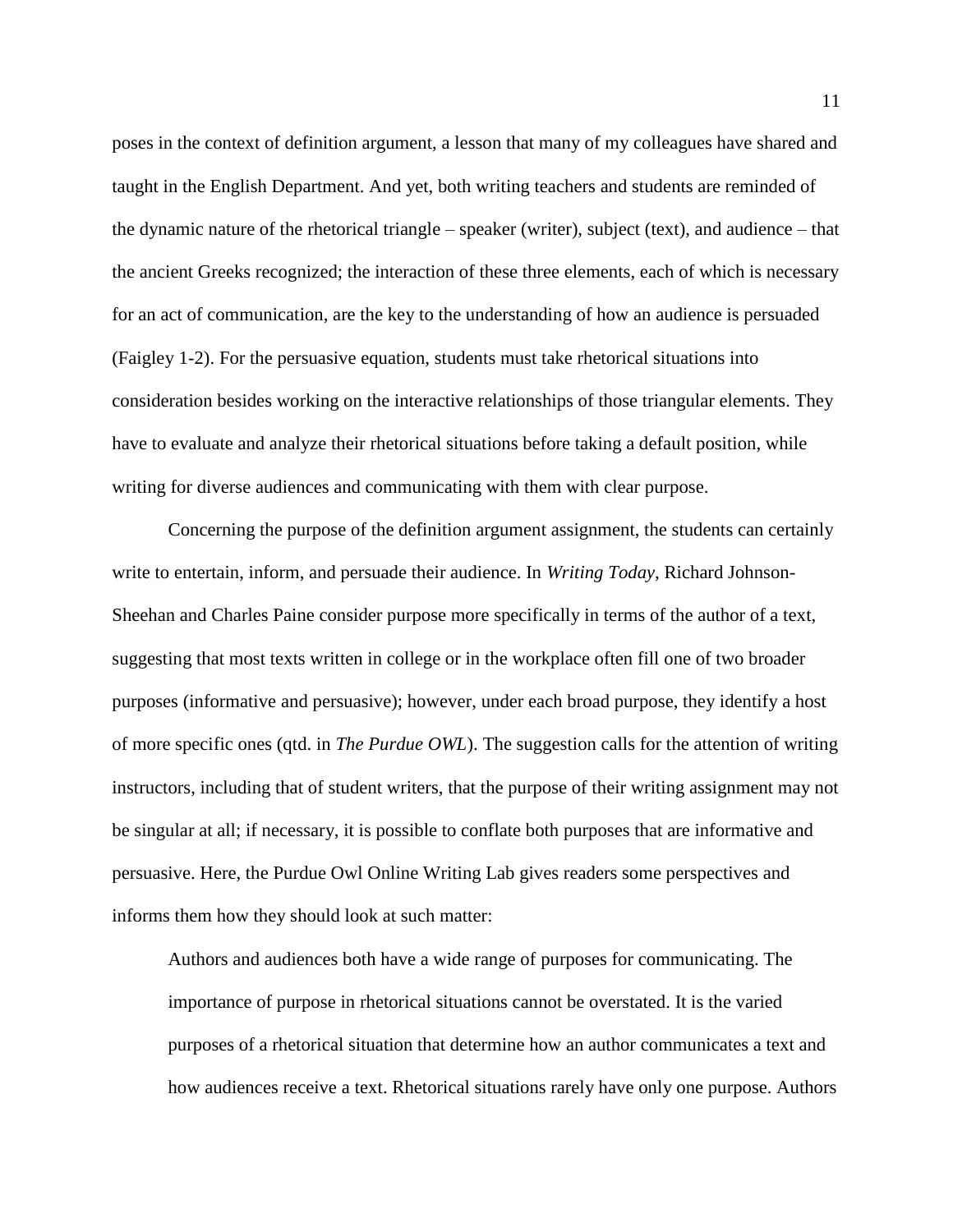and audiences tend to bring their own purposes (and often multiple purposes each) to a rhetorical situation, and these purposes may conflict or complement each other depending on the efforts of both authors and audiences. (*The Purdue OWL*)

In other words, authors must clearly know their purposes and rhetorical situations which are inseparable besides skillfully communicating their texts with audiences. Specifically, for persuasive purpose of a definition argument paper, student writers need to select or define a rhetorical situation where they find the pros and cons of a controversial issue concerning their personal literacy narratives, like Adichie's stories, and make persuasive arguments for audiences.

While some students struggle with writing the assignment because they are not familiar with the persuasive purpose of it, the process, and what it takes to make a good argument, others are caught in the dichotomy between the subjective and objective in the presentation of their viewpoints though using the personal pronoun "I" instead of the third person (for example, "he or she") is absolutely necessary for personal literacy narratives. Namely, the students must identify themselves for their audiences since they are writing about their own lives and literacy history. Unfortunately, after setting foot in the journey of writing their personal literacy stories, many students fail to arrive at a critical juncture where they can see clearly what is at stake in their rhetorical situations and personal literacy narratives.

Conversely, in her TED talk, Adichie begins with the title "The Danger of a Single Story," which suggests that something "dangerous" in the story she is going to tell. The reader may even ask why it is "dangerous" to look at the story as "a single story." As a speaker, Adichie is keenly aware of the rhetorical situations of her stories and audiences, meaning that she is not just telling one story but many. She makes sure that she owns her stories when she first tells her audience about her personal literacy narratives: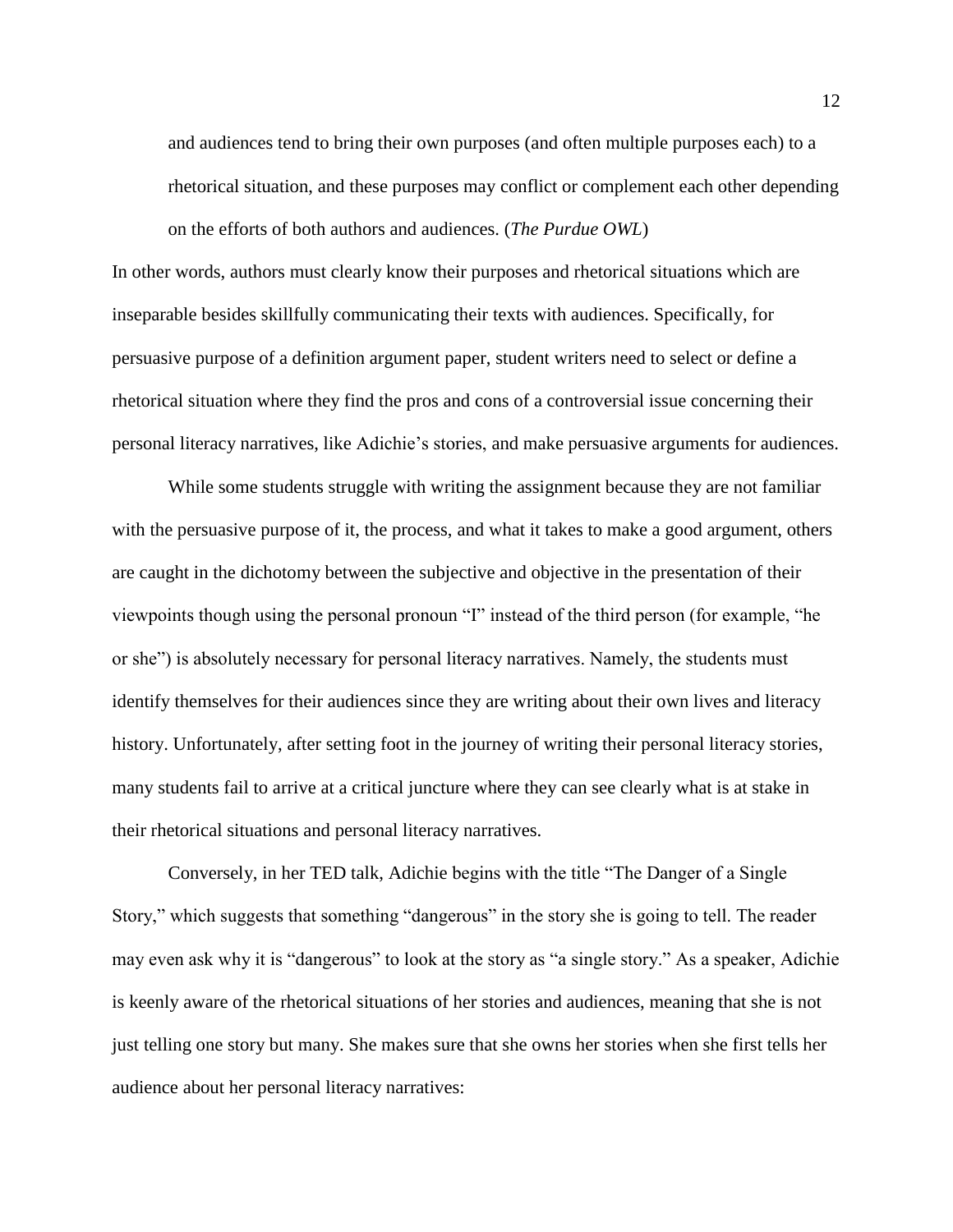I'm a storyteller. And I would like to tell you a few personal stories about what I like to call "the danger of the single story." I grew up on a university campus in eastern Nigeria. My mother says that I started reading at the age of two, although I think four is probably close to the truth. So I was an early reader, and what I read were British and American children's books. (00:12-00:38)

As the reader may notice, Adichie begins her speech with "a few personal stories" in contrast with "the single story," and before her audience, she presents several rhetorical situations: first, she has more than one personal story to tell; second, she is from Nigeria, an African country; third, she read British and American stories when she was four years old. These rhetorical situations pose questions that most people can be asked to answer, questions like these: Who are you? Where are you from? What are your personal stories? What kind of stories did you read and write when you were a child? Though these questions sound plain and simple, they are profound when it comes to the issue of her identity. As a matter of fact, the audience who are mainly Americans may wonder how she knew English so well to read those British and American children's books, and why she does not mention African books.

Because Adichie is black by appearance, it is perhaps not difficult for many in her audience to assume that she is an African-American. On the contrary, the fact that she does not sound like an American when she speaks suggests that she could be either a foreigner or an immigrant (or a naturalized American citizen). If she had not introduced herself, the audience would not have had a clear picture of who she is because she appears to speak British English with an accent. However, the question of who she is – is indispensable to the rhetorical situation of her personal literacy narratives. Like the setting of a novel, the elements of one's identity,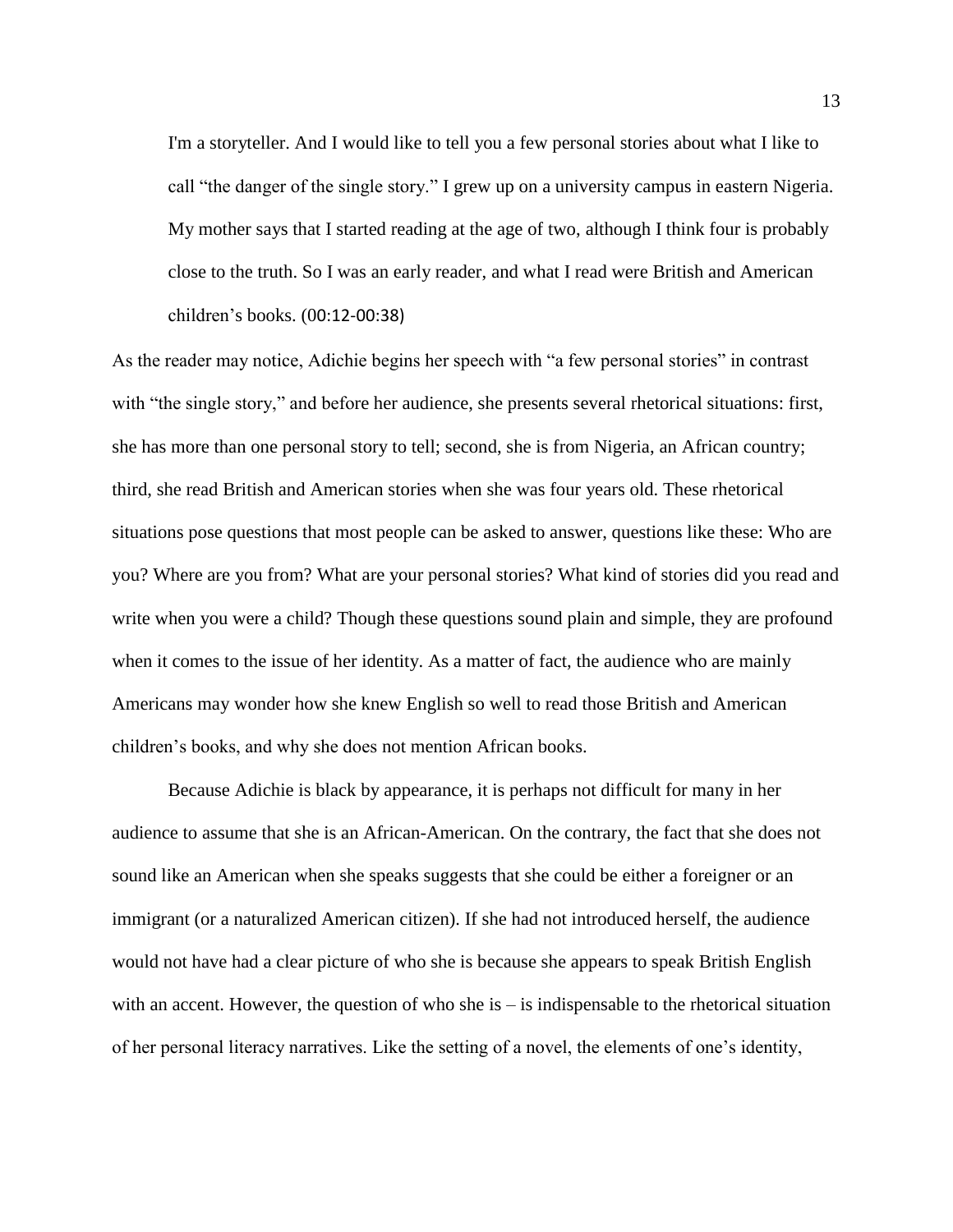such as place of birth, nationality, mother tongue, and so on, are essential to telling personal literacy stories. For example, Adichie describes how she had learned to read and write:

I was also an early writer, and when I began to write, at about the age of seven, stories in pencil with crayon illustrations that my poor mother was obligated to read, I wrote exactly the kinds of stories I was reading: All my characters were white and blue-eyed, they played in the snow, they ate apples, (Laughter) and they talked a lot about the weather, how lovely it was that the sun had come out. (Laughter) Now, this despite the fact that I lived in Nigeria. I had never been outside Nigeria. We didn't have snow, we ate mangoes, and we never talked about the weather, because there was no need to. (00:39- 01:12)

Clearly, Adichie's stories are situated in Africa, and more specifically, she tells the audience that they took place in Nigeria since she had never been outside the country. Adichie implicitly speaks about the different ways of life between the Nigerian and the British, emphasizing that "we never talked about the weather" though British people like to do it for the sake of conversation. And yet, the reader may wonder why Adichie does not mention the Igbo people, language and culture she grew up with in Nigeria. Instead, she describes the fictional white characters she read and wrote about. What has gone missing in her idea of African stories? What is an African story in her mind?

The question of what an African story is can be a good starting point for reading Adichie's stories. Like my students, if Adichie were to write a definition argument paper on an African story, she would rhetorically situate her personal literacy narratives in Africa and give an unambiguous definition to the African story. She would first start with the quest for her African identity as far as her personal literacy narratives are concerned. Also, she would argue that her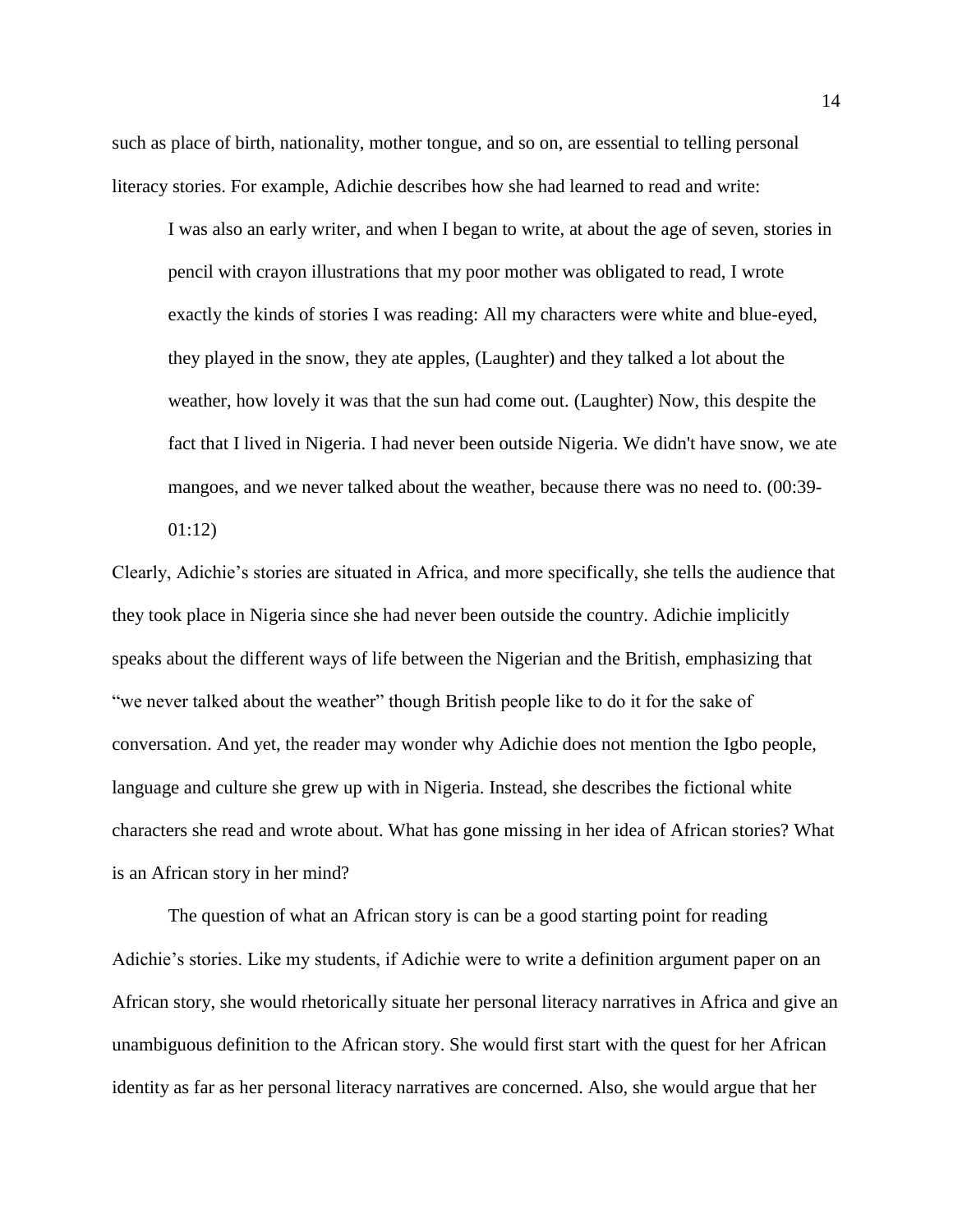stories mainly took place in Africa, not in the United States, though she has studied and lived in the United States for some years, and that she was writing about African stories, not African American or British ones. Nevertheless, her audience may notice an inseparable link between her personal literacy narratives and African stories (fiction as well) because what she wrote is not purely African, and because of British and American English and cultural influence on her upbringing. Adichie admits such Western influence in her early life when speaking of a story of her "desperate desire to taste ginger beer," a drink that originated from the United Kingdom:

What this demonstrates, I think, is how impressionable and vulnerable we are in the face of a story, particularly as children. Because all I had read were books in which characters were foreign, I had become convinced that books by their very nature had to have foreigners in them and had to be about things with which I could not personally identify. (01:37-01:44)

The fact that she could not personally identify herself with the foreign characters in the books she read had affected her the way she wrote her stories and viewed her world. No doubt, it is a matter of her national identity. Is it possible for one to experience the danger of losing one's identity while writing about one's personal literacy narratives? It appears that Adichie must have experienced the loss of identity, and more seriously, she must have encountered the crisis of her identity including the identity of African characters in the stories she wrote.

Closely related to the issue of identity in her personal literacy narratives is the English language she has learned in Nigeria, an African country that used to be a British colony. Adichie must have learned English at school and possibly at home with her parents since it is the official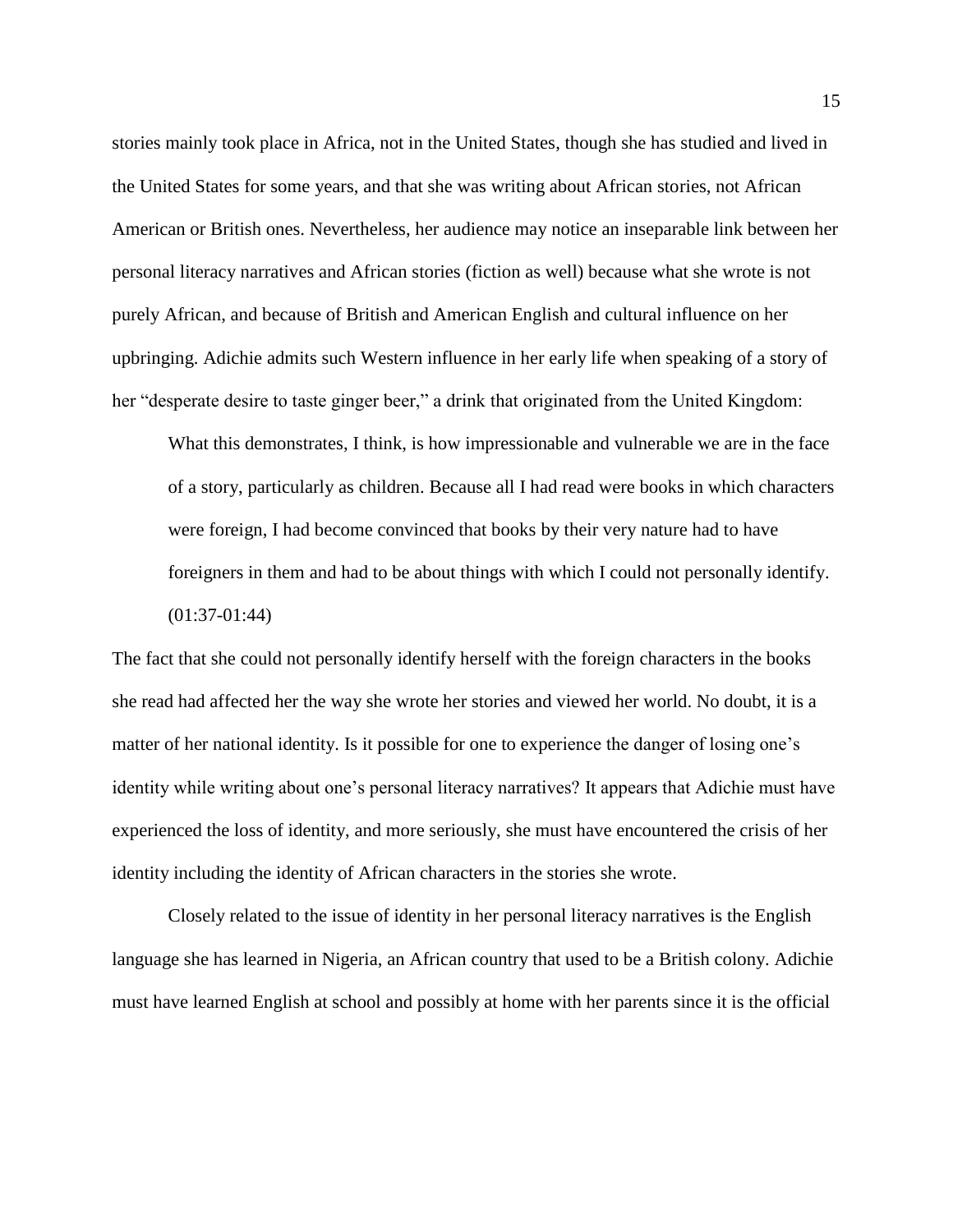language for education.<sup>2</sup> However, besides language, music can be considered a signifier that represents one's national identity. Adichie's encounter with a curious American roommate is a good example though the situation of their conversation may appear awkward:

… I left Nigeria to go to university in the United States. I was 19. My American roommate was shocked by me. She asked where I had learned to speak English so well, and was confused when I said that Nigeria happened to have English as its official language. She asked if she could listen to what she called my "tribal music," and was

consequently very disappointed when I produced my tape of Mariah Carey. (04:13-04:41) That her roommate was in a state of being "shocked," "confused," and "disappointed" does not sound positive at all though Adichie might not feel obliged to answer her roommate's questions. Did she appear to have intentionally avoided talking about Nigeria's colonial history? The request for her "tribal music" may sound politically incorrect or even condescending today. She could have mentioned her native (Igbo) language and music though she might not listen to the kind of music her roommate was referring to – instead, she showed the popular music of a famous American singer, Mariah Carey, who is actually of African, Venezuelan descent. Adichie is not hiding or being ashamed of her ethnic identity. Rather, she knew that she was experiencing an identity crisis when telling her personal literacy stories especially in the context of a Western world.

Rhetorically, where is her identity situated on earth if she is to be a world citizen, and if presumably everyone has the same concept of world citizenship? According to scholars, unlike many countries in the West and Asia, African countries historically did not develop written

l

<sup>&</sup>lt;sup>2</sup> According to Ethnologue, "The number of individual languages listed for Nigeria is 527. Of these, 520 are living and 7 are extinct. Of the living languages, 510 are indigenous and 10 are non-indigenous. Furthermore, 20 are institutional, 78 are developing, 350 are vigorous, 28 are in trouble, and 44 are dying" ("Nigeria").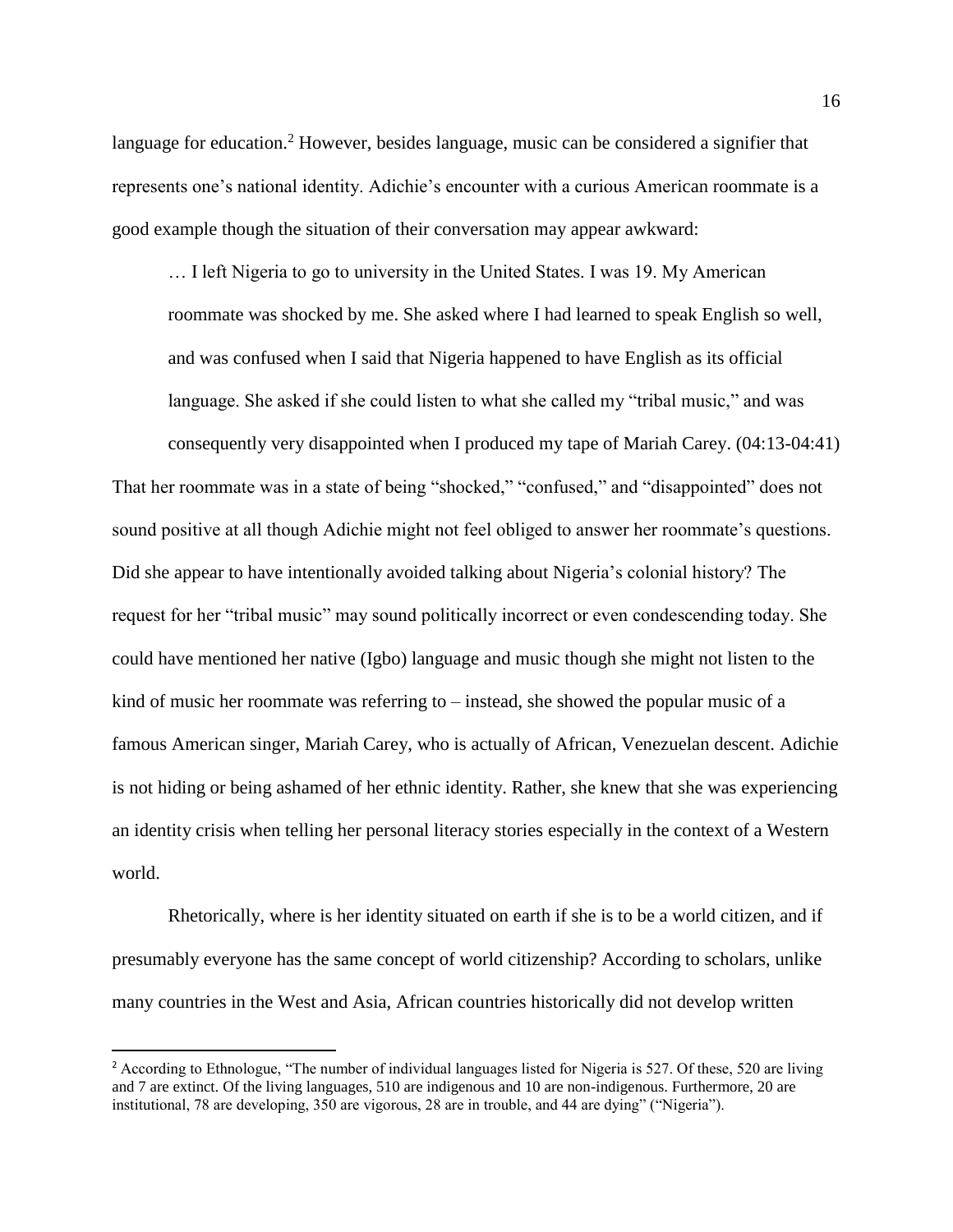languages but oral ones, and traditionally African peoples are good at telling stories handed down orally from generation to generation. In *Orality and Literacy: The Technologizing of the Word*, Walter J. Ong says that "In primary oral cultures, where there is no text, the narrative serves to bond thought more massively and permanently than other genres," seeing the relation between oral memory and the story line – that "Narrative itself has a history" (150). Adichie certainly sees the narrative history of her stories as she starts to question the existence of herself and her fictional characters in the world, pondering over an African identity for her literary works. She searches for African writers to emulate, ones with whom that she can identify. She reveals her thought about this and appears to situate her personal identity in African literature:

But because of writers like Chinua Achebe and Camara Laye, I went through a mental shift in my perception of literature. I realized that people like me, girls with skin the color of chocolate, whose kinky hair could not form ponytails, could also exist in literature. I started to write about things I recognized. (02:15-02:35)

As a writer, Adichie identifies herself with famous African writers such as Achebe and Laye because their novels portray the people and way of life in Africa.<sup>3</sup> For example, Achebe's novels center on the life and traditions of Igbo society to which Adichie belongs in Nigeria, and on the clash of Western and African values during and after the colonial times. Adichie is keenly aware of her ethnic identity and values in relation to those of the Western world.

To be an African writer who has an ambition to be on the world stage, Adichie has to write in English to communicate with peoples of the world who speak the language. She has mastered the English language over the years, capable of using powerful words. She must have the right to use the language to write freely. In the foreword to Freire's *Pedagogy of the* 

 $\overline{a}$ 

<sup>&</sup>lt;sup>3</sup> Heather Hewett speaks about Adichie's works, pointing out that "in Nigeria, as throughout Africa, writers and literary scholars have defined literary tradition in opposition to colonialism and [the] EuroAmerican" (76).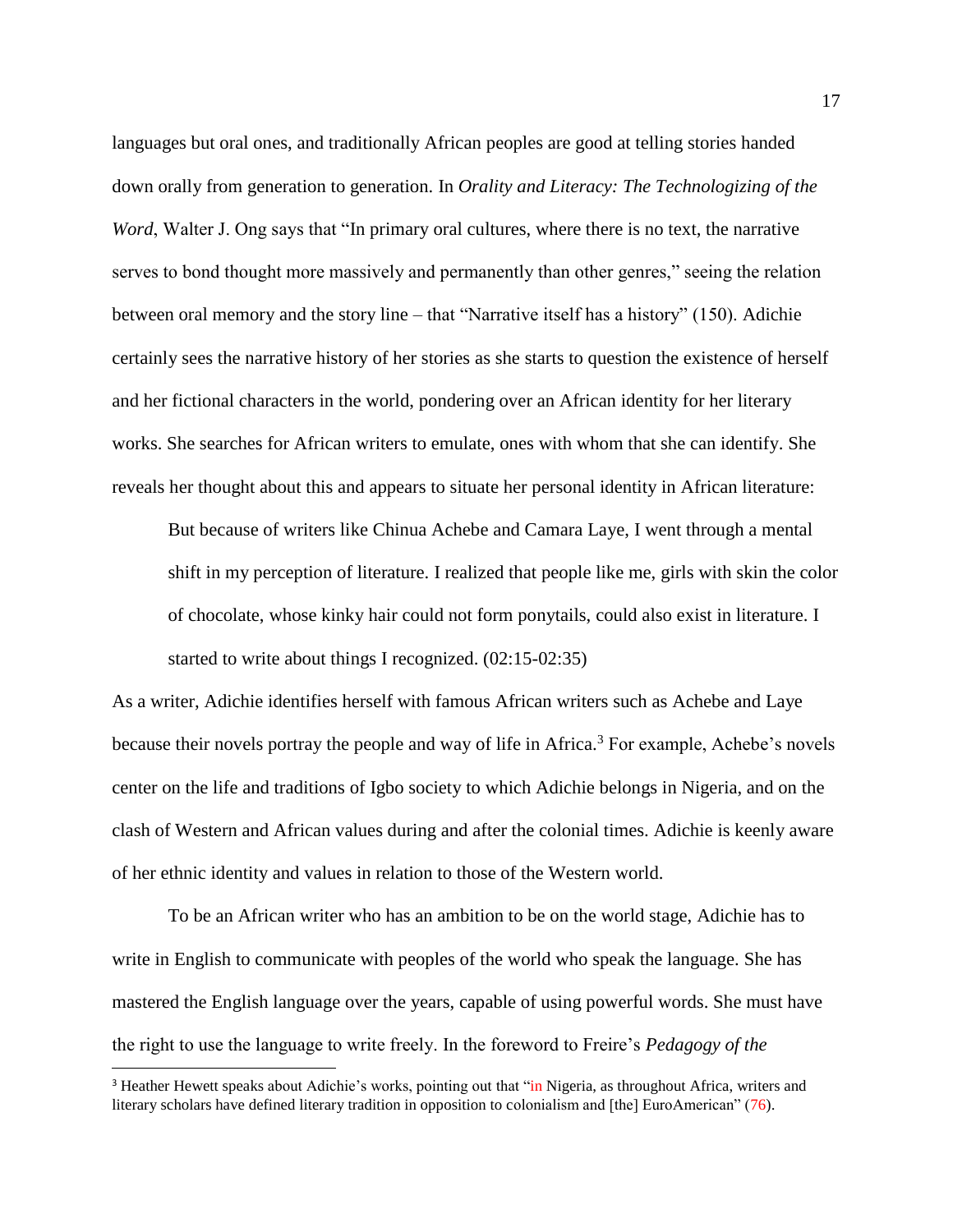*Oppressed*, Richard Shaull rightly says, "The word takes on new power. It is no longer an abstraction or magic but a means by which people discover themselves and their potential as they give names to things around them. As Freire puts it, each individual wins back the right to say his or her own word, to name the world" (Freire 32-33). In her quest for her African identity, Adichie undoubtedly finds the power of language to express herself through writing and naming her world in which she and her fictional characters live.

Adichie has found her new identity in the English world and literature. The English language has become part of her identity; in a sense, Nigeria has adopted English to be its official language, which she speaks about her personal literacy narratives. As a matter of fact, English has helped her define her African stories in relation to English books she has read. Also, those African writers she identifies with have enlightened and saved her from the danger of a single story. As she puts it,

Now, I loved those American and British books I read. They stirred my imagination. They opened up new worlds for me. But the unintended consequence was that I did not know that people like me could exist in literature. So what the discovery of African writers did for me was this: It saved me from having a single story of what books are. (02:36-02:58)

In her mind, a single story that depicts her personal literacy history does not fully do justice to her identity and knowledge of the world. However, reading those American and British books broadened her horizons and made a closer connection with the world. Otherwise, she might not have known the world outside Nigeria. Especially, she celebrates and reaffirms her place – existence – in literature. As Freire says, "people develop their power to perceive critically *the way they exist* in the world *with which* and *in which* they find themselves; they come to see the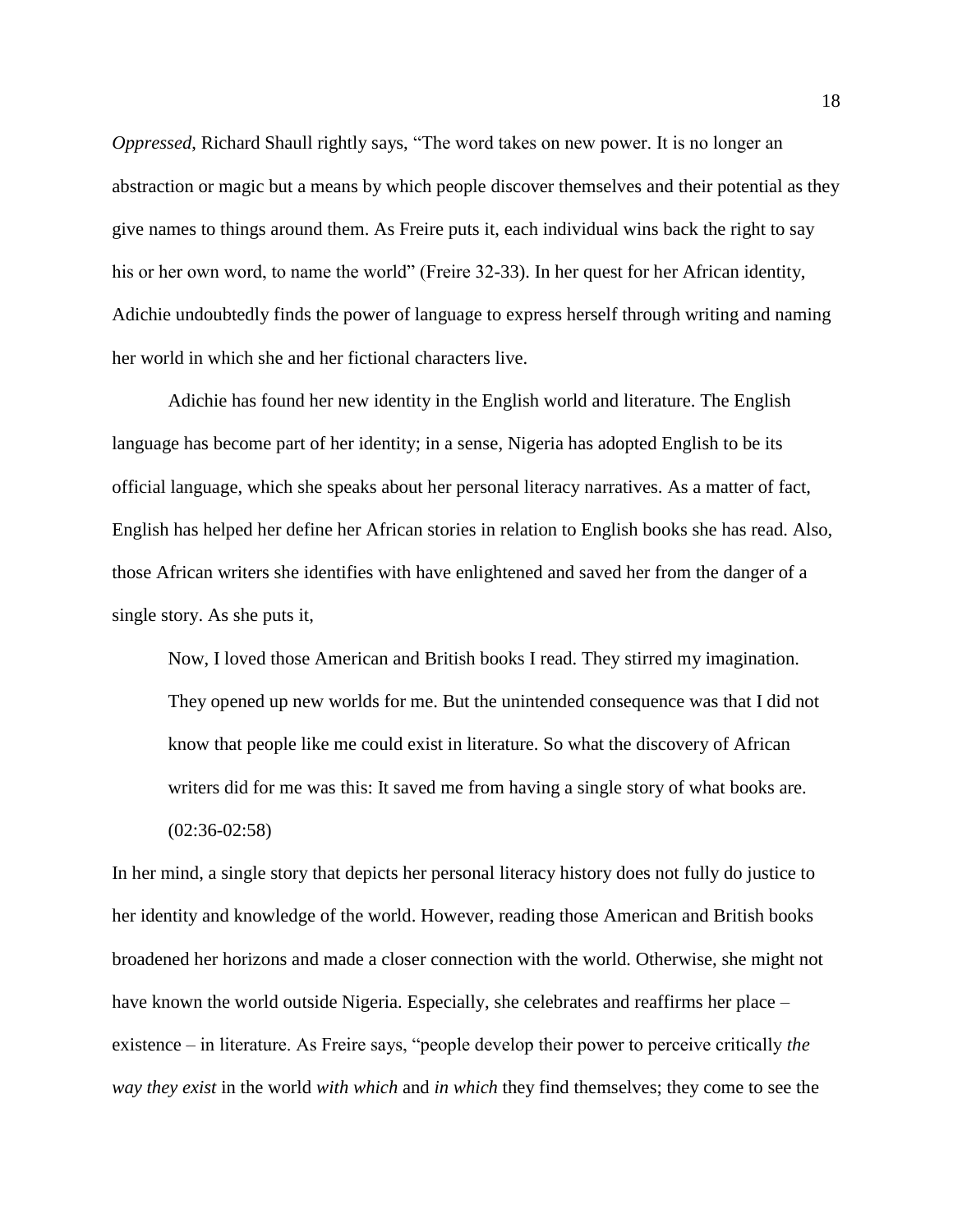world not as a static reality, but as a reality in process, in transformation" (83). Adichie's life has gone through a transformation because she has successfully overcome her identify crisis in both her personal literacy narratives and literary works.

In Adichie's stories about her personal literacy and literary experience, the audience has learned that she has found her identity and existence in Nigeria and African literature through reading and writing in the English language. Rhetorically, she has searched for ways to express herself and her world through speaking, reading and writing African stories. Scholars have noted "a biographic link between Adichie and her fiction of the diasporic inclination, especially since many of her characters are young female characters in their prime" (qtd. in Sackeyfio104). While experiencing an identity crisis, Adichie realized that the single story of Africa alienated her – her existence – from the reality of the world in which she lives. She eventually found her existence in the literary world through African writers like Achebe and Laye who show her the way.

Likewise, college student writers can ask questions about their own identity and existence in the world while writing about their personal literacy narratives. In their rhetorical situations, they can ask themselves if they have ever experienced a crisis or something critical in the history of their education from kindergarten to college that has impacted their lives. Though they may not have the kind of identity crisis as Adichie experienced in the single story of Africa that impeded her from telling and writing her stories about Africa, they have their own unique stories to tell about similar impediment in their personal literacy journeys.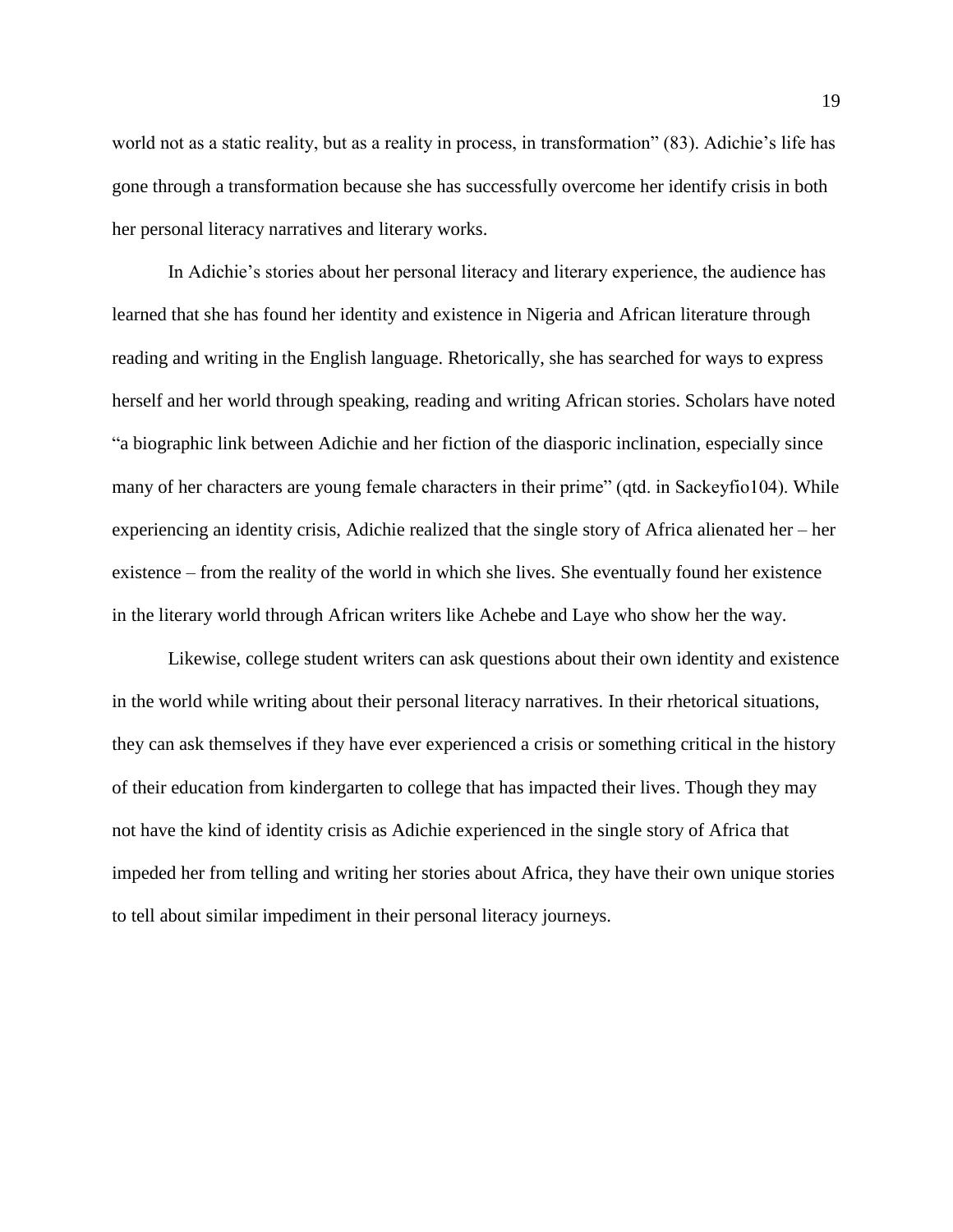#### **Chapter 2: Adichie's Identity and Default Position against "A Single Story"**

In our college writing textbook, *Huskies Write: A Writer's Guide to Composition and College Life with Read, Reason, Write*, Dorothy Seyler says, "While *ethos*, *logos*, and *pathos* create the traditional three-part communication model, Aristotle adds another terms to enhance our understanding of any argument 'moment.' The term *kairos* refers to the occasion for the argument, the situation that we are in" (74). To apply the idea of *kairo*s to the stories we read in class, stories such as David Foster Wallace's "This Is Water David Foster Wallace 2005 Kenyon College Commencement Speech," [Jimmy Santiago Baca'](http://www.pen.org/jimmy-santiago-baca)s "Coming into Language," and Adichie's "The Danger of a Single Story," my students and I look into the critical situation of each story where we identify the author's default position and worldview. These three very different stories are good, profound texts for literacy narrative studies, encouraging college students to have multicultural perspectives in reading literature for teaching writing.

Christina Tshida, Caitlin L. Ryan, and Anne S. Ticknor argue, however, that "It is not enough to simply offer multiple perspectives through additional texts; our students must be critical of the ways, even within multicultural literature, that single stories get taken up, circulated, reinforced, resisted, or challenged …" (32). In order to help "move the additive model away from simple relativism where all stories are equal," they believe that teachers should instead invite students to have "a critical examination of the sources of those different stories and the implications for their circulation among readers" (32). Though personally I do not have a preference over those three texts chosen for my students to write about their personal literacy stories, I agree with Tshida *et al* and take careful note of the historical context of Adichie's stories and the purpose of conducting a critical examination of her text as a case for this study.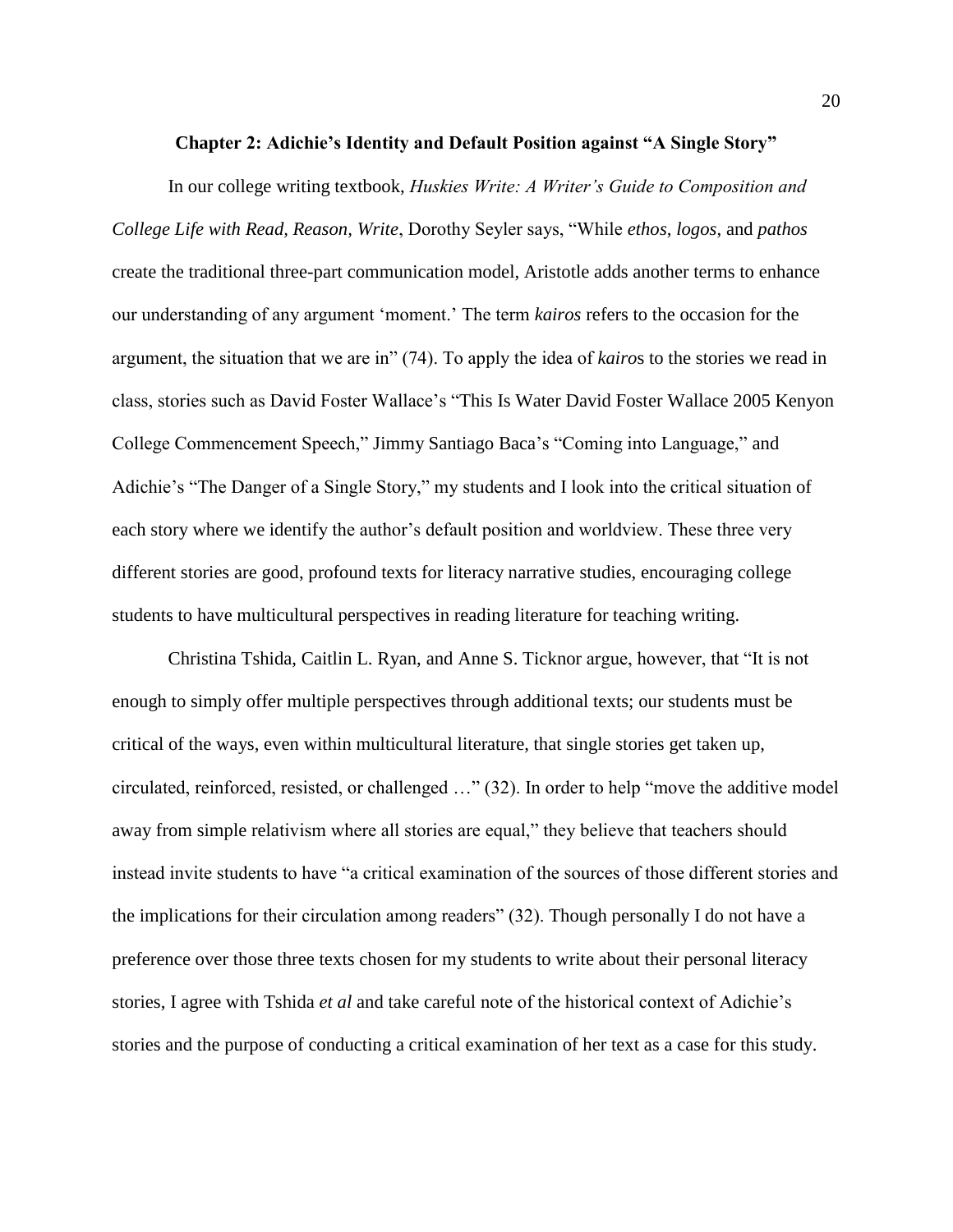Likewise, before writing personal literacy narratives, each student needs to have a critical examination of Adichie's text and have a default setting for a position in a definition argument paper. A well-grounded default position will help him or her narrate personal literacy narratives in a rhetorical situation where he or she can view himself or herself, others and the world in perspective. Rhetorically, the students have to know how to define the terms (words) in question they each choose to argue about according to their individual default positions; otherwise, they may end up with only "a single story" to tell about their personal literacy stories and with a onesided worldview in which they situate their rhetoric for their definition argument. However, though the students have unique personal literacy stories and identities that are so different from those of Adichie's, I wonder if they can really relate theirs to Adichie's well; for example, like Adichie arguing about the problem of "a single story," they can clearly set their default positions to lay out their definition argument for their personal literacy narratives.

Without exception, Adichie must have a default position for her stories in relation to herself, Africa and the world. She has to define what the story of Africa is. She realizes that everyone has a default position regardless of his or her background or personal identity, but that such default position can have a serious conflict with those held by other peoples who are from different countries and who do not share the same languages, beliefs and cultures. For example, she sees what is at stake in a single story of Africa while defining her terms. This is evident when she talks about her American roommate's default position in their conversation:

What struck me was this: She had felt sorry for me even before she saw me. Her default position toward me, as an African, was a kind of patronizing, well-meaning pity. My roommate had a single story of Africa: a single story of catastrophe. In this single story, there was no possibility of Africans being similar to her in any way, no possibility of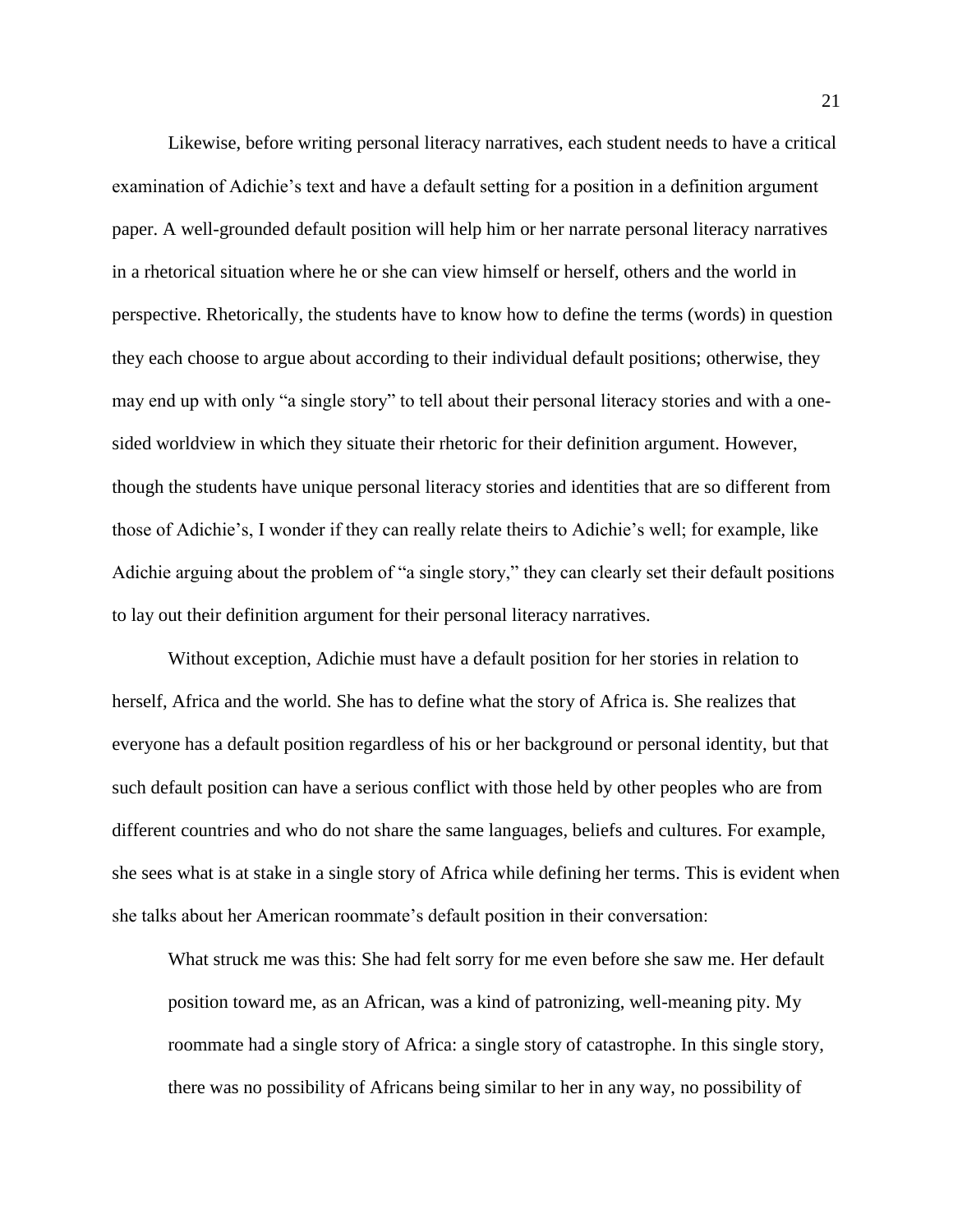feelings more complex than pity, no possibility of a connection as human equals. (04:49- 05:20)

By definition, the word *patronize* means "to talk to (someone) in a way that shows that you believe you are more intelligent or better than other people" ("Patronize"). Obviously, Adichie was not on an equal footing because of her roommate's patronizing attitude toward her, and such a condescending default position does not contribute to building good human relationships that are based on equality, understanding and respect for each other. For Adichie, her American roommate's preconceived notion of Africa can be seen as "a single story of catastrophe." The single story about Africans does not leave them any room for complex human feelings but the feeling of pity from someone considered superior to them.

Adichie's striking remark on the patronizing pity and having "no possibility of a connection as human equals" casts dark clouds on her existence and the poor human condition under which she herself and her fictional characters live. One can only imagine that the single story of Africa is a world of oppression where human beings are deprived of complex emotions and equal rights to exist. Freire speaks of such "unauthentic view of the world" in which the oppressed live as they "feel like 'things' owned by the oppressor. For the latter, to *be* is to *have*, almost always at the expense of those who have nothing. For the oppressed, at a certain point in their existential experience, *to be* is not to resemble the oppressor, but *to be* under him, to depend on him. Accordingly, the oppressed are emotionally dependent" (64-65). Speaking of human existence and ownership, Freire's view on the unequal relationship between the oppressor and the oppressed suggests a kind of oppressive world like that of the single story portrayed by Adichie, in which humans are treated as "things" or sub-humans not being able to stand for themselves but depending on the mercy of those who rule over them.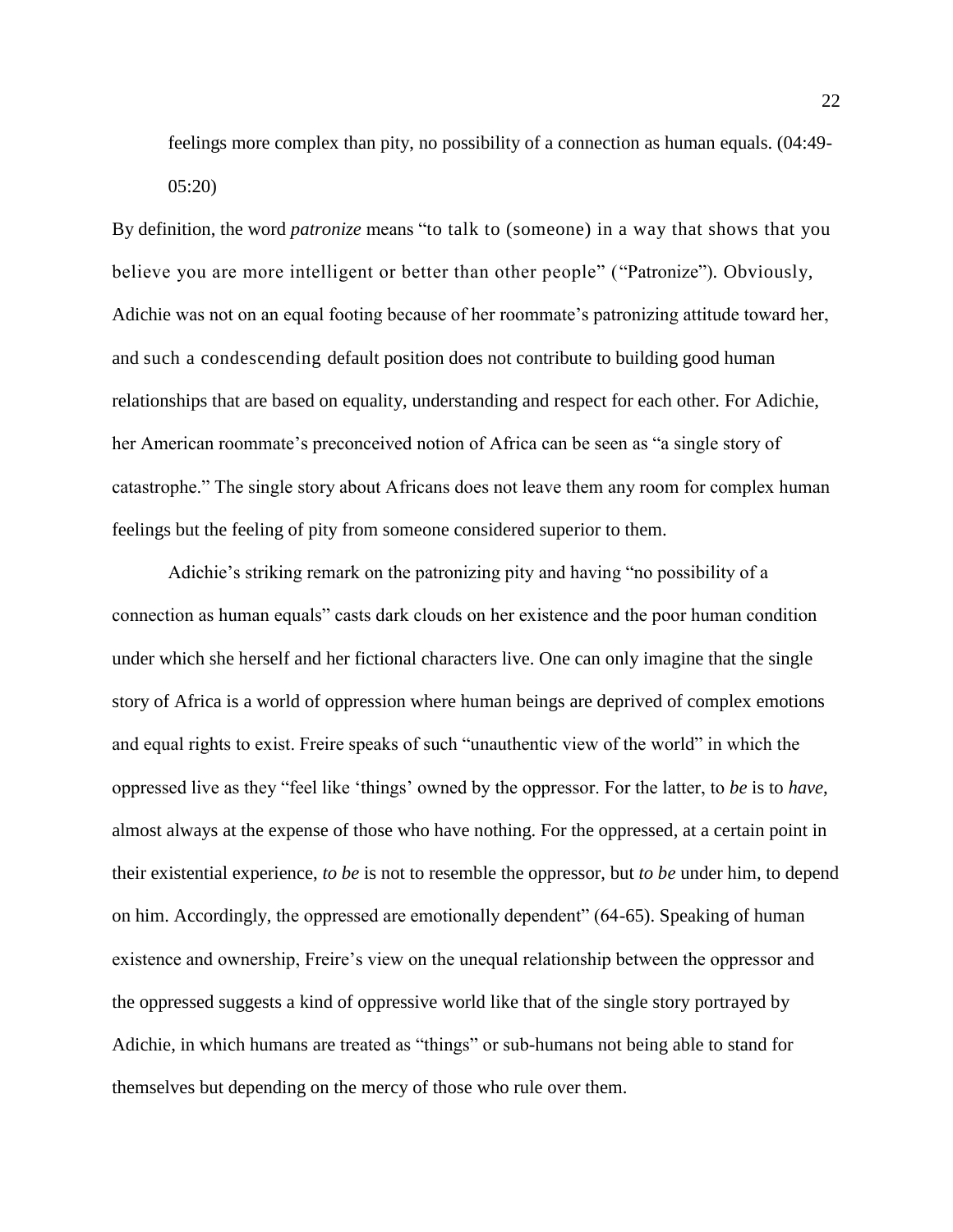Adichie's depiction of the single story of catastrophe raises a serious question of whether equality for Africans is possible in the context of democracy even though Nigeria has been liberated from British colonial rule since 1960. It is assumed that there would be no more social or racial inequality or discrimination among different human beings and races after imperialism ceased to exist, but history often proves the assumption wrong. Adichie describes how American people thought and looked at her when she first came to the country:

I must say that before I went to the U.S., I didn't consciously identify as African. But in the U.S., whenever Africa came up, people turned to me. Never mind that I knew nothing about places like Namibia. But I did come to embrace this new identity, and in many ways I think of myself now as African. Although I still get quite irritable when Africa is referred to as a country  $\dots$  (05:22-05:54)

Adichie might have been caught off guard by the reality of a new world like the U.S. with which she came to contact. She is constantly reminded of the fact that she has a different identity from that of Americans though she can racially identify with African Americans, a thing that is perhaps self-evident or taken for granted by many people of other races. While Adichie welcomed her "new identity," people surrounding her imposed a false identity on her. For example, the misinformation about Adichie's country (e.g. Namibia – a country that does not exist, or Africa being referred to as a country instead of a continent) displays the people's ignorance about Africa today. In a rhetorical situation like this, Adichie's default position was opposed to that of those ill-informed people who seem to hold a very different, distorted view about her African identity.

Adichie's admission to not "consciously identify herself as African" suggests, however, that at first she might not have a clear default position, but that later she began to believe that her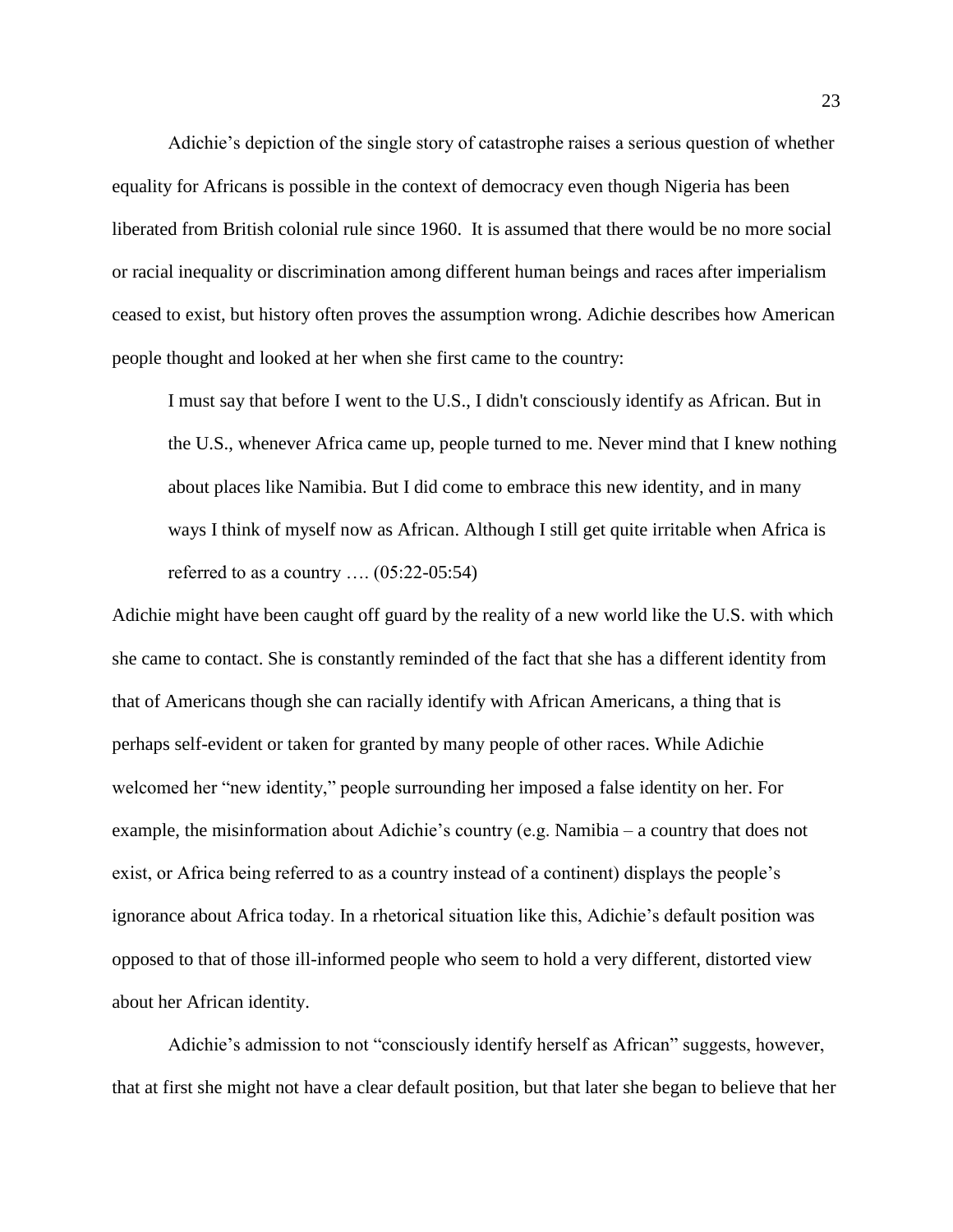African identity was in jeopardy after she first came to the United States. In Freire's terms, people like Adichie must first "deal with the problem of the oppressed consciousness and the oppressor consciousness, the problem of men and women who oppress and men and women who suffer oppression. It must take into account their behavior, their view of the world, and their ethics" (55). As a foreign student, Adichie had to learn to identify herself as an African from Nigeria – not an African American – because there are many peoples from African countries who do not share her national background and languages such as English and Igbo. Also, she needed to be careful enough not to conflate the story of African colonial history with that of slavery in America as far as political oppression is concerned. She might have attempted to avoid mentioning the sad part of Nigerian colonial history even though her country has been liberated from colonialism for quite a while. Perhaps, her African identity would have helped to explain her new situation when she encountered people like her American roommate who might not have any knowledge except the single story of Africa.

Nevertheless, her repeated frustrations with the new people surrounding her seem to reinforce the single story of her African identity that has created confusion in her mental state. She is divided by the real and false identities. As Freire puts it, "A particular problem is the duality of the oppressed: they are contradictory, divided beings, shaped by and existing in a concrete situation of oppression and violence" (55). Here, Adichie appears to experience the same problem in the situation though the reader is not to take the "violence" at its face value; for example, hurtful or abusive language can be seen as verbal violence. As Freire goes on to explain, "Any situation in which 'A' objectively exploits 'B' or hinders his and her pursuit of self-affirmation as a responsible person is one of oppression. Such a situation in itself constitutes violence, even when sweetened by false generosity, because it interferes with the individual's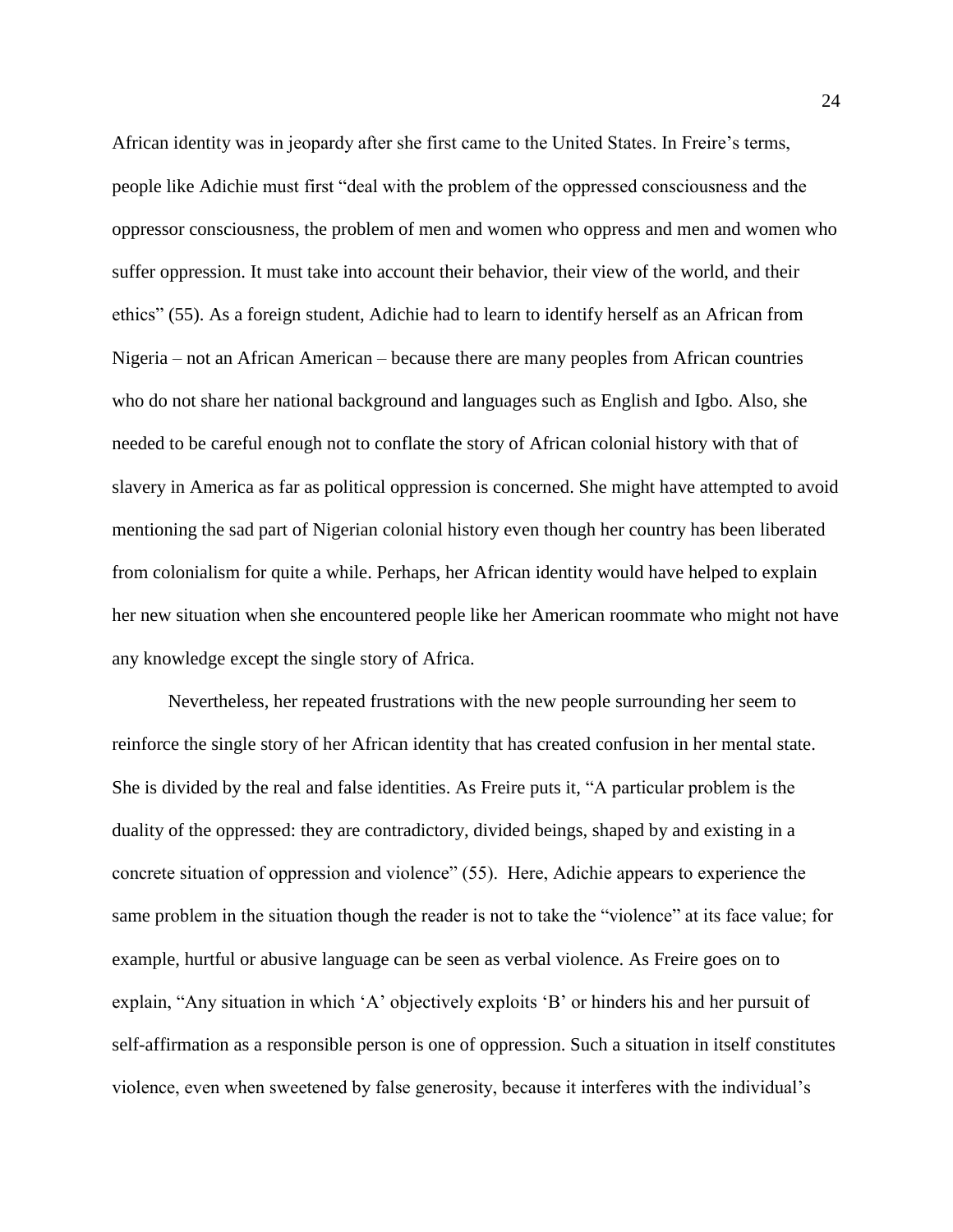ontological and historical vocation to be more fully human" (55). For Adichie, the situation of a false identity projected on her is a wake-up call to the new reality. She must find ways to speak up for herself. If necessary, she must readjust her default position.

Adichie knows that without freedom of expression and equality between different human beings, her default position for story telling will be confined to only a single story of catastrophe in Africa that will affect the way people outside of Africa think about her identity, personal literacy narratives, and literary works (fiction). She takes stories about Nigeria and Africa seriously, realizing that her default setting has to begin with who she is and where she comes from. Later, Adichie appears to have gained new understanding of her new world, the United States, having a different way of looking at herself and her default position in relation to that of her roommate when she says,

So, after I had spent some years in the U.S. as an African, I began to understand my roommate's response to me …. If I had not grown up in Nigeria, and if all I knew about Africa were from popular images, I too would think that Africa was a place of beautiful landscapes, beautiful animals, and incomprehensible people, fighting senseless wars,

Because she was born and has lived in Nigeria, she believes that she has authentic knowledge about her identity, country, culture and Africa; on the other hand, she rejects those "popular images" or stories which do not totally represent Africa, who she is as an African, and a human being in the world. As Pam Steeves, Vera Caine, Marilyn Huber, and Janice Huber put it, "Throughout the ages and across cultures stories continue to express the fundamental nature of humanity. Stories are not to be treated lightly as they both carry, and inspire, significant obligations and responsibilities: stories must be cared for as they are at the heart of how we make

dying of poverty and AIDS, unable to speak for themselves …. (05:56-06:34)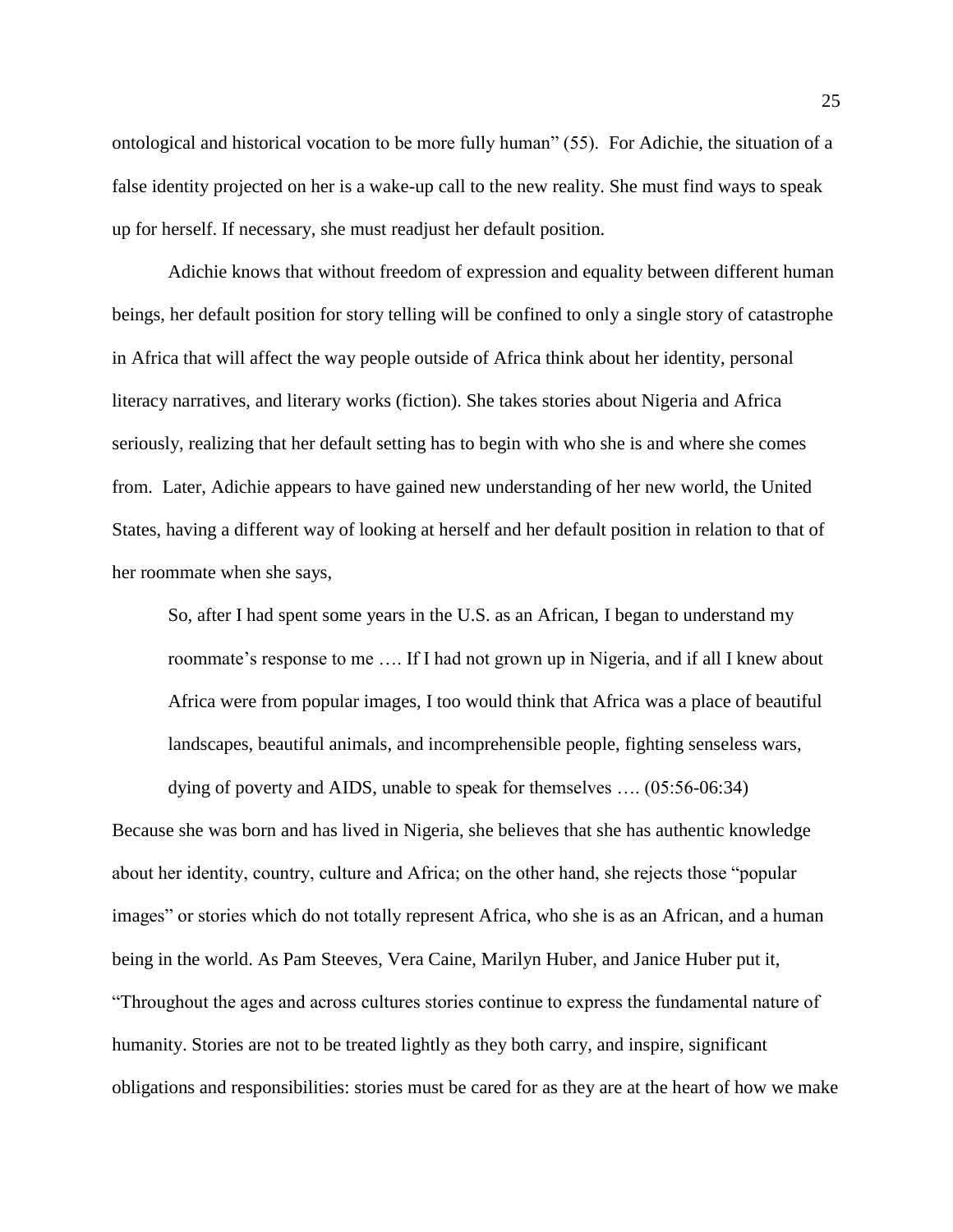meaning of our experiences of the world" (214). For Adichie, the "popular images" that portray a single story of catastrophe about Africa and African people do not do justice to reality and humanity – they are not authentic, meaningful representations of Africans but stereotypes.

Adichie probably did not know that when she came to the United States, there would still be stereotyping and discrimination against people of different races, ethnicities, and identities. Despite the history of American slavery and the Civil Rights Movement, the problem of stereotyping Africans in popular images is often left unchecked or unchallenged. However, Adichie is quick to respond to stereotyping with subtlety and irony as she points it out:

I recently spoke at a university where a student told me that it was such a shame that Nigerian men were physical abusers like the father character in my novel. I told him that I had just read a novel called 'American Psycho'(Laughter) and that it was such a shame that young Americans were serial murderers. (10:51-11:14)

Adichie's audience humorously laughs at her exchange with the student, perhaps thinking that she taught the student a lesson on the spot. Unfortunately, Adichie has little choice but to defend herself in the face of ignorance and stereotyping, and taking a resolute default position she makes it clear that she will not shy away from fighting against the single story of Africa that stereotypes her African identity and national character.

Adichie knows that if the single story of catastrophe in Africa dominates the painting of the entire picture of Africa, so to speak, then such story will only continue to persist and encourage stereotypes. Though Adichie cannot come to terms with the single story of Africa, she has to admit that there is some truth about the catastrophic situations in Africa. She is not trying to hide the negative aspects of reality as she positions her rhetoric between positive and negative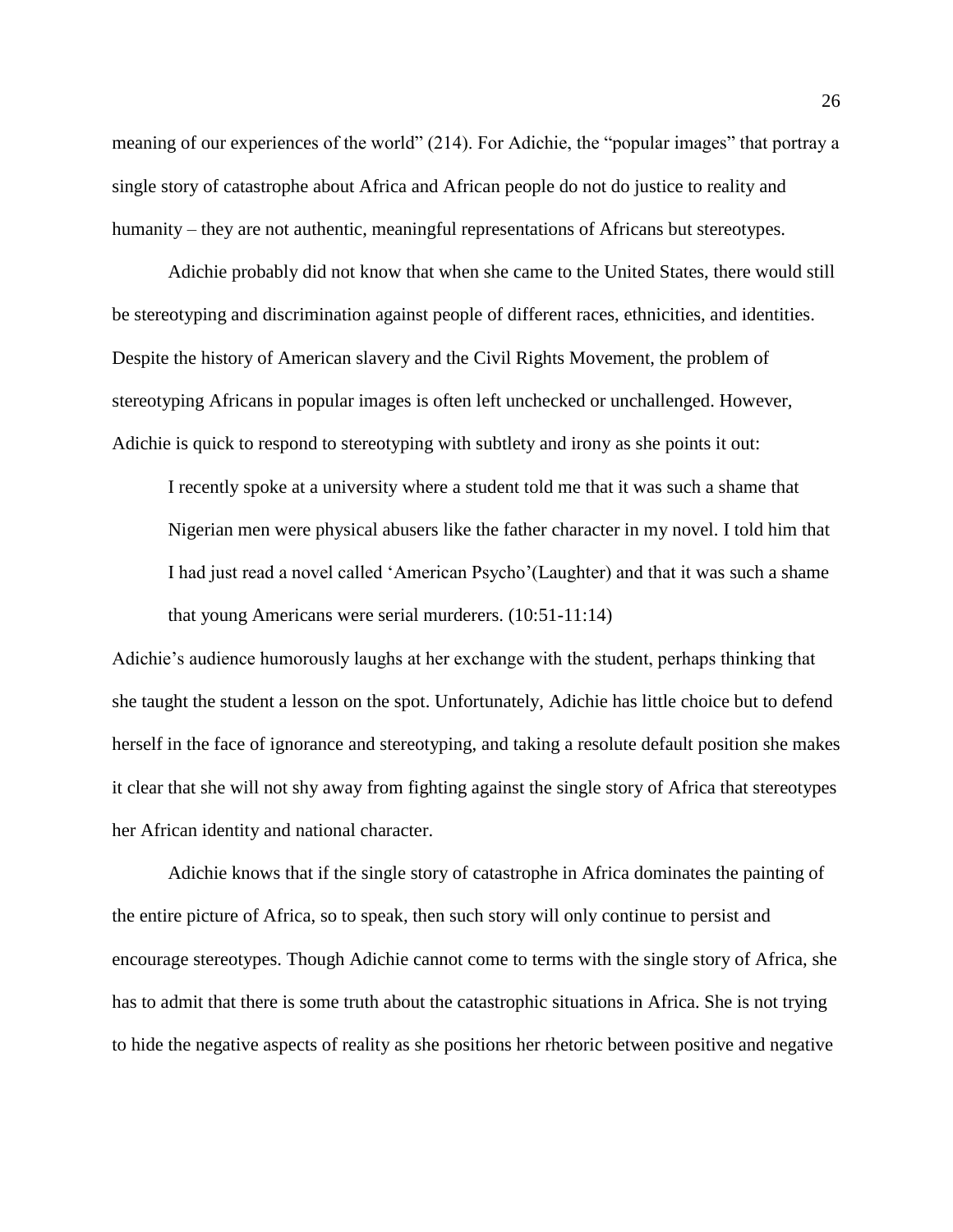stories of Africa. She openly talks about the political and economic trouble in Nigeria and Africa:

Of course, Africa is a continent full of catastrophes: There are immense ones, such as the horrific rapes in Congo and depressing ones, such as the fact that 5,000 people apply for one job vacancy in Nigeria. But there are other stories that are not about catastrophe, and it is very important, it is just as important, to talk about them. (13:25-13:44)

In the single story of Africa, Adichie sees biases in the description of catastrophes that result in stereotyping Africa. This stereotyped version of the single story of catastrophe seems to fit into Freire's diagnosis of the symptom of narrating sickness in education by simply repeating the content of the same story. For Adichie, it is important to put those catastrophic and noncatastrophic stories of Africa in perspective as well, or it is impossible to shine some sparks of light in the midst of darkness.

Sibylle Gruber correctly explains the single story of a catastrophic Nigeria or Africa: "a story that gets told over and over again, about a people or a country, with little knowledge of the people or country, will lead to stereotypes, half-truths, and prejudice. It will never allow us to get to know a multifaceted person, or a diverse community, country, or continent" (39). Imagine that a single story of Africa such as this will certainly not impress anyone living outside of the continent. At worst, what if an author of single story of Africa chooses to write only negative stories about Nigeria? It would make readers wonder why the author even wants to write those negative stories that only to cause misery or oppression to the people of a nation.

Conversely, though fiction as a genre seems to give an author freedom to tell and write stories, it certainly does not condone the act of any single-story authors to write stories that involve real people and culture of a country; otherwise, inauthentic or false stories will only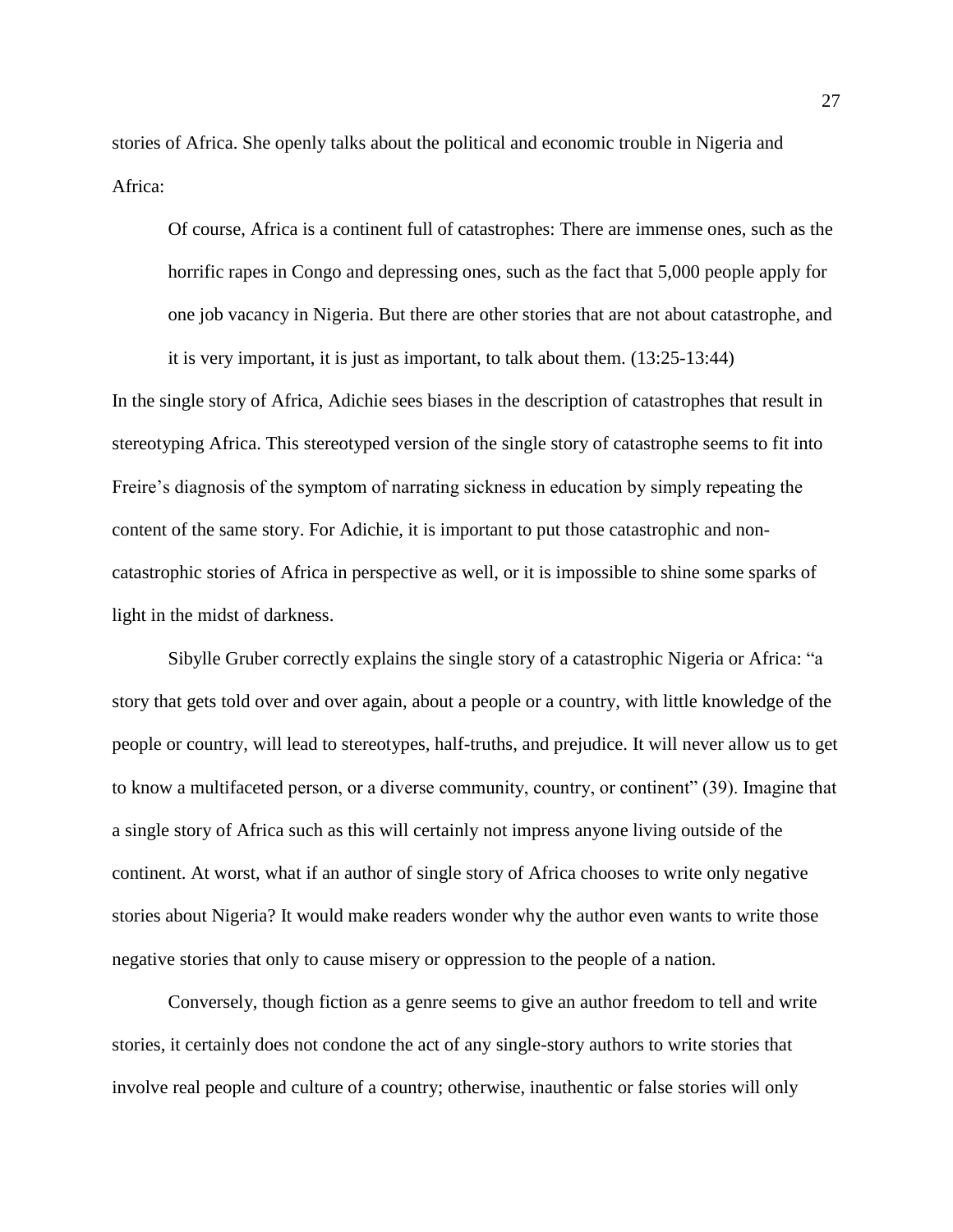perpetuate oppression and catastrophe. In an emotional appeal to her audience, Adichie speaks of the reality of the single story:

I've always felt that it is impossible to engage properly with a place or a person without engaging with all of the stories of that place and that person. The consequence of the single story is this: It robs people of dignity. It makes our recognition of our equal humanity difficult. It emphasizes how we are different rather than how we are similar. (13:45-14:08)

Here, Adichie's emotional speech must have caught her audience's attention, and they would take seriously her words about the single story which dehumanizes people and their dignity.

Considering the rhetorical situation here, Freire insists that "the authentic solution of the oppressor-oppressed contradiction does not lie in a mere reversal of position, in moving from pole to the other. Nor does it lie in the replacement of the former oppressors with new ones who continue to subjugate the oppressed – all in the name of their liberation" (57). Rather than advocate for only positive stories to be told or written about Africa, Adichie prefers to strike a balance between catastrophic and non-catastrophic stories for the oppressed as an authentic solution; as a writer, she chooses to take a default position that will eventually liberate her from the single story of Africa.

Therefore, if Adichie chooses to let the single story of Africa continue to take its course, then the reality of oppression will only persist rather than disappear. As Freire rightly states, "reality [that] becomes oppressive results in the contradistinction of men as oppressors and oppressed. The latter, whose task it is to struggle for their liberation together with those who show true solidarity, must acquire a critical awareness of oppression through the praxis of this struggle" (51). Freire's statement seems to sum up Adichie's situation where she must have a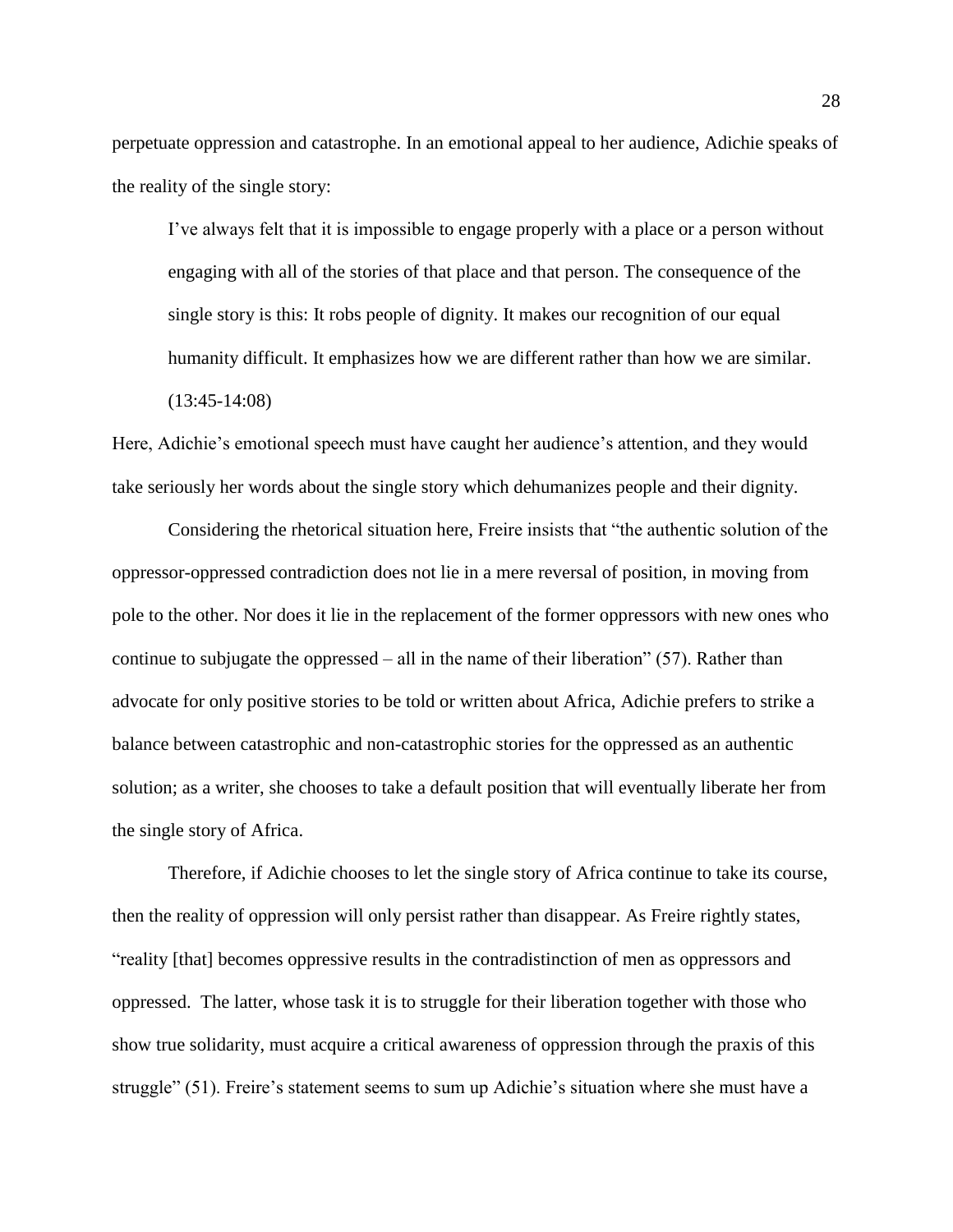critical consciousness of the reality as the praxis of her struggle finds true solidarity among Africans and peoples of the world. No doubt, in her default position, Adichie is in search of a way to free herself from the bondage of the single story of catastrophe amplified by the popular images created and portrayed in the Western world. That is, those popular images present only a one-sided and partial version of the reality, and they are not completely correct or authentic.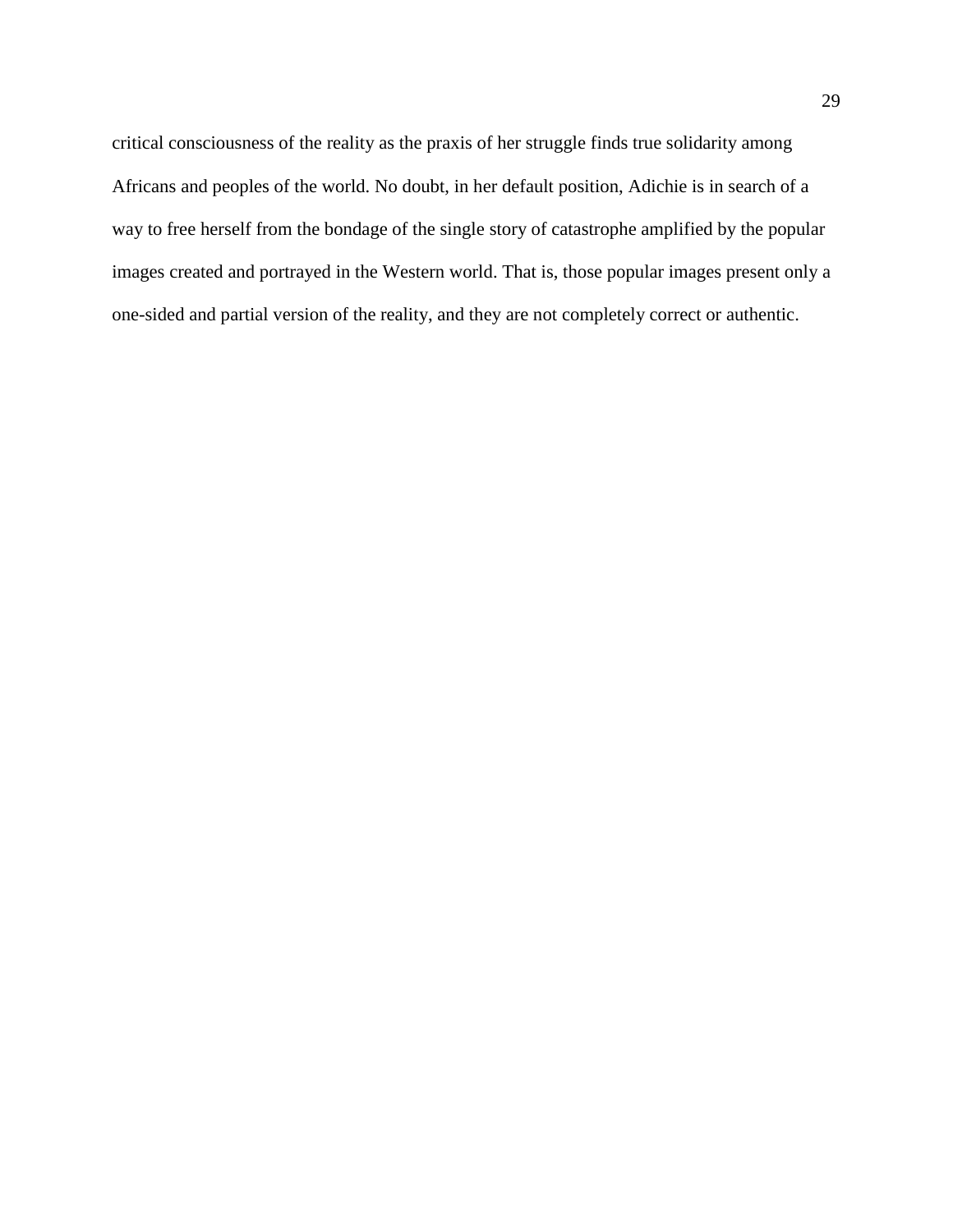### **Chapter 3: Adichie's Struggle with Power of the Single Story**

Many student writers who struggle with the situation of their rhetorical discourse while writing their personal literacy narratives and definition argument experience the conflict between academic discourse and non-academic (human) discourse. In *Aristotle's Voice: Rhetoric, Theory, and Writing in America*, Jasper Neel (1994) argues that much of the voice of academic discourse, as far as rhetoric is concerned, originated from that of Aristotle, pointing out that both writing professors and first-year college students encounter the conflict between the two extremes – professional discourse and human discourse as they pit against each other (89). Namely, the two conflicting discourses appear to form a dichotomy between academic discourse and nonacademic discourse. One can imagine that if such conflict is not resolved, the power struggle between the two extremes is likely to exacerbate, and consequently professional voice dominates human voice, or vice versa, allowing rhetoric no room for any freedom of expression in an academic setting.

By the same token, in her rhetorical discourse, Adichie struggles with the situation where the power of single story takes control of all African stories when telling her personal literacy narratives and worldview to her audience. In my view, the conflict between these two opposing discourses can be best illustrated in Adichie's case, as mentioned earlier in my introduction of this thesis, where she began to realize that her "American roommate must have throughout her life seen and heard different versions of this single story, as had a professor, who once told me that my novel was not 'authentically African' …" (07:33-08:20). From Adichie's perspective, is the idea of "African authenticity" so entrenched and pervasive today in the academic discourse on university campuses that most professors and students have seldom challenged and questioned it?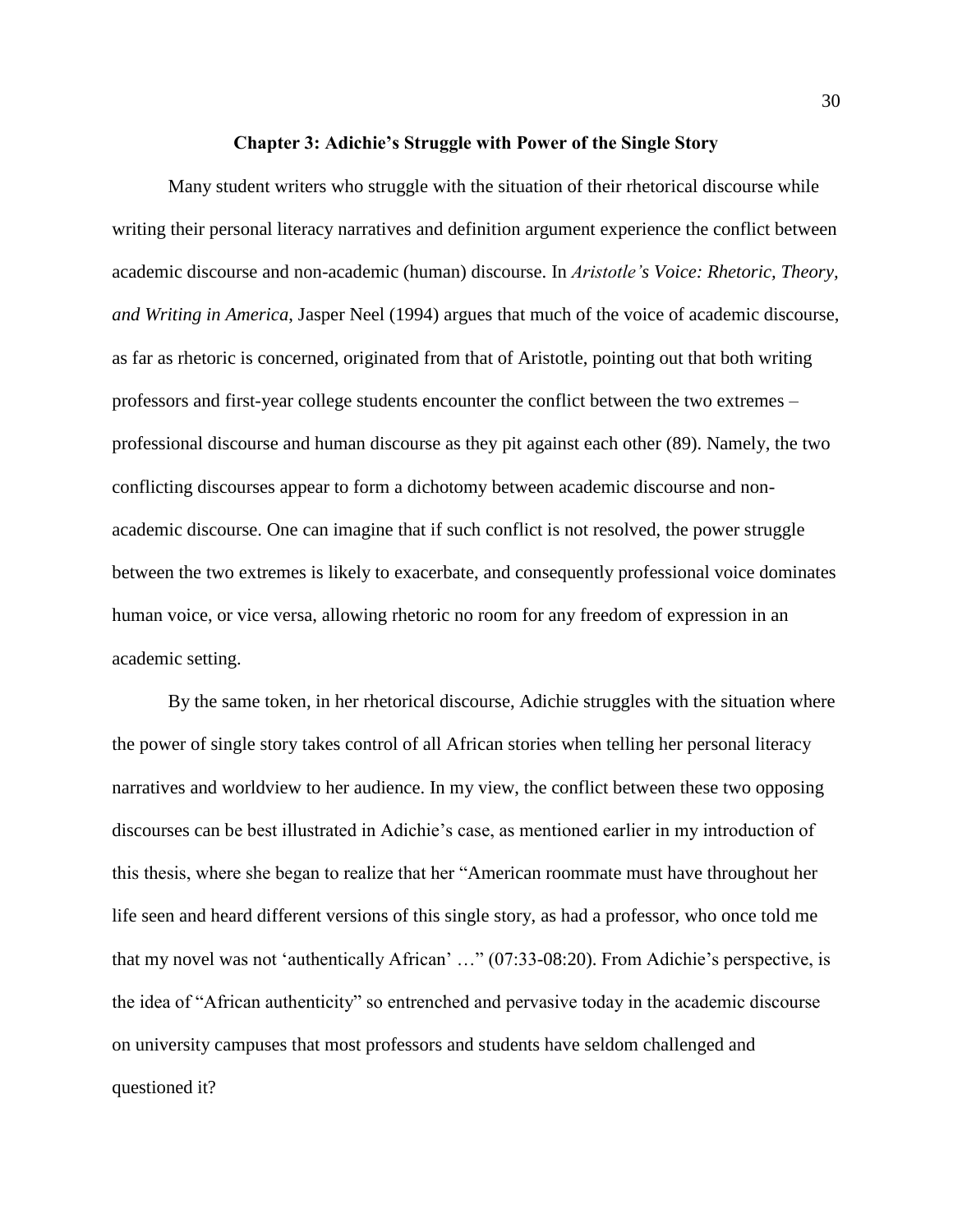Adichie's struggle with the idea of African literature and the professor's idea of African authenticity reminds her of the single story of Africa, While discussing the development of African literature, Heather Hewett says that "struggle characterizes the formation of all canons, including Nigeria's" (76). Adichie realizes that African authenticity alienates her from the reality of the African world, and in Freire's terms, her situation can be seen as a conflict between oppressors and the oppressed originating from colonial times in Africa. If a teacher has the absolute right and knowledge to teach students how to write about a particular nation, people, race, ethnicity, and culture, like those in Nigeria, then for Adichie there will be no possibility of other stories about Africa but one single story of colonial Africa. At worst, the teacher renders valuable contents lifeless in the process of narrating them, while speaking of empirical dimensions of reality as if it were a motionless and static reality – a topic completely alien to the existential experience of the students. Then, the outstanding characteristic of this narrative education results in the sonority of words, not their transforming power (Freire 71). Thus, such narrative education will dominate the entire atmosphere of academic discourse that maintains the status quo of the situation of the oppressed.

Adichie rejects the rhetoric of a single story that runs counter to the rhetoric of her personal literacy narratives as well as her African novels, both of which are inseparably knitted together. She has raised the question of African authenticity because the single story about Africa told by the West has misrepresented her identity and world, which is a wake-up call for her audience. On the contrary, a true representation of Africa has everything to do with the authenticity of her existence. As Freire insightfully states,

the oppressed suffer from the duality which has established itself in their innermost being. They discover that without freedom they cannot exist authentically. Yet, although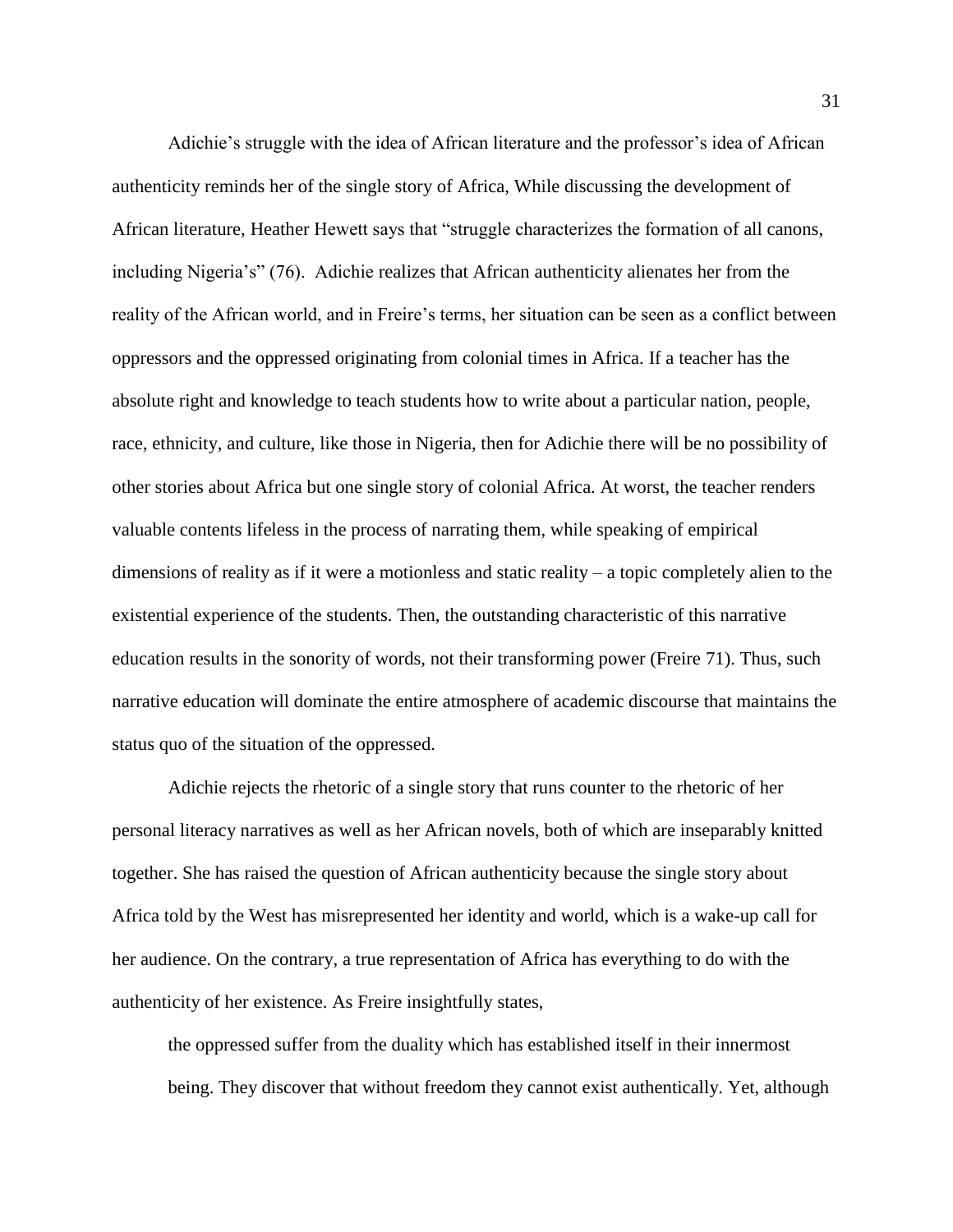they desire authentic existence, they fear it. They are at one and the same time themselves and the oppressor whose consciousness they have internalized. The conflict lies in the choice between being wholly themselves or being divided … between speaking out or being silent, castrated in their power to create and re-create, in their power to transform the world. This is the tragic dilemma of the oppressed which their education must take into account. (48)

Freire's statement seems to adequately describe Adichie's conflict as a "divided" human being. She could have chosen to be silent about the issue of African authenticity, but it will not erase the problem of the tragic dilemma she faces.

Who is at fault for the problem of narrative education as far as the single story of Africa is concerned? Since Adichie does not think that African authenticity accounts for the full picture of Africa, are there any other stories about the continent, its people and cultures? Freire proposes that "To surmount the situation of oppression, people must first critically recognize its causes, so that through transforming action they can create a new situation, one which makes possible the pursuit of a fuller humanity" (47). Adichie may have attempted to trace the causes of the single story of Africa, and she must take the courage of speaking them out for Nigerians at home and English speaking audience abroad:

This single story of Africa ultimately comes, I think, from Western literature. Now, here is a quote from the writing of a London merchant called John Locke, who sailed to West Africa in 1561 and kept a fascinating account of his voyage. After referring to the black Africans as 'beasts who have no houses,' he writes, 'They are also people without heads, having their mouth and eyes in their breasts.' (06: 35-07:05)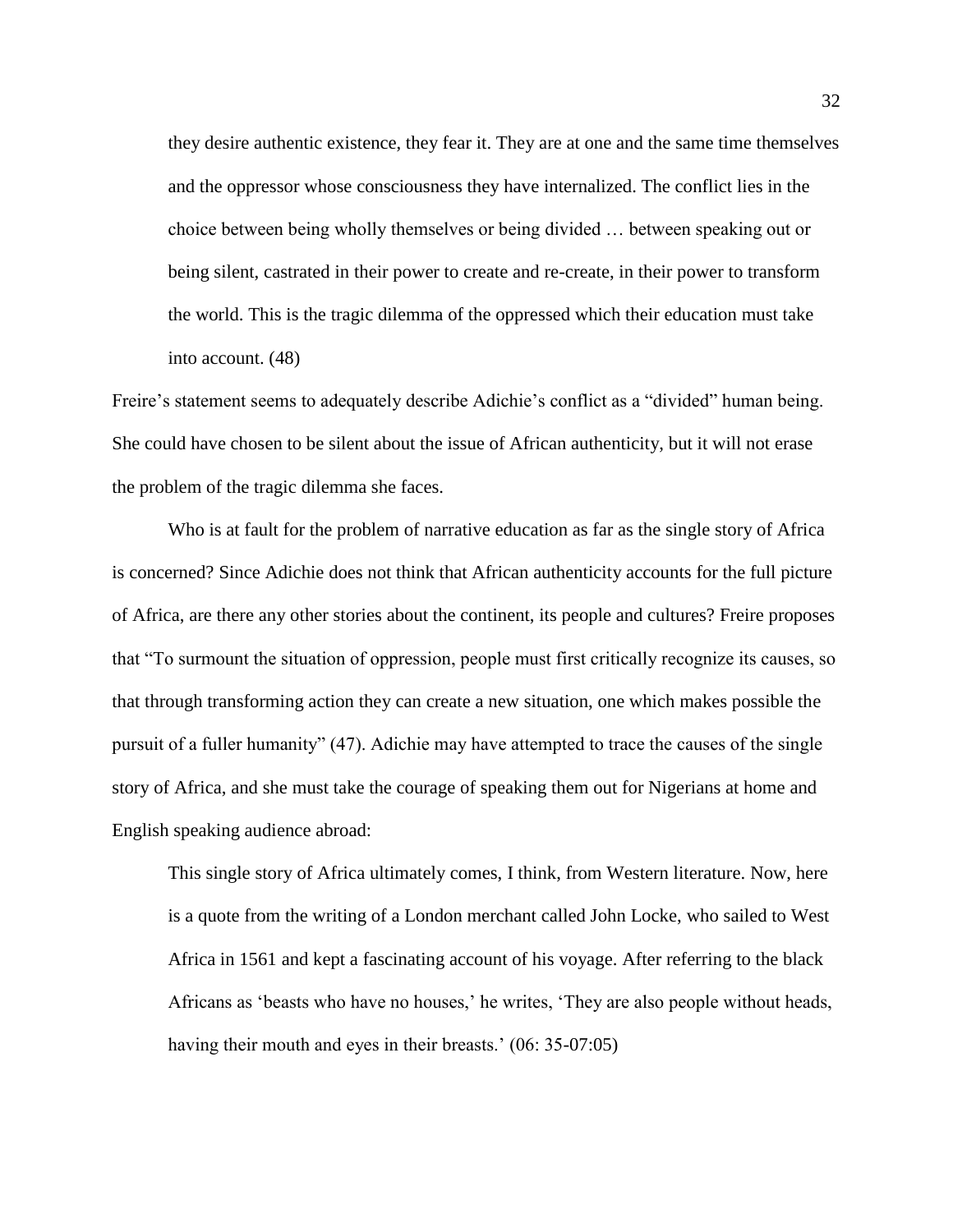Locke's portrayal of the black Africans as "beasts" in his fictional world unfortunately suggests a sad reality of dehumanizing people of different races. For Adichie, the depiction of Africans is a single story of negation about Africa, but it raises concern for humanization that leads at once to "the recognition of dehumanization, not only as an ontological possibility but as a historical reality" (Freire 43). As such, history has become a place of enquiry into the origin of the single story of Africa.

Adichie denounces negative caricatures of Africans in Western literature, caricatures that are not authenticating but stereotyping Africa. Perhaps some readers may be tempted to suggest that one should not take Locke's fiction about Africans seriously because it is not a good idea to conflate the genre of personal literacy narratives with that of literature. The rhetoric of the single story of Africa presents a sort of a double vision of Africa between truth and fiction, and it calls into question whether it is permissible for a writer to fictionalize a human race negatively other than his or her own. Nevertheless, Adichie seems to take Locke's wild imagination about Africans seriously – surprisingly with humor:

Now, I've laughed every time I've read this. And one must admire the imagination of John Locke. But what is important about his writing is that it represents the beginning of a tradition of telling African stories in the West: A tradition of Sub-Saharan Africa as a place of negatives, of difference, of darkness, of people who, in the words of the wonderful poet Rudyard Kipling, are 'half devil, half child.' (07:05-07:31)

The tradition of telling African stories certainly casts a negative light on the African world Adichie has known and experienced, and it all appears to be dark imagination rather than bright reality. The implications of such a sinister, single story are at least twofold: first, the creation of a master narrative that a dominant race tell stories about a less dominant race; second, it is of one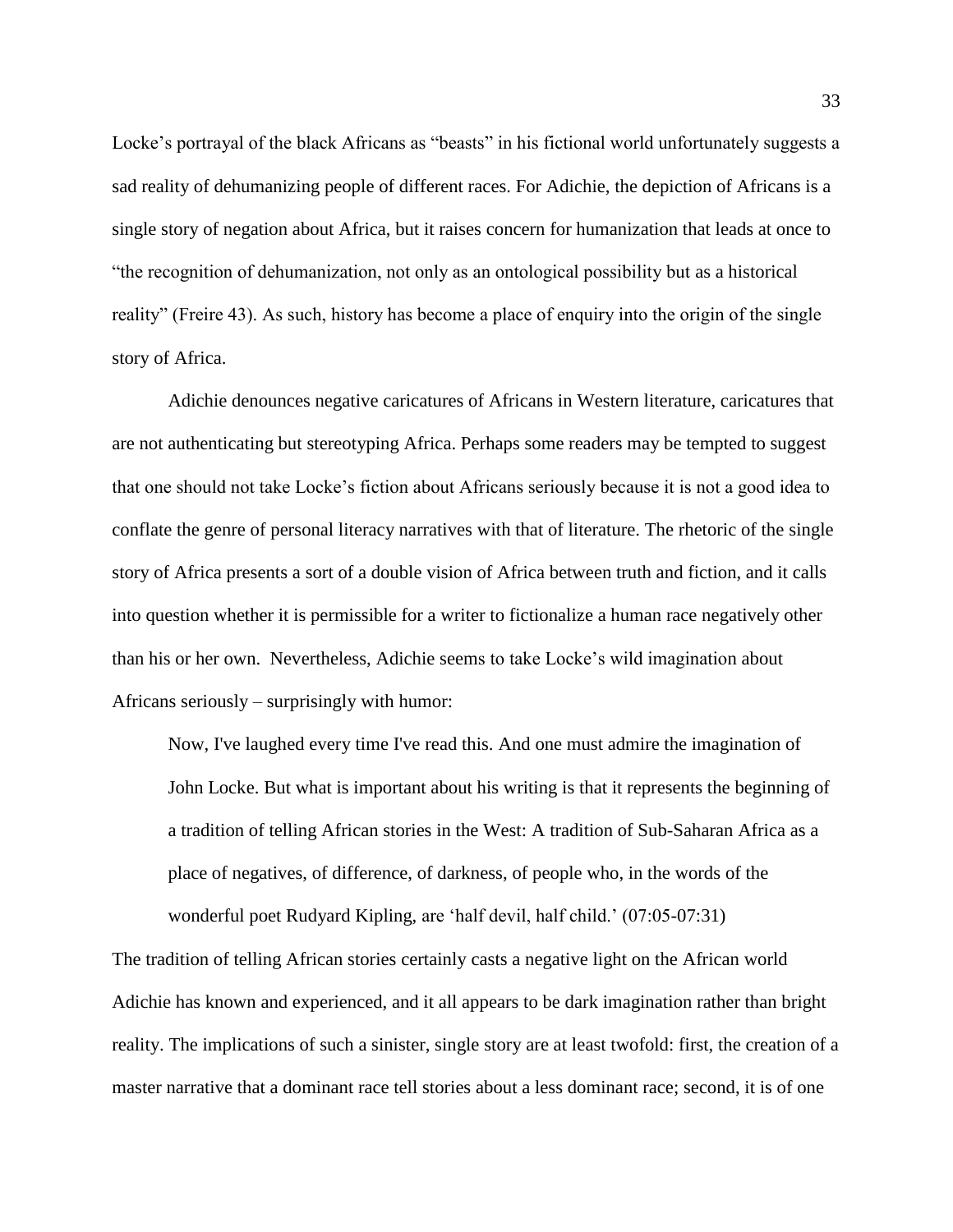single narrative (voice) instead of multiple ones about Africa that beg for freedom of speech. Adichie berates the hegemony and colonial/imperialistic undertones, urging her audience to resist the comfort of a single story about any place or people (Akomolafe 726). The rhetoric of master narrative of Africa has resulted in the power struggles, if not racial tension, between oppressors and the oppressed as Adichie explores the origin and power of the rhetoric of single story of Africa.

In "Revisionary Histories of Rhetoric: Politics, Power, and Plurality," James A. Berlin (1994) points out that traditional rhetoric like Aristotle's rhetoric has a "monolithic" character because it situates in the golden age of the past or the future; Berlin sees the histories of rhetoric as "unified, coherent, and rational" (112). In contrast, he specifically mentions that progressive rhetoricians considered John Locke the bringer of great tidings, being able to transcend the falsehood of the Aristotelian syllogism; they treated Locke as a "hero" who had started "an intellectual revolution" (114). According to Berlin, there is no "objectivity" in rhetorical discourse because "all historians are interested, writing their narratives from a particular ideological position," and because "it is impossible to become a *tabula rasa* innocently recording the raw data of the historical record." For Berlin, the data are subject to different interpretations (121). Further, Berlin ideologically positions rhetoric in the "master narratives that authorize their continual power and privilege," and as he puts it, "the attempt to make sense of history will always be undertaken by dominant groups" (124). Berlin's mention of "monolithic" character of traditional rhetoric suggests one single voice dominates other voices in any political climates. Historically, Berlin seems to imply a dichotomy between master narratives and slave narratives in the midst of rhetorics that are subject to interpretative formulations or frameworks.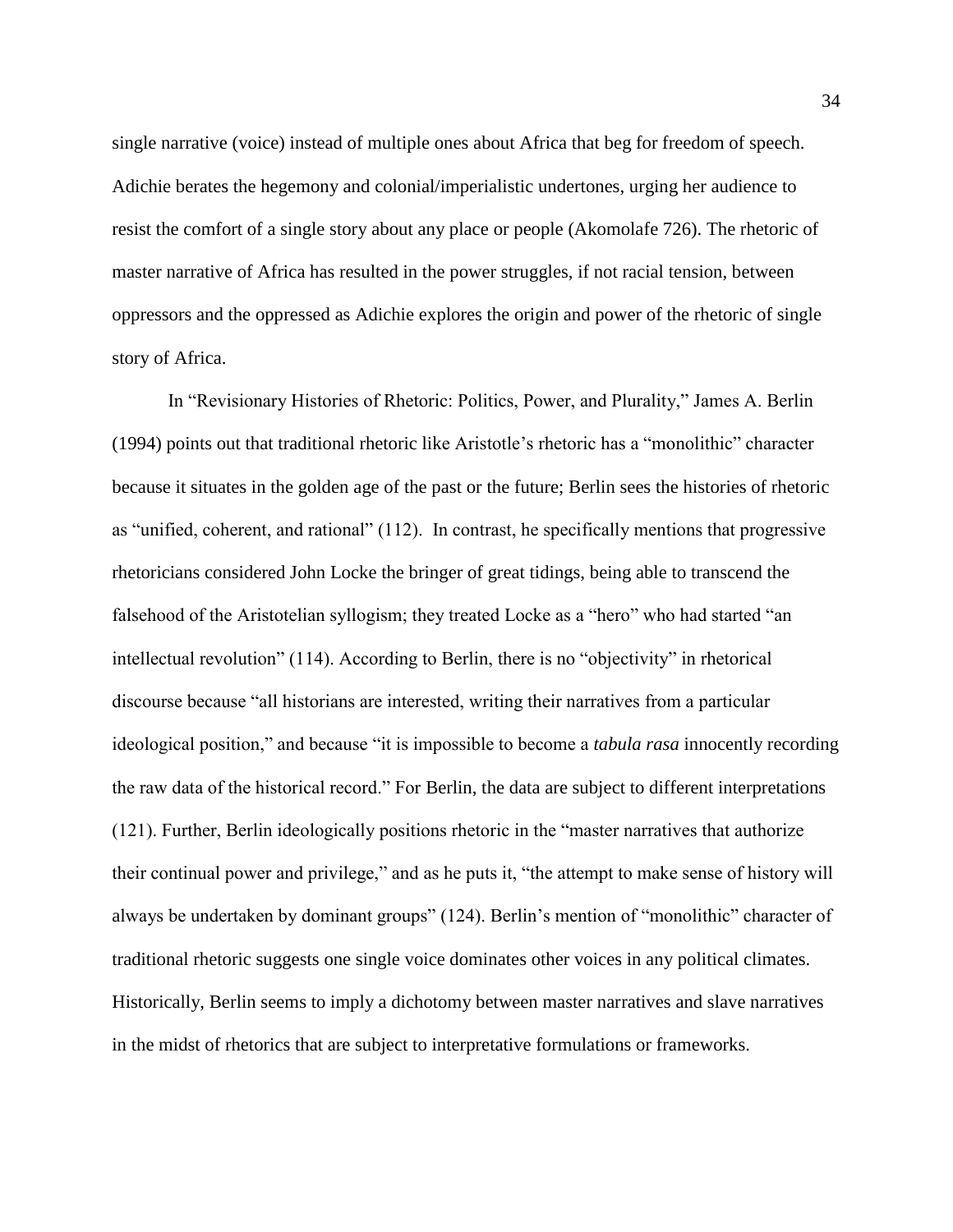Pedagogically speaking, one may wonder the implications of Berlin's idea of rhetoric when situated in an academic setting where slave narratives (or narratives by less dominant, oppressed or underprivileged groups of people) are not encouraged in a democratic country. In other words, there is a hierarchical relationship between these two different kinds of narratives. And yet, it seems that the dominant voice, be it a professional or academic one, will silence the human voice of the latter narratives that struggle to be heard. Adichie would have felt the presence of the power struggle between master and slave narratives and identified Berlin's idea of "monolithic character" of rhetoric as that of single story of Africa, considering the slave history in Africa and British colonial rule in Nigeria, like African-Americans who have lived through the history of American slavery and the Civil Rights Movement.

To illustrate what she sees in the relationship between power and narratives, to readers' surprise, Adichie appears to find a word in her native language for the rhetoric of the single story of Africa as follows:

It is impossible to talk about the single story without talking about power. There is a word, an Igbo word, that I think about whenever I think about the power structures of the world, and it is "nkali." It's a noun that loosely translates to "to be greater than another." Like our economic and political worlds, stories too are defined by the principle of nkali: How they are told, who tells them, when they're told, how many stories are told, are really dependent on power. (09:37-10:11)

Adichie sees a close link between the single story and power, and the Igbo word *nkali* she introduces clearly explains the hierarchical relationship between who has the power to tell the single story and who is being told about it. Also, as scholars put it, "the single narrative is constructed and told by those in power with the intention to have the dominant discourse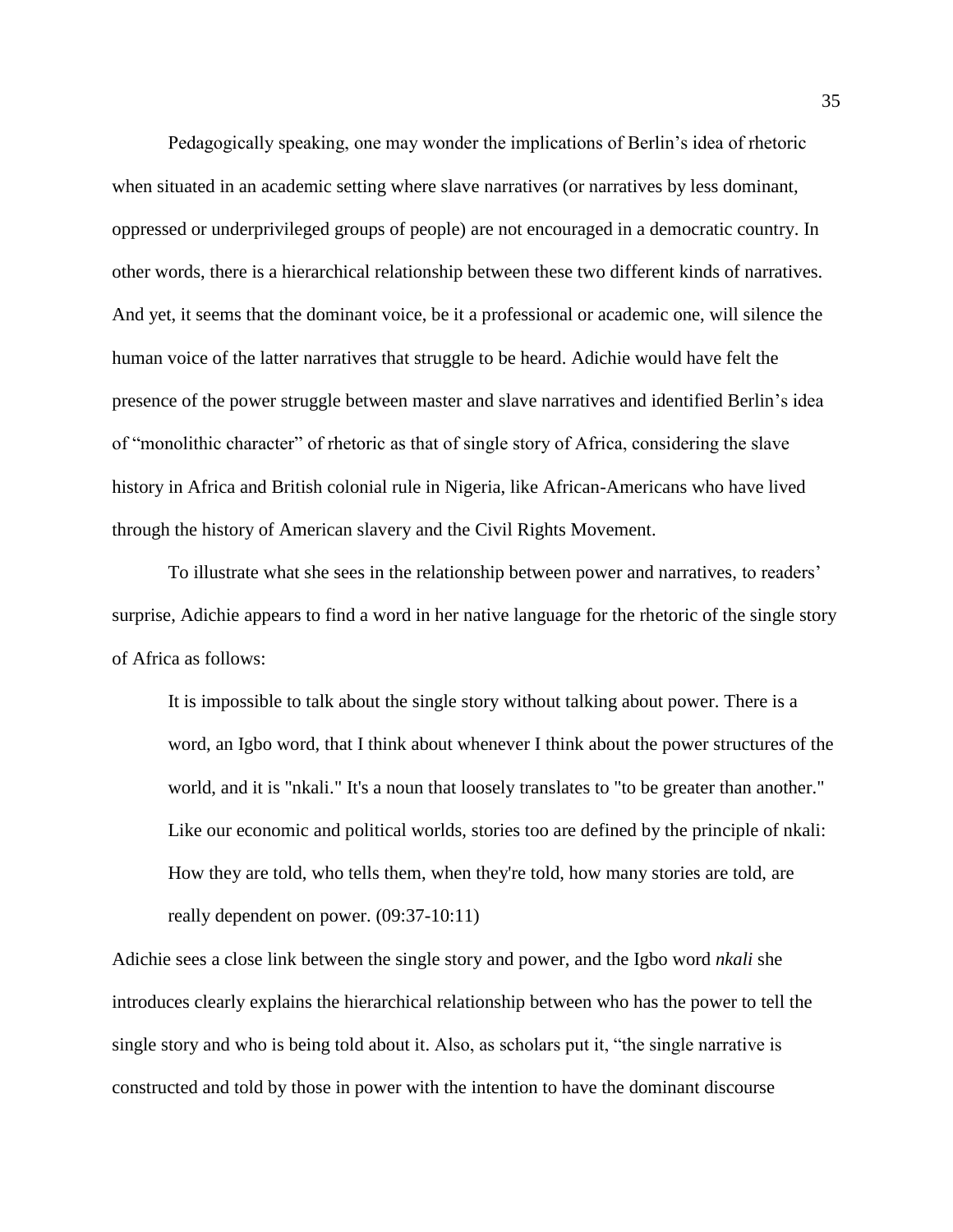accepted as the ultimate truth of the collective whole" (García and Longo 7). Politically, the power of rhetoric that manifests itself in the single story of Africa resembles the power of narrative education Freire talks about in the context of oppressors and the oppressed. However, when narrators abuse the power of telling stories, they create false narratives about a people's character and identity and therefore propagate falsehood and injustice that destroy humanity and life.

Furthermore, Adichie sees the single story of Africa as a catastrophic, inauthentic reality that does not promote humanity but stereotypes Africans. When addressing the process of telling a single story, she says, "So that is how to create a single story, show a people as one thing, as only one thing, over and over again, and that is what they become" (09:27-09:36). Additionally, the "one thing" seems to allude to what Freire says about the negated vocation of people (call to humanity) or dehumanization – namely, humanity being "stolen" and "distorted" (43-44). As Freire makes it clear, oppressors look at "humanity" as "a 'thing,' and they possess it as an exclusive right, as inherited property" (59). Clearly, Adichie would understand what Freire means here: "The oppressed, as objects, as 'things,' have no purposes except those their oppressors prescribe for them" (60). As a result, telling the single story of Africa repeatedly becomes oppressive to African people who have no choice but listen to it; they suffer from it because the same story reinforces unauthentic African narratives.

Freire notably finds a fundamental *narrative* character in the teacher-student relationship, describing the teacher as a narrating subject and the students as listening objects. He says that as a narrator, the teacher assumes the task of filling "the students with the contents of his narration – contents which are detached from reality, disconnected from the totality that engendered them and could give them significance" (71). With the authority of academic discourse, the teacher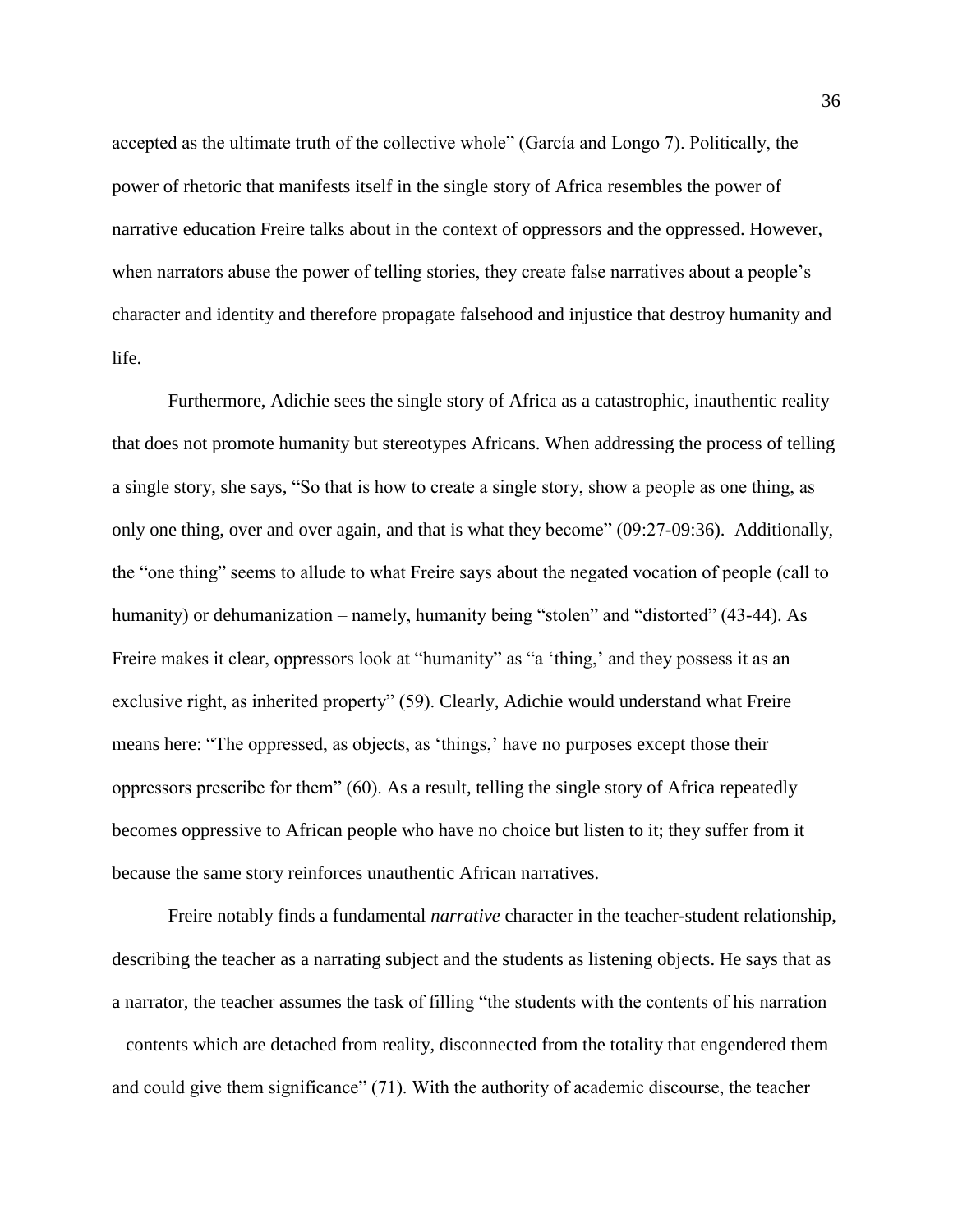treats students as objects or passive receivers of knowledge, dominating the voice of the narrative education. Consequently, to reiterate Freire's words, "education is suffering from narration sickness" (71). The teacher leads students to memorize mechanically the narrated contents. At worst, the narration turns the students into "containers" or "receptacles" to be "filled' by the teacher; unfortunately, this narration sickness becomes what Freire calls the "banking concept of education"<sup>4</sup> which projects "an absolute ignorance onto others, a characteristic of the ideology of oppression," negating "education and knowledge as processes of inquiry." Freire argues that such narrative education is apart from inquiry, apart from the praxis, and therefore "individuals cannot be truly human" (72). Adichie would recognize that the single story of Africa disseminated on university campuses is a kind of narration sickness because it dehumanizes Africans and negates their existence.

Adichie realizes that the power of single story deprives Africans of their right to humanity, and consequently they become disinherited from the world and reality. The result of single story is not transforming but dehumanizing power for Africans when single-story tellers (oppressors, teachers) take control of narrative education. For Adichie, the power of telling stories is never just about words but lives of other persons. She says,

Power is the ability not just to tell the story of another person, but to make it the definitive story of that person. The Palestinian poet Mourid Barghouti writes that if you want to dispossess a people, the simplest way to do it is to tell their story and to start with, "secondly." Start the story with the arrows of the Native Americans, and not with the arrival of the British, and you have an entirely different story. Start the story with the

l

<sup>4</sup> Freire says, "Education thus becomes an act of depositing, in which the students are the depositories and the teacher is the depositor. Instead of communicating, the teacher issues communiques and makes deposits which the students patiently receive, memorize, and repeat" (72).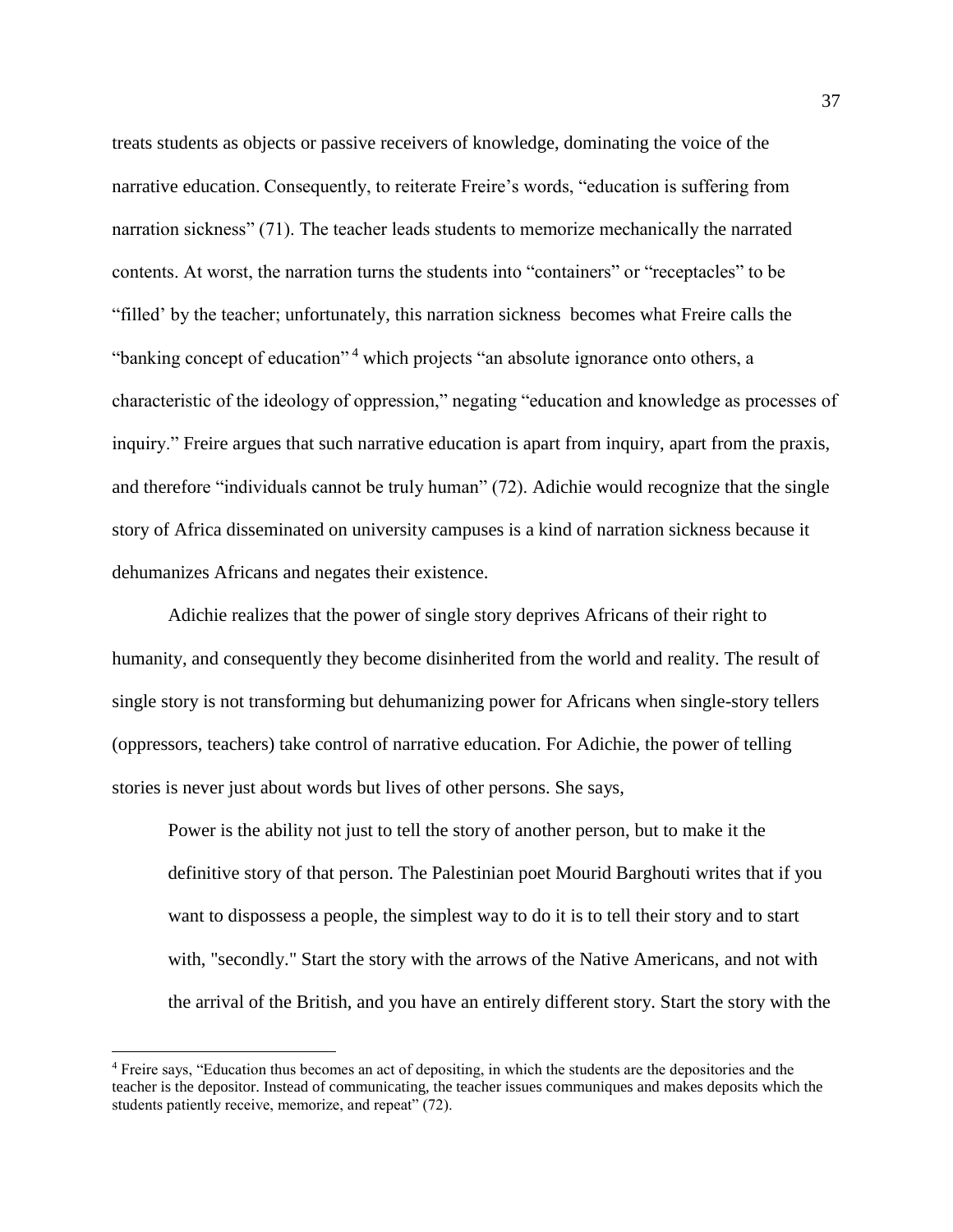failure of the African state, and not with the colonial creation of the African state, and you have an entirely different story. (10:12-10:51)

Adichie's statement on "the definitive story" is worth noticing. By definition, the word *definitive* means "firm, final, and complete; not to be questioned or changed" ("Definitive"). If the definitive story is like the single story she has addressed, then the power of it is not to be "questioned or changed." Such absolute power in the situation of a rhetorical discourse puts the narrative education of a democratic country in question, not to mention if the definitive story only consists of inauthentic words about an African person, people, or country. Thus, as Freire rightly puts it, speaking true words can "transform the world," but inauthentic words are "unable to transform reality" (87). Adichie would agree with Freire about African humanity being distorted due to narration sickness and false narrative characterization of Africans.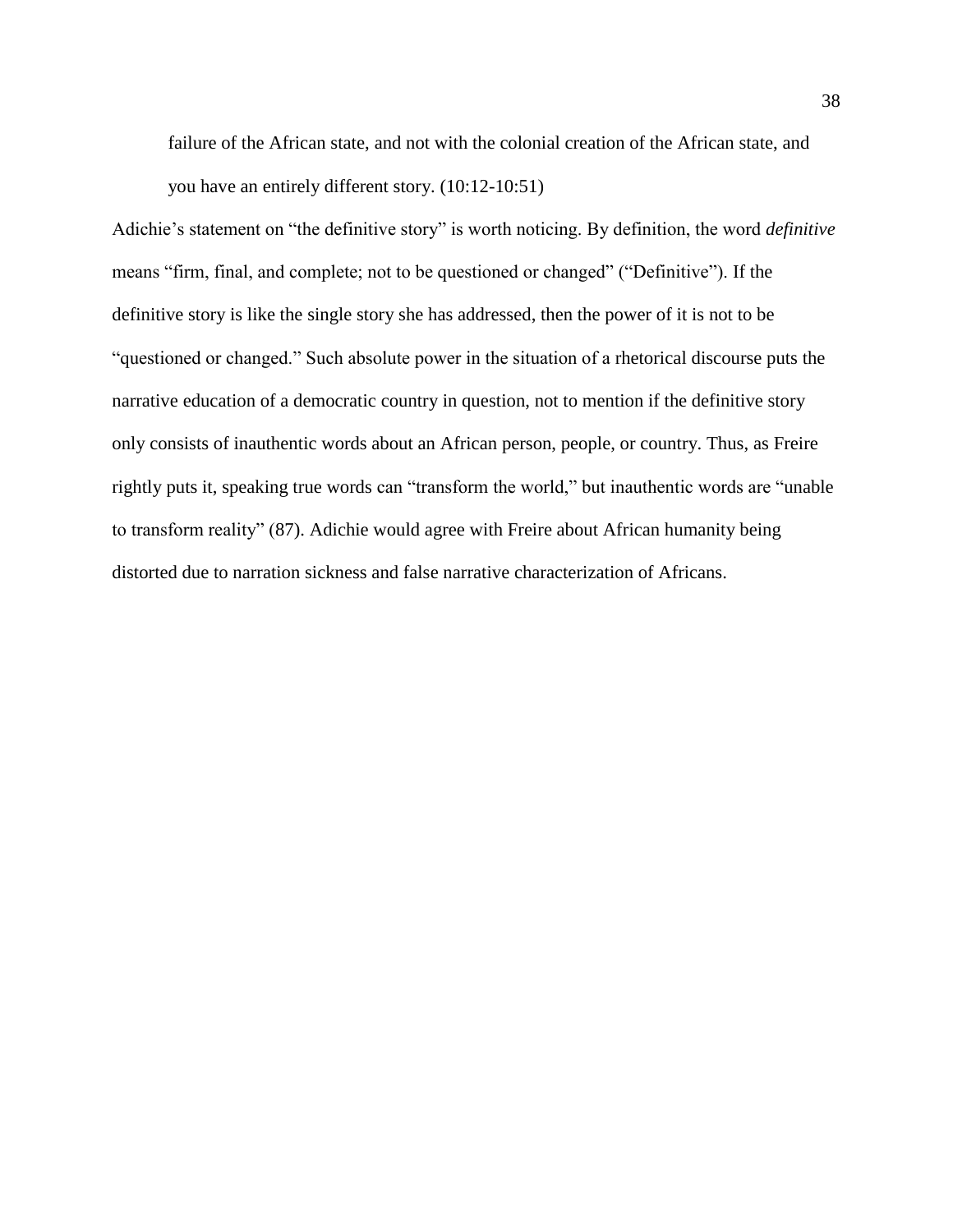#### **Chapter 4: More Than the Single Story as Liberation**

While first-year college students work on their short definition argument assignment in the context of personal literacy narratives, writing instructors may notice that the definition argument can be changed or expanded to other types of argument such as causal, evaluation, or problem-solution argument, and so on. Also, unlike a narrative (story) that has a beginning, middle, and ending, the definition argument does not seem to provide an ending except a conclusion. It would seem that the writing assignment that combines definition argument and personal literacy narratives would stop short of being complete without a satisfying closure for a well-rounded lesson that includes the purpose of a problem-solution for its rhetorical discourse. That is, while tackling the problem of narration sickness, as found in our study of Adichie's stories addressing the issue of single story of Africa, we can closely examine Freire's proposal for the *raison d'etre* of libertarian education as a resolution of the contradiction between the teacher and students (72). In a way, we can use Freire's concept of libertarian education to reposition rhetoric in the narrative education as we discuss Adichie's text and give the students freedom to communicate with the teacher and the world.

The rhetoric in Adichie's stories is certainly not limited to the situation of definition argument when it comes to looking at the whole text of her stories about Africa that raises the basic questions: Who am I as an African? What is Africa? What is an African story? and What is "African authenticity"? These are pressing rhetorical questions that Adichie must have asked and attempted to answer herself in terms of her identity, existence, personal literacy, literary works and worldview. Additionally, she must have faced the central question about the situation Freire poses: "How can the oppressed, as divided, unauthentic beings, participate in developing the pedagogy of their liberation?" (48). Like student writers who have to give definitions to critically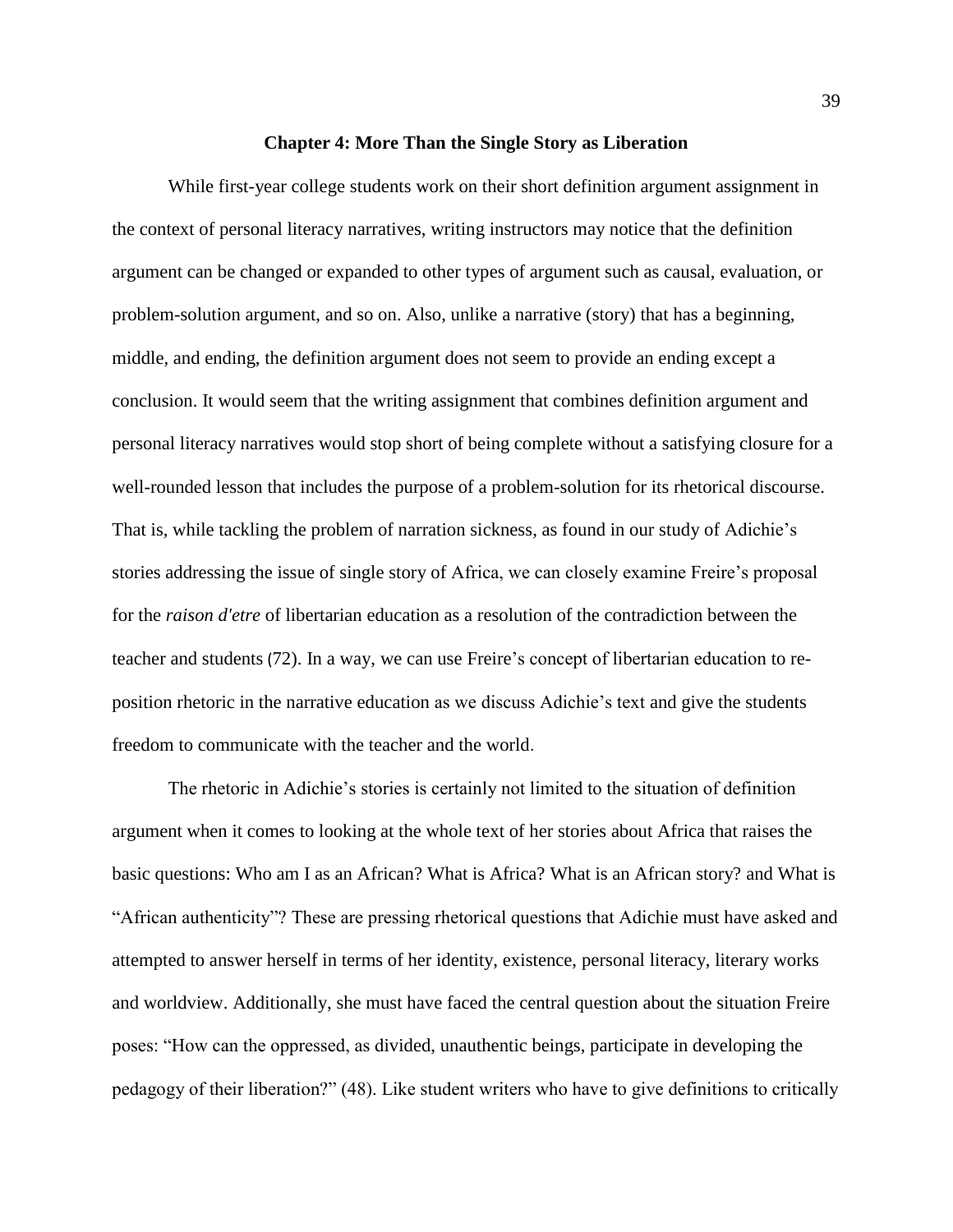contested words in their personal literacy narratives, Adichie has to define hers as well in her African stories – for example, her professor's version of "African authenticity" which demonstrates the power of a single story of Africa, a monolithic voice embedded in academic discourse, in the Western literary tradition.

In her rhetorical discourse, however, Adichie is not seeking to present a one-sided story that ends with addressing merely the problem of single story that stereotypes Africans. Rather, she is looking for ways to define and situate her rhetoric in multiple stories of Africa though the problem of single story must be addressed first. For example, as Julia López-Robertson, Susi Long, and Kindle Turner-Nash describe, even school teachers admit the problem caused by the single story:

The words of Nigerian novelist Chimimanda Adichi resonated with us as she spoke about the ease with which we all define others by single stories until we take the time to look beyond stereotypes. This provided an important backdrop to our recognition of the power that teachers hold to either perpetuate single stories or interrupt them by providing counter narratives that make visible the rich resources that children and families bring to schools. (93)

In my view, Adichie is concerned not only about telling counter narratives about herself and Africa but also about many forgotten African stories though she does not deny the facts told in different versions of a single story. As a matter of fact, she seeks to transcend the narration sickness in education and transform the way the single story of Africa has been told since it began.

In her vision for transforming narrative education, Adichie does not mean to just shift from negative to positive stories. Instead, she wants to find a middle ground for her default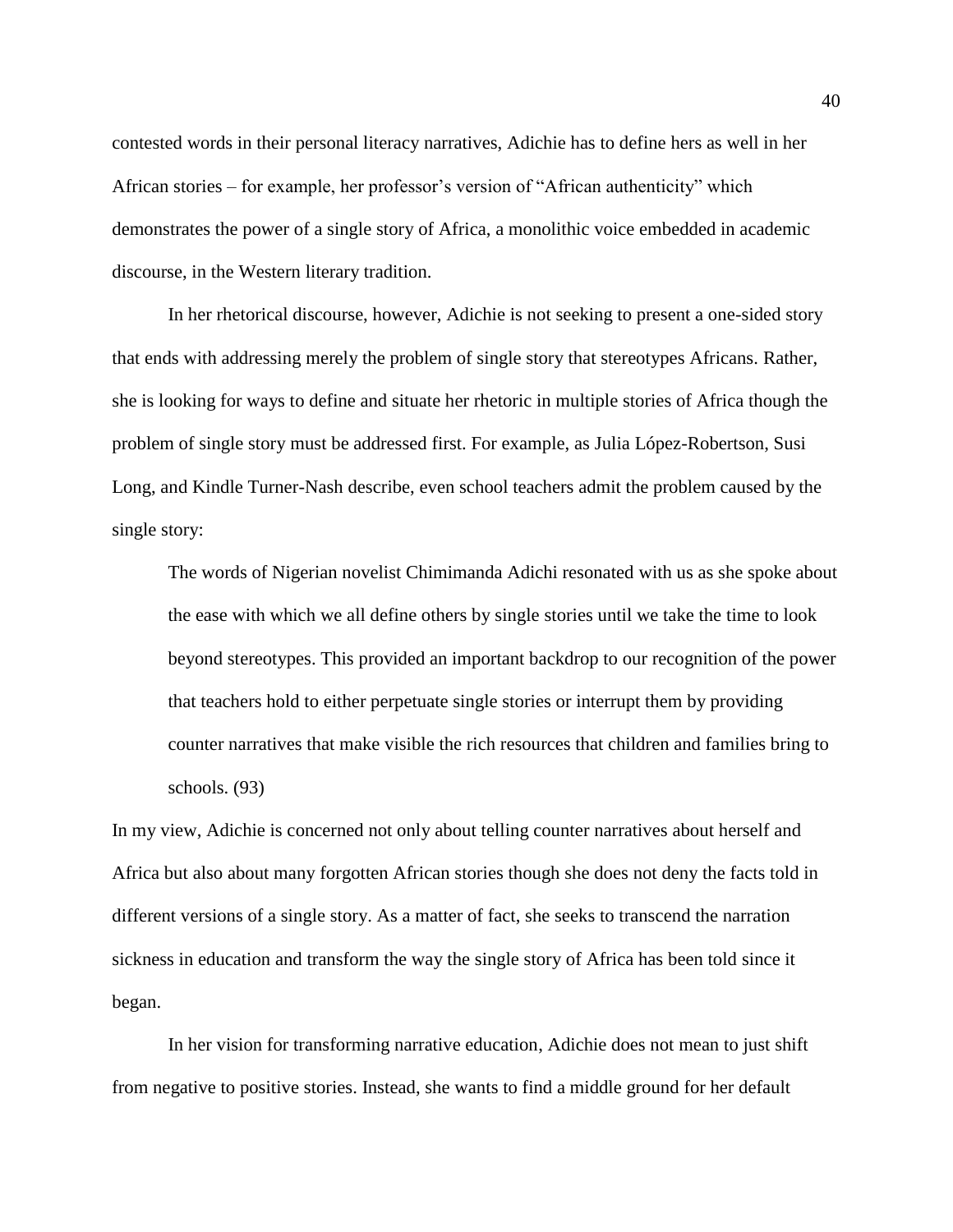position where she can have voice to give authenticity to her African stories, while liberating herself from the bondage of the single story. On the other hand, she points out the negative impact of the single story that creates stereotypes that misrepresent her identity:

All of these stories make me who I am. But to insist on only these negative stories is to flatten my experience and to overlook the many other stories that formed me. The single story creates stereotypes, and the problem with stereotypes is not that they are untrue, but that they are incomplete. They make one story become the only story (12:57-13:24).

As Adichie implies, incomplete stories that portray any groups of people at the expense of biases and stereotypes put their existence and humanity in jeopardy.

The problem with stereotypes caused by the single story which dominates other nonnegative stories in Adichie's case raises concerns about what college should do to stop it. As Freire states, "education as the exercise of domination stimulates the credulity of students, with the ideological intent (often not perceived by educators) of indoctrinating them to adapt to the world of oppression" (78). Unless educators recognize that stereotyping is a form of oppression, the problem is likely to be exacerbated by unchallenged inaction and injustice to humanity. Therefore, for her, rejecting the single story is a way of stopping stereotyping and liberating Africans from the oppressive situation, essential to the health of narrative education to take place.

In "Kairotic Rhetoric in Freire's Liberatory Pedagogy," Anthony R. Petruzzi explores the situation of Freire's rhetoric in his concept of libertarian education, arguing that *kairos*, an important component of critical consciousness, discloses Freire's hermeneutic perspective on rhetoric. According to Petruzzi, Freire views *kairos* as "a qualitative moment of transformation that gives critical consciousness its dynamic ethical and liberatory dimensions" (349). Petruzzi's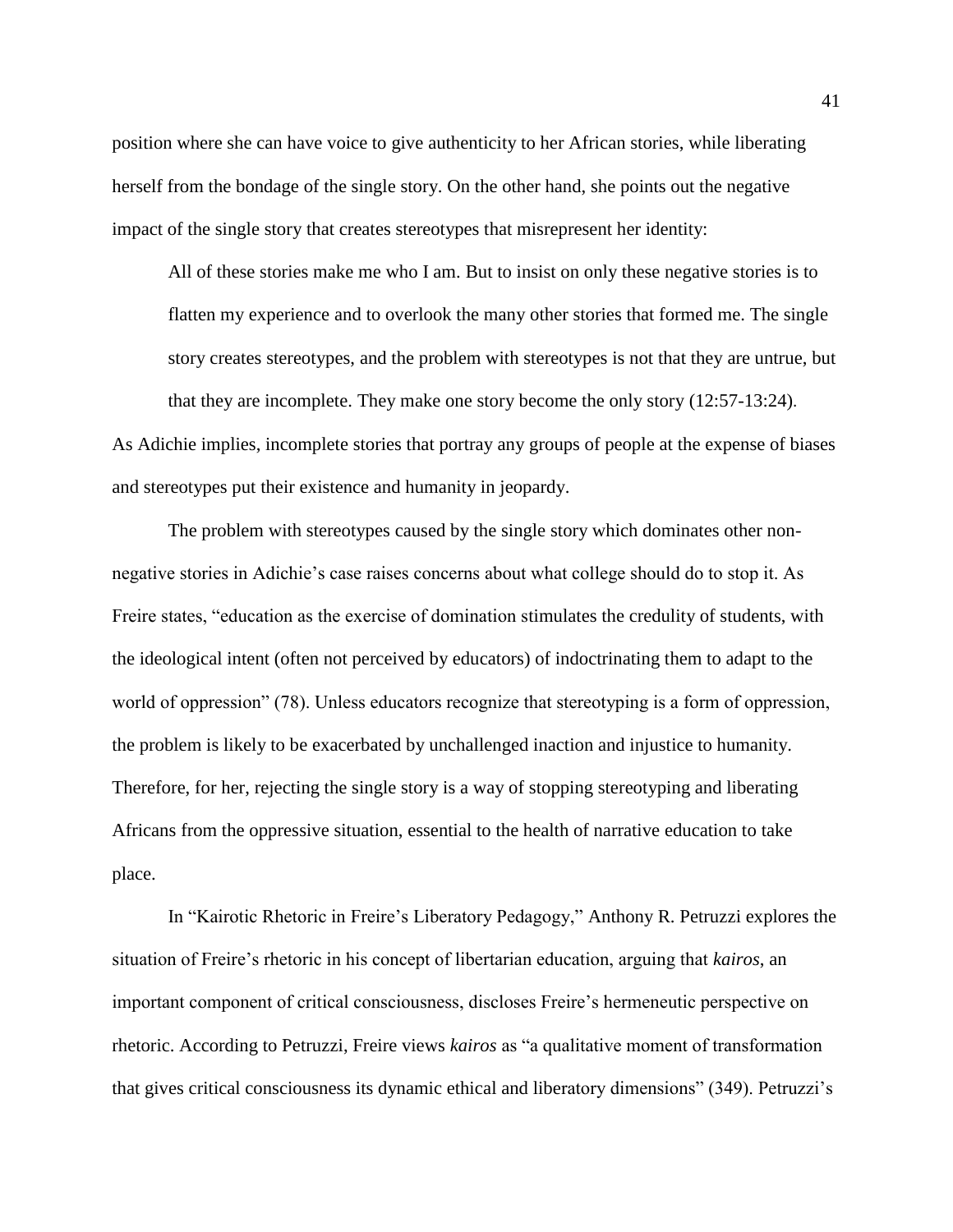argument on Freire's idea of rhetoric suggests an interpretative situation where an author or narrator is involved in writing a text or telling a story to readers or listeners. Freire's rhetoric of critical consciousness would give power to a more balanced interpretive aspect of stories for both the teacher and students.

Similarly, in Adichie's rhetoric of critical consciousness for Africans, it is the interpretative situation where multiple and diverse narratives allow both positive and negative stories of Africa; on the other hand, recognizing and seeking "interpretive possibilities" will not happen "if we tell only the same stories" (Vasudevan 1166). For example, Adichie proposes: "What if we had an African television network that broadcast diverse African stories all over the world? What the Nigerian writer Chinua Achebe calls 'a balance of stories'" (14:09-14:32). In her proposition, Adichie suggests that Africa does not have a television network today to speak for Africans, and in her critical consciousness, she believes that diverse African stories will present a fair and balanced picture of Africa rather than the single story which has taken control of rhetoric and narratives about Africa.

Further, as an African writer Adichie seeks to have her voice heard through multiple stories about Africa because single story stereotypes and distorts her identity, personal literacy narratives and literary works. Nadia Behizadeh points out that Adichie warns of a single story applying to education, and "many scholars have emphasized the importance of multicultural education that recognizes and celebrates student diversity, allowing many stories to be heard" (1). Also, from the standpoint of pedagogical narrations, multiple stories open up "opportunities for dialogue and contestation, one way to resist the domination of single stories and myths" (Hodgins 10). Liberating rhetorical discourse becomes possible when the situation of authentic dialogue between the teacher and students is encouraged and allowed to takes place in college.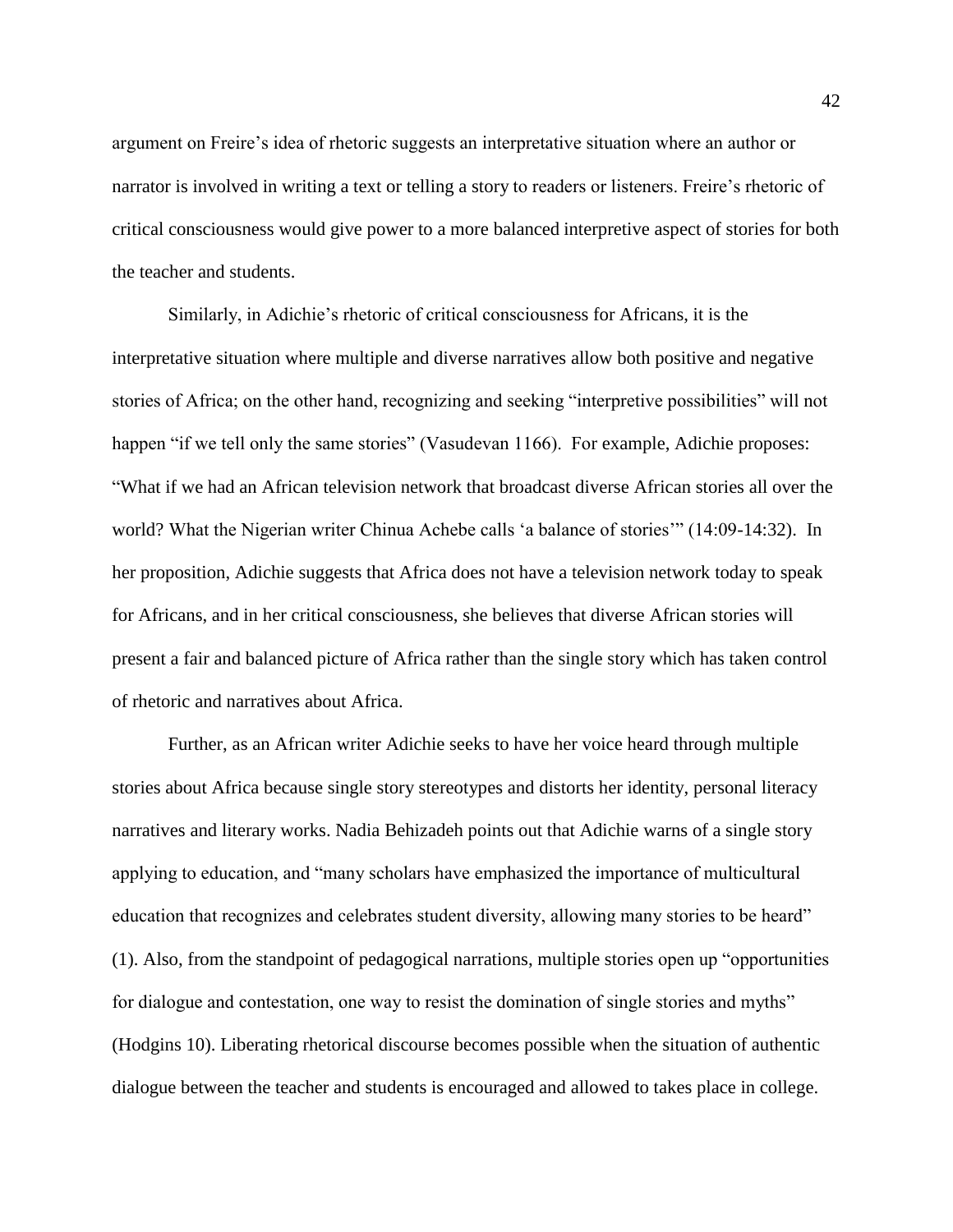Freire says that "liberating education consists in acts of cognition, not transferals of information. It is a learning situation in which the cognizable object (far from being the end of the cognitive act) intermediates the cognitive actors – teacher on the one hand and students on the other" (79). In other words, such education with open dialogue breaks the dichotomy and contradiction between the teacher and students: "She is not 'cognitive' at one point and 'narrative' at another. She is always 'cognitive,' whether preparing a project or engaging in dialogue with the students. He does not regard cognizable objects as his private property, but as the object of reflection by himself and the students" (80). Contrary to the monologue or voice of the single story, Adichie would appreciate dialogue between the teacher and students discussing possibilities of multiple stories about Africa and agree with Freire on such liberatory narrative education.

In the process of telling her stories, Adichie also attempts to liberate herself from the single story and to restore her African humanity and dignity. As she puts it, "Stories matter. Many stories matter. Stories have been used to dispossess and to malign, but stories can also be used to empower and to humanize. Stories can break the dignity of a people, but stories can also repair that broken dignity" (17:37-17:55). Adichie recognizes that the power of stories can have both positive and negative effects on the humanity of a people depending on the purpose or intention of a storyteller. Her rhetoric for liberation in the situation of Africans' struggle with the status quo of traditional way of story-telling is one that echoes Freire's for the liberation of the oppressed from narration sickness though he stresses that humanization is for all. For example, according to Freire,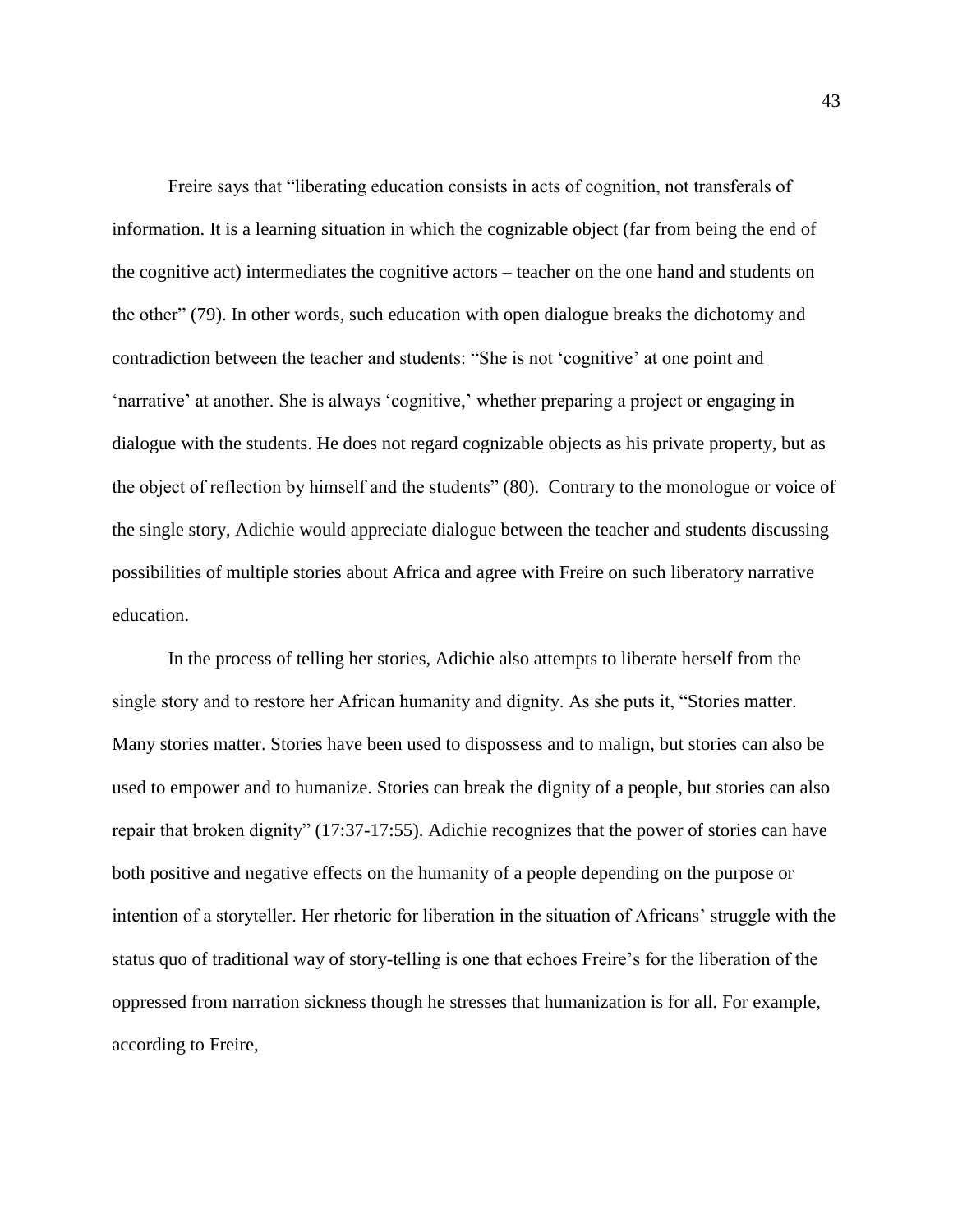In order for this struggle to have meaning, the oppressed must not, in seeking to regain their humanity (which is a way to create it), become in turn oppressors of the oppressors, but rather restorers of the humanity of both. This, then, is the great humanistic and

historical task of the oppressed: to liberate themselves and their oppressors as well. (44) Unlike Adichie whose speech seems to focus more on the humanity of the oppressed, Freire's view on regaining humanity is for not only the oppressed but also oppressors because he realizes that the conflict between two very different human races (or ethnicities) and cultures is never one-sided and it takes people from both sides to dialogue and solve problems.

Perhaps, from a non-African perspective, American and international students in my writing class might have difficulty thinking totally in Adichie's terms, or even in Freire's terms about the narrative education for the oppressed in a post-colonial era. Does Adichie's rhetoric of personal literacy narratives situated in Nigeria, Africa, apply in the United States and the rest of the world? Her audiences notice that toward the end of her speech she repeatedly mentions her American roommate's lack of knowledge about Africa: "what if my roommate knew" about the female lawyer, Nollywood, her ambitious hair braider, and the millions of other Nigerians … (15:34-16:46). Presumably, rather than thinking that she was more knowledgeable than her American roommate, Adichie appeals to her American audience during those teachable moments that her African stories about her Nigerian identity, country, culture, and people are different from those of the single story told and taught in the Western world.

Nevertheless, Freire warns of the oppressed and their liberation by oppressors in a postcolonial age by saying that "The man or woman who proclaims devotion to the cause of liberation yet is unable to enter into *communion* with the people whom he or she continues to regard as totally ignorant, is grievously self-deceived" (61). Freire's insightful statement about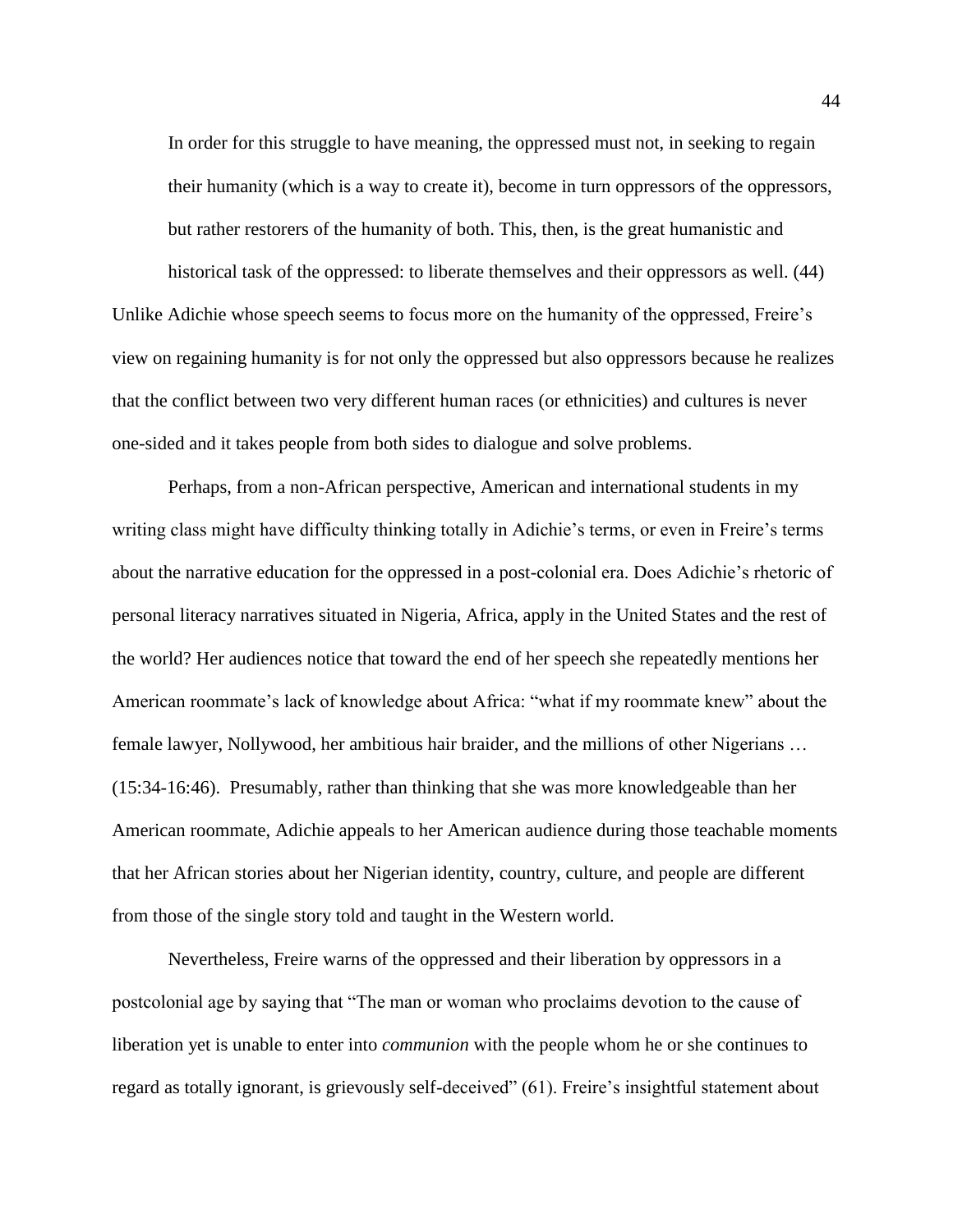the "communion" between oppressors and the oppressed has far-reaching implications because liberation is never self-centered or one-sided.<sup>5</sup> Rather, Freire emphasizes the importance of liberation for both parties because it is possible that the oppressed become oppressors if the power struggle is not resolved democratically.

Moreover, Freire's view on the liberation from oppressive power on human condition is not limited to a single story of racial conflict between black and white people. As a matter of fact, political oppression has historically happened to people of the same race or different ethnic groups before, during, and after the colonial era as well. For example, Kwadwo A. Okrah points out "single-story misconception" by saying that "African immigrants get upset when black Americans base their perception about them on a "single 'story' of poverty, famine, disease, tribal wars, etc." (36). By the same token, it is unlikely that Adichie would approve the single story of catastrophe here if black Americans have the misconception.

In Adichie's critical consciousness for liberation from the single story of Africa, she is aware of her world and American audiences today who are very diverse – after all, the United States is said to be a nation of immigrants who are from all over the world. She admits her mistakes when it comes to a single story about other peoples. For instance, she implies that she had incorrect views about immigration and Mexicans:

But I must quickly add that I too am just as guilty in the question of the single story. A few years ago, I visited Mexico from the U.S. The political climate in the U.S. at the time was tense, and there were debates going on about immigration. And, as often happens in America, immigration became synonymous with Mexicans. (08:22-08:53)

 $\overline{\phantom{a}}$ 

<sup>5</sup> According to Freire, "… almost always, during the initial stage of the struggle, the oppressed, instead of striving for liberation, tend themselves to become oppressors, or 'sub-oppressors.' The very structure of their thought has been conditioned by the contradictions of the concrete, existential situation by which they were shaped. Their ideal is to be men; but for them, to be men is to be oppressors" (45).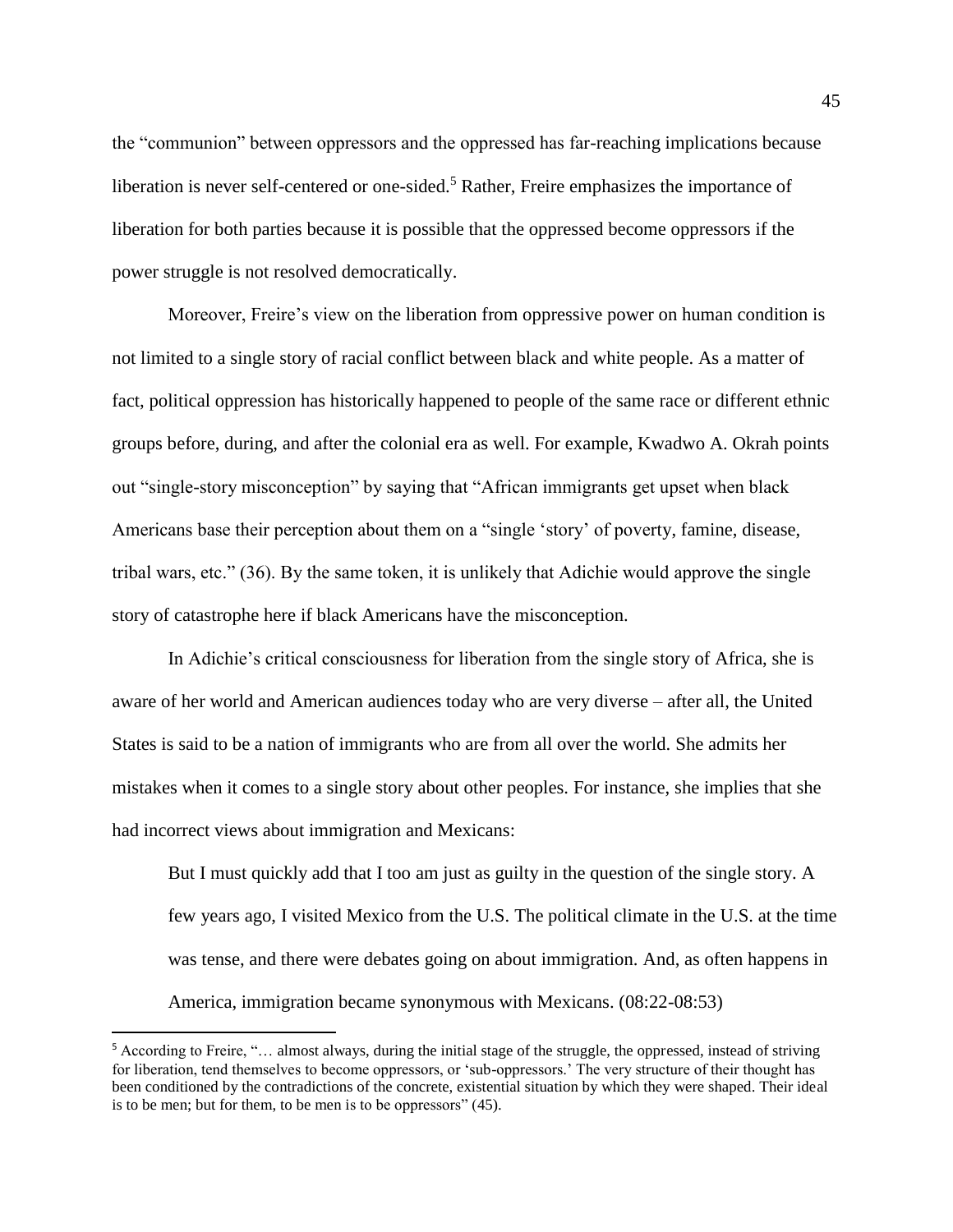Adichie realizes that she is not totally free from single stories of other peoples of whom she has limited knowledge or understanding, and that after all, immigration is a complicated issue that does not just involve Mexicans. From Freire's perspective, humans exist in a dialectical relationship between the determination of limits and their own freedom because they are aware of themselves and thus of the world, and because they are conscious beings (99).

Adichie becomes more conscious of her presence in the United States, a big country with diversity of people, race, and culture. Later in her speech, Adichie appears to show that she has become more knowledgeable about reading many American novels and has been free from the single story of America: "This is not because I am a better person than that student, but because of America's cultural and economic power, I had many stories of America. I had read Tyler and Updike and Steinbeck and Gaitskill. I did not have a single story of America" (11:30-11:54). For Adichie, the single story of a people misrepresents their identity, and they must find ways to liberate themselves from the narration sickness.

Back in her country, Adichie has to deal with not only a literacy problem but also narration sickness in Nigeria. She wants to solve Nigerian people's literacy problem through narrative education. She has unreservedly tapped into the richness of African oral tradition of telling stories, believing that Nigerians can learn to tell their own stories through reading and writing. To do this, she has found literature to be a place to get started though not without encountering some difficulty. For example, she talked with her publisher about the difficulty and how to encourage Nigerian people to read literature: "Now, the conventional wisdom was that Nigerians don't read literature. He disagreed. He felt that people who could read, would read, if you made literature affordable and available to them" (14:33-14:55). Adichie knows that she must first tackle the literacy problem of Nigerian people and then help them engage in telling and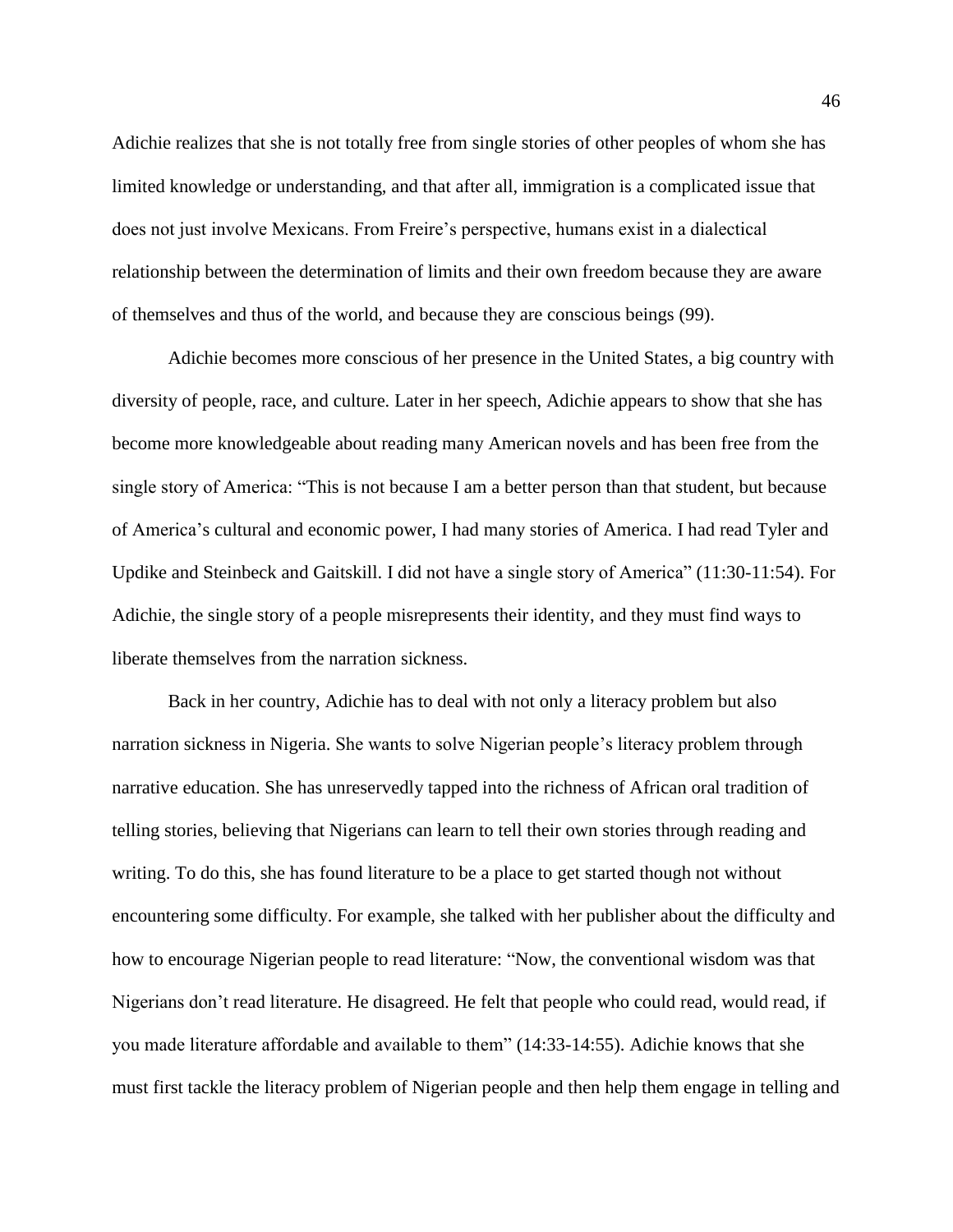writing their stories. She encourages them to write new or forgotten African stories, instead of the single story of Africa.

The single story of Africa reminds Adichie of her frustration with the Nigerian government's failure and Nigeria's poor infrastructure. However, one day, after publishing her first novel, Adichie received an unexpected comment from a Nigerian reader:

I was not only charmed, I was very moved. Here was a woman, part of the ordinary masses of Nigerians, who were not supposed to be readers. She had not only read the book, but she had taken ownership of it and felt justified in telling me what to write in the sequel. (15:15-15:32)

This touching incident must have given Adichie confidence in Nigerian readers and led her to believe that Nigerians can regain their readership and take ownership of their African stories – to be free from the single story.

Feeling encouraged, Adichie began to teach Nigerians how to read and write stories, a successful literacy event which becomes evident as follows: "I teach writing workshops in Lagos every summer, and it is amazing to me how many people apply, how many people are eager to write, to tell stories (16:47-17:13). The writing workshops seem to illustrate Freire's problemposing education<sup>6</sup> that encourages "creativity and stimulates true reflection and action upon reality, thereby responding to the vocation of persons as beings who are authentic only when engaged in inquiry and creative transformation" (84). Adichie could not have been more proud of her students going through the transformation in her writing workshops and the freedom they have to write African stories.

l

<sup>&</sup>lt;sup>6</sup> In contrast, Freire says that "banking theory and practice, as immobilizing and fixating forces, fail to acknowledge men and women as historical beings; problem-posing theory and practice take the people's historicity as their starting point" (84).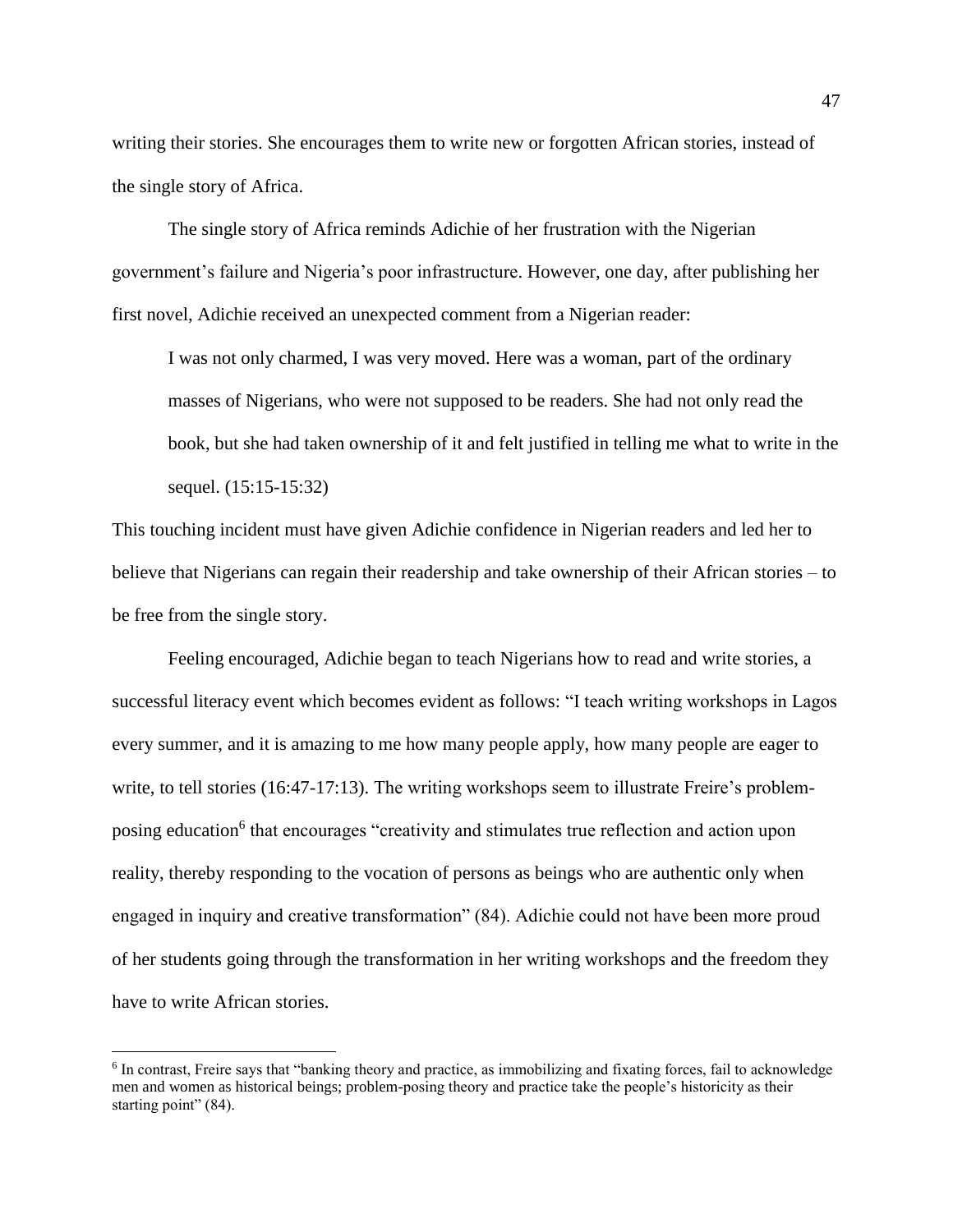Toward the end of Adichie's speech, Adichie appears to reveal her African vision for the world– a vision of telling multiple, forgotten stories of Africa in the rhetorical situation of narration sickness. In her critical consciousness of the global vision, Adichie has attempted to create a new genre of telling stories about Africa by glorifying the works of African and African-American writers such as Chinua Achebe and Alice Walker, as a way of broadening her global vision for African literature and perhaps bridging the gap between Africa and the West through her literary works. Also, specifically, for the creation and liberation of a new Nigerian literature, Adichie tries to find ways to help with Nigerians' narrative education – in Freire terms, "a humanist and liberating praxis posits as fundamental that the people subjected to domination must fight for their emancipation  $\ldots$ " (86).<sup>7</sup> That is, to turn the pedagogy of the oppressed into the pedagogy of liberation in Nigeria, and Adichie must make sure that Nigerians are ready to learn to read and write about their own African stories.

In her vision for Africans, Adichie aims at a kind of revival for African literature in which Africans are free to tell their forgotten stories: "Now, what if my roommate knew about my friend Fumi Onda, a fearless woman who hosts a TV show in Lagos, and is determined to tell the stories that we prefer to forget?" (15:33-16:05). Also, to promote the literacy in Nigeria and materialize her vision, Adichie conducts free workshops for Nigerians as she talks about her nonprofit organization, Farafina Trust:

We have big dreams of building libraries and refurbishing libraries that already exist and providing books for state schools that don't have anything in their libraries, and also of

 $\overline{\phantom{a}}$ 

<sup>&</sup>lt;sup>7</sup> "Problem-posing education, as a humanist and liberating praxis posits as fundamental that the people subjected to domination must fight for their emancipation. To that end, it enables teachers and students to become Subjects of the educational process by overcoming authoritarianism and an alienating intellectualism; it also enables people to overcome their false perception of reality. The world – no longer something to be described with deceptive words – becomes the object of that transforming action by men and women which results in their humanization" (Freire 86).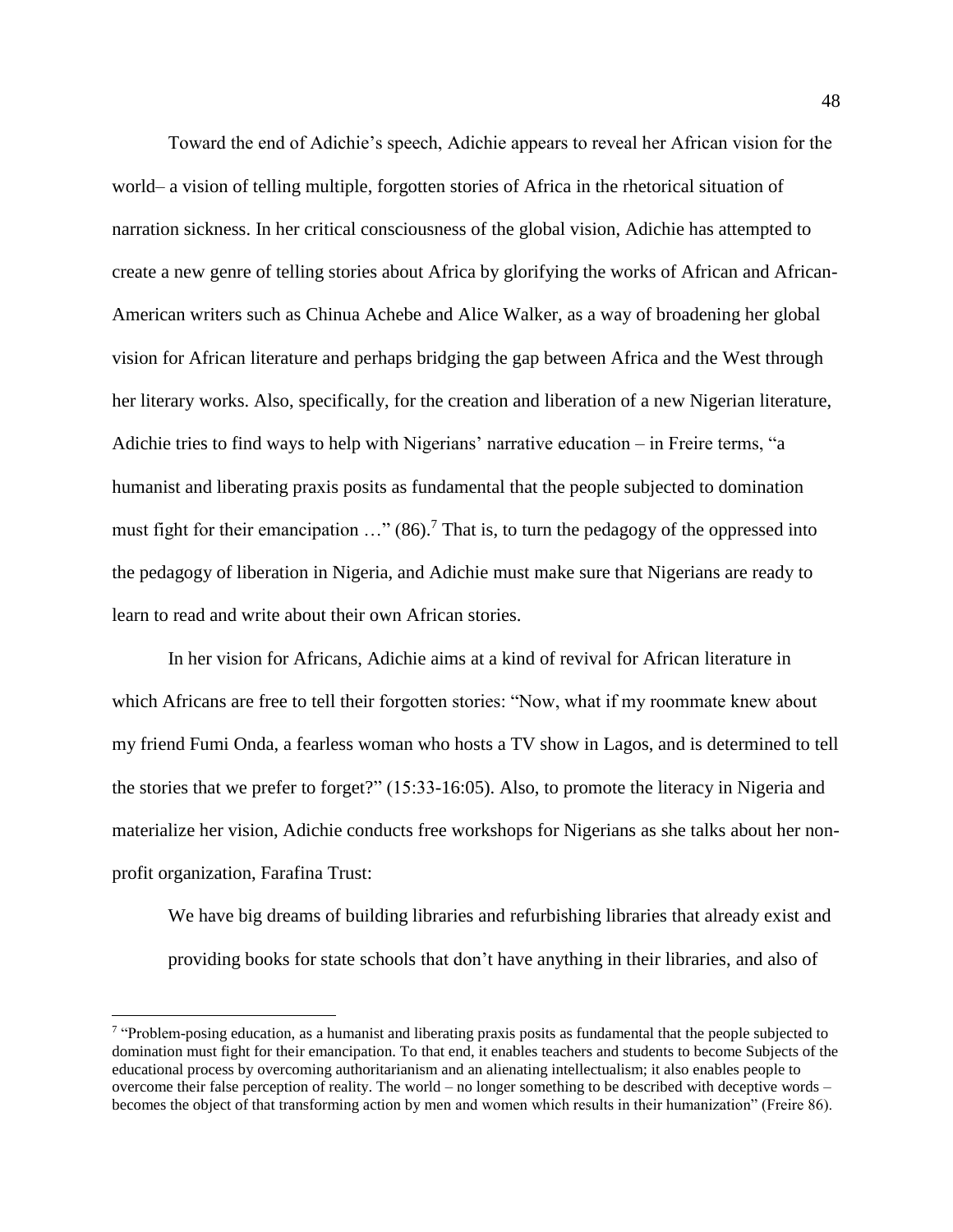organizing lots and lots of workshops, in reading and writing, for all the people who are eager to tell our many stories. (17:14-17:35)

In addition, like Alice Walker, Adichie imagines herself reading stories to her students in Nigeria as she emulates Walker by drawing the audiences' attention to a passage from Walker's book: "They sat around, reading the book themselves, listening to me read the book, and a kind of paradise was regained" (qtd. in Adichie, 17:56-18:16). On the other hand, Adichie implies that there is a lost paradise where people read and write the single story about Africa, and it raises the question of what would be the best representation of Africa through story-telling in literature.

Adichie aspires to have a liberated narrative education for Africans who have lost their freedom to tell their own stories as a result of the dominating power of the single story of Africa, a reminder of what Freire says under such rhetorical situation: "Education as the practice of freedom – as opposed to education as the practice of domination – denies that man is abstract, isolated, independent, and unattached to the world; it also denies that the world exists as a reality apart from people" (81). Adichie envisions a world in which people would be free from single stories, and she ends her speech by declaring her default position again, "When we reject the single story, when we realize that there is never a single story about any place, we regain a kind of paradise" (18:17-18:29). For Adichie, to deal with the problem of narration sickness in education is to get rid of the single story by situating her rhetoric in multiple stories instead, as she reaches out to her audiences and the world. She hopes to help Africans learn how to read and write their stories and, to create a new genre especially for African literature in which Nigerians have freedom to tell many of their forgotten stories.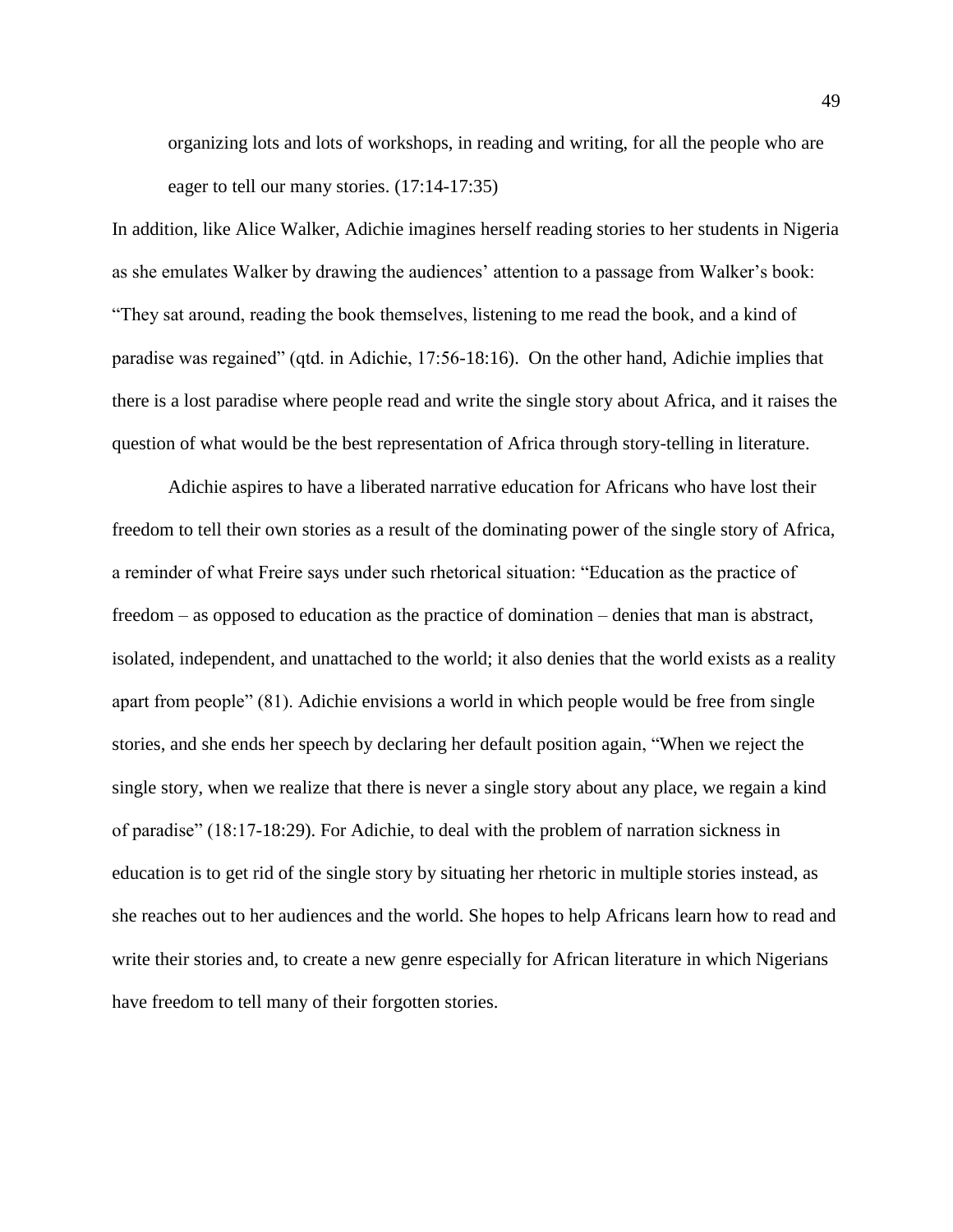### **Chapter 5: Achichie's Text, Freire's Pedagogy, Academic Discourse vs. Human Discourse**

Many college writing students often struggle with finding narrowed, controversial topics for short argumentative essays – even for those highly charged political issues such as drug, abortion, religion, and race. This is not to say that these issues are not important; conversely, they personally are. As a matter of fact, they can be so political and personal that some students do not feel comfortable talking about them with classmates, and sometimes even college writing instructors feel challenged by such issues that involve biases or stereotypes of particular groups of people. Nevertheless, educators have authority or power to teach and narrate in the classroom and must be aware of the rhetorical situations the students face. As Freire states, "Often, educators and politicians speak and are not understood because their language is not attuned to the concrete situation of the people they address. Accordingly, their talk is just alienated and alienating rhetoric" (96). Freire's statement suggests that in order to avoid alienating their students, educators should make sure that their rhetoric does not cause narration sickness when expounding their worldview with oppressive pedagogy. Adichie's situation of personal stories is a case in point when we see her professor had only the "single story" of rhetoric to offer. Likewise, in our first-year college writing courses, as writing instructors we usually expect students to write in academic discourse, while many of them may struggle with their rhetorical situations where they have to position themselves in the contexts of telling their personal literacy narratives to audiences. Here the tension between academic discourse and human discourse prompts us to ask: Where should students situate the rhetoric of their personal literacy narratives in academic discourse? In this chapter, I argue that writing instructors should give room to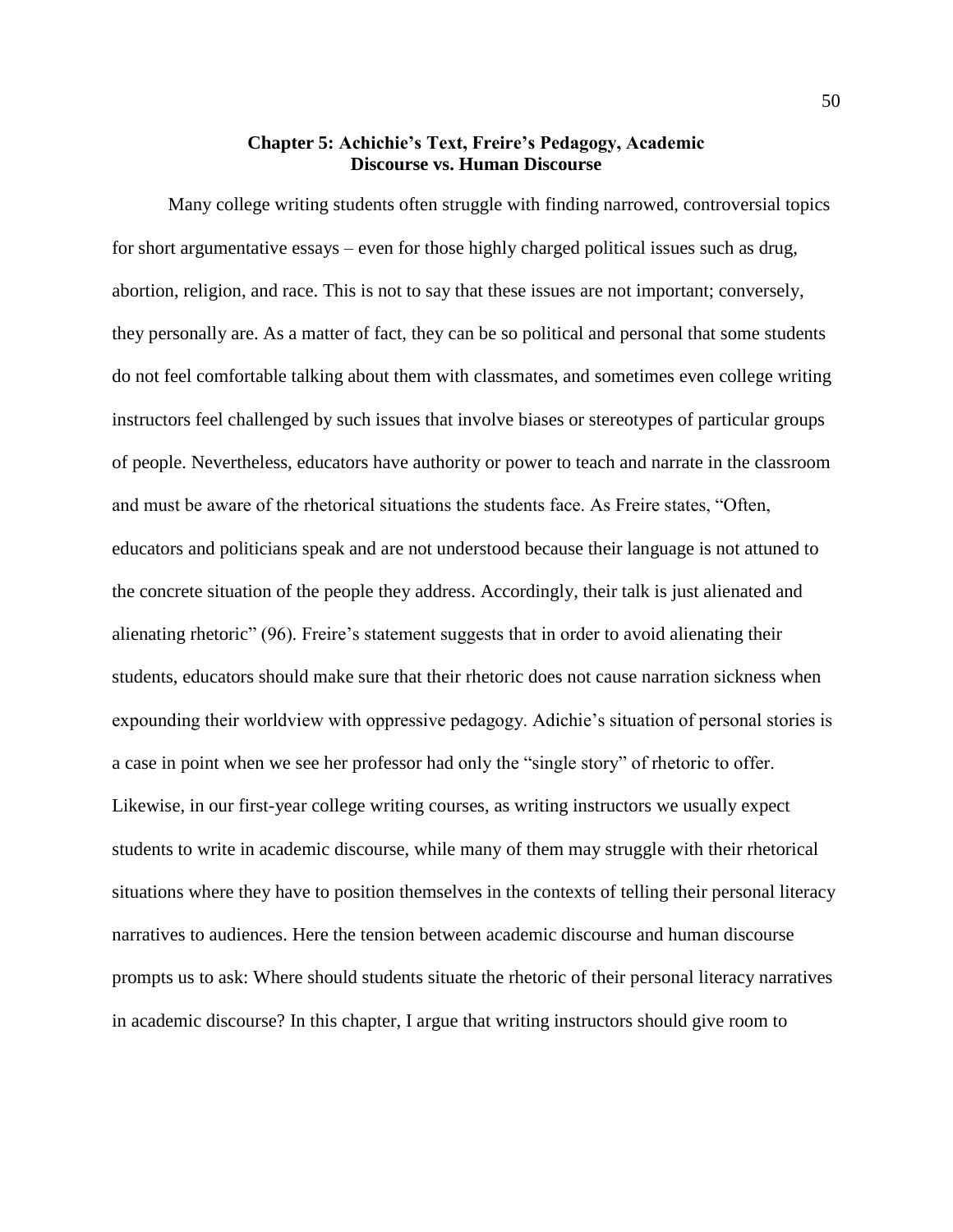students to express themselves through writing while making effort to strike a balance between the two seemingly competing discourses.

Even though more and more universities in liberal arts education have hired and assigned professors specializing in rhetoric and composition to be in charge of college writing programs, it would seem incorrect to say that academic discourse is solely situated in the specialty if we are to trace the history of rhetoric dating back to the era of Aristotle. In *Aristotle's Voice: Rhetoric, Theory, and Writing in America*, Jasper Neel (1994) states that "if composition studies continues to develop into a 'true' discipline, the time will come early in the next century when composition studies majors, or perhaps writing majors, will appear in every college" (33). However, Neel is not totally optimistic about the future of the discipline, arguing that "composition studies as I envision it will always have an uneasy situation in the university because it never aims higher than the practical and productive …" (33). As a rhetorician, Neel's argument seems to cast doubt on where exactly rhetoric or academic discourse should be situated when it comes to composition studies. Further, Neel says that "Aristotle was not, of course, free to situate rhetoric *anywhere*; nor could he give it *any* form" (184). Neel is aware that most professors or instructors who teach rhetoric and composition today, like Aristotle, are situated this way (not totally free) on campus, and that first-year students, as learners of rhetoric and composition, may not have freedom as much as they desire when it comes to speaking their voices through writing in the domain of human discourse.

For instance, in his article "Reflections on Academic Discourse: How It Relates to Freshmen and Colleagues," Peter Elbow begins by talking about his "dilemma": "I love what's in academic discourse: learning, intelligence, sophistication – even mere facts and naked summaries of articles and books; I love reasoning, inference, and evidence; I love theory. But I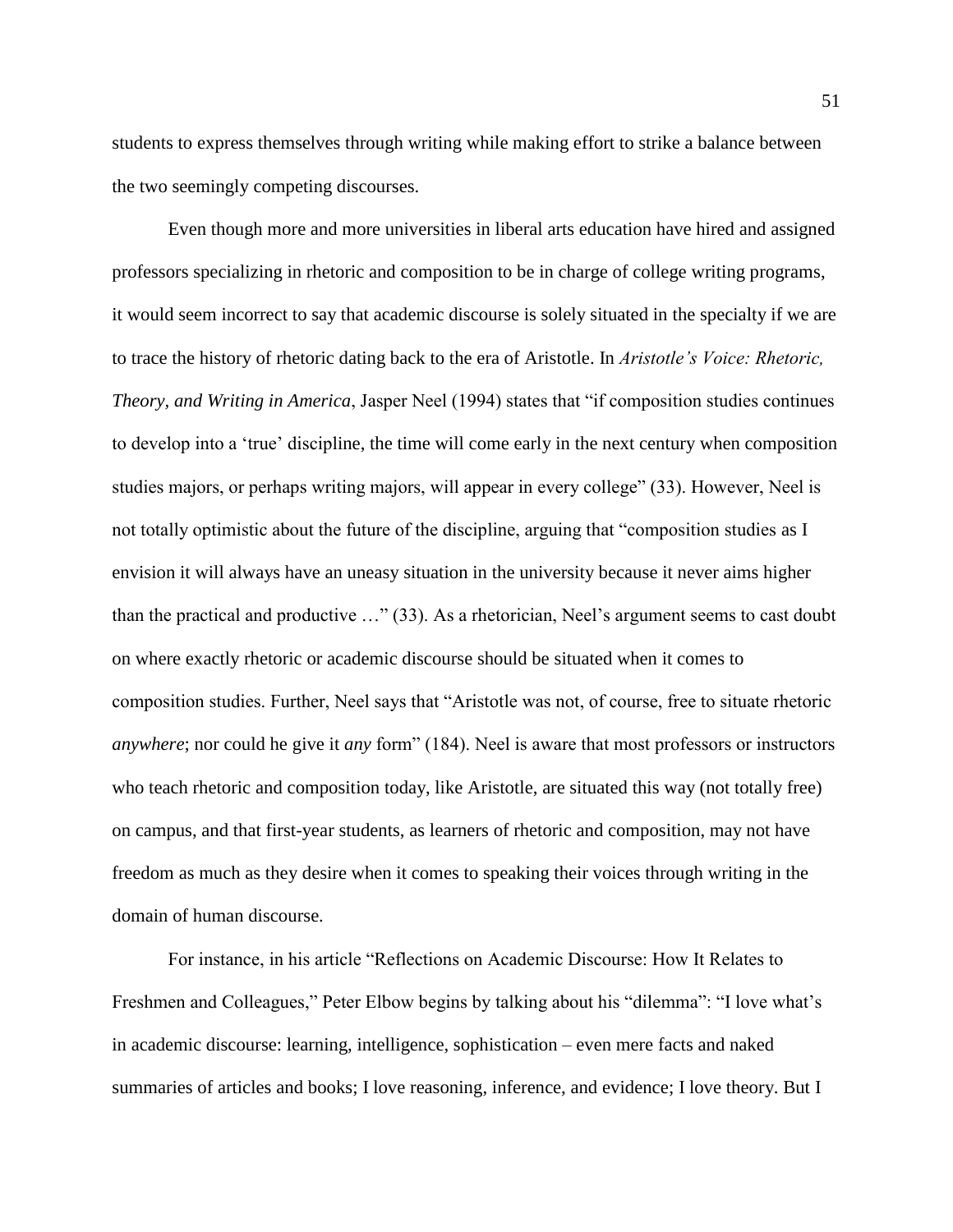hate academic discourse" (1). Some, or perhaps many, writing instructors and students may have Elbow's dilemma and ask whether academic discourse should be the only thing to be taught in college writing at all. However, it is the concern Elbow may share with writing instructors about poor and underprepared students who take first-year college writing courses though he is not ready to totally dismiss the necessity of teaching academic discourse. As Elbow argues,

Discourse carries power. This is especially important for weak or poorly prepared students – particularly students from poorer classes or those who are the first in their families to come to college. Not to help them with academic discourse is simply to leave a power vacuum and thereby reward privileged students who have already learned academic discourse at home or in school – or at least learned the roots or propensity for academic discourse. (2)

Elbow's argument on the issue of power raises the question of equality or fairness in our education system as to why privileged students are taught academic discourse whereas the underprivileged are not before going to college. Hence, his argument indicates that there is an imbalance or a struggle of power between the two groups of students.

Critics echo Elbow's argument and see the situation as one of power struggle rather than one that can be problematized. For example, in "Teaching Discourse and Reproducing Culture: A Critique of Research and Pedagogy in Professional and Non-Academic Writing," Carl G. Herndl points out that "there are a number of problems with the limited, descriptive focus of research in professional writing. Among them is the fact that research describes the production of meaning but not the social, political and economic sources of power which authorize this production or the cultural work such discourse performs" (351). Henrndl seems to indicate that research-oriented professional writing neglects the sources of power that are important to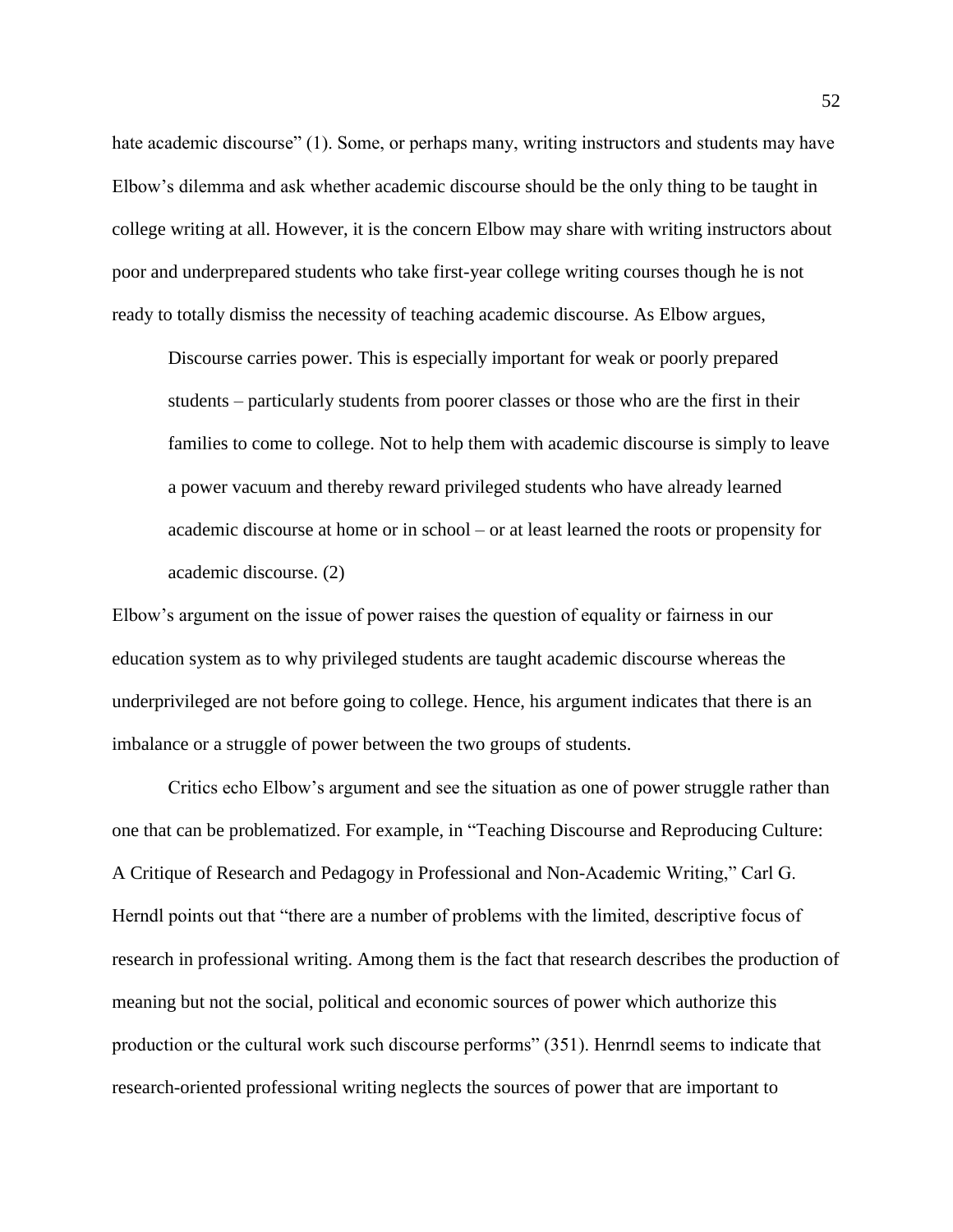students' lives. To further illustrate his point, Herndl mentions Freire's pedagogy<sup>8</sup> in this situation: "To be oppressed in Freire's theory is not only to have your economic and political rights violated, but also to be submerged in what he calls a 'culture of silence' by the misrecognition of your relation to the social and ideological" (351). For Freire, students become oppressed when they are "silenced" by a writing theory such as academic discourse that does not really address the reality of their world.

In his pedagogy, Freire cautions educators about teaching an academic discourse that runs counter to students' critical consciousness to recognize their own situation. According to Freire, "we must never merely discourse on the present situation, must never provide the people with programs which have little or nothing to do with their own preoccupations, doubts, hopes, and fears – programs which at times in fact increase the fears of the oppressed consciousness" (96). Freire encourages teachers to abstain from imposing their worldview on students in the classroom, saying that "educational and political action which is not critically aware of this situation runs the risk either of 'banking' or of preaching in the desert" (96). Writing instructors may appear out of touch with students' situation when they teach only a discourse that does not meet students' educational need and address their human situation. For instance, Elbow gives one reason to teaching nonacademic discourse in freshman writing courses, arguing that "life is long and college is short. Very few of our students will ever have to write academic discourse after college. The writing that most students will need to do for most of their lives will be for their jobs – and that writing is usually very different from academic discourse" (1). Writing teachers may wonder why teaching academic discourse should dominate an entire curriculum or

 $\overline{\phantom{a}}$ 

<sup>&</sup>lt;sup>8</sup> Henrndl considers Freire's pedagogy as "the radical pedagogy" which "shares the assumption of social rhetoric that discourse is epistemic" (351).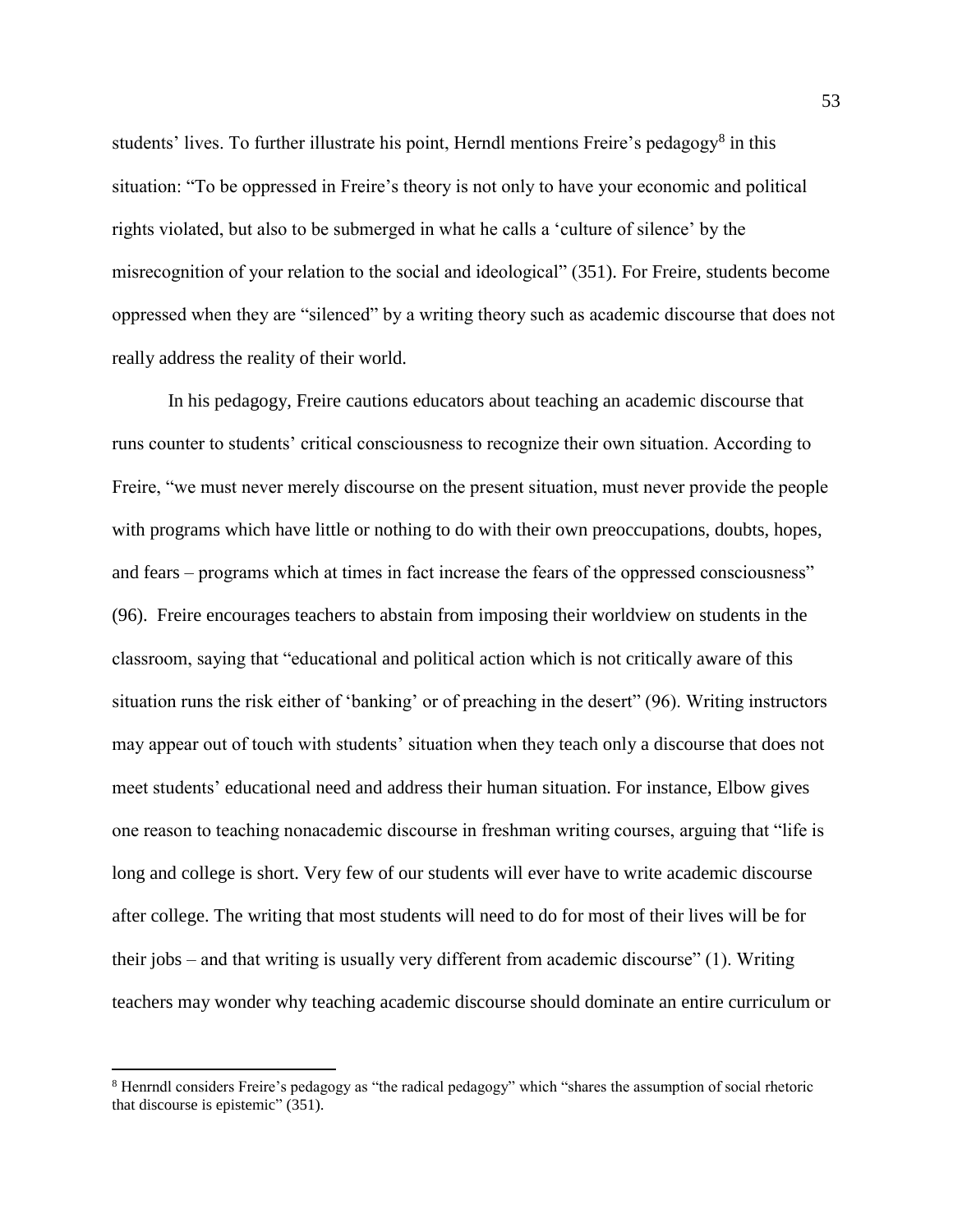even diminishes students' critical consciousness about the reality of their lives when the teachers' rhetoric unrelentingly rules over students' rhetoric.

Speaking of "rhetorical authority," however, Patricia Bizzell expresses doubt about whether Freire's "critical consciousness" is indeed what she wants to be accomplishing with her teaching in a review of her work, *Academic Discourse and Critical Consciousness*. In an effort to defend her position against Nancy McKoski's accusation of being "inflexibly advocating the induction of all students into a monolithic academic discourse," Bizzell asserts,

I no longer believe that academic discourse and critical consciousness are causally linked. I am still willing to teach academic discourse, but I am even more unhappy about the prevailing demand for all students to use nothing but traditional academic discourse in school. I have attempted to argue more forcefully in my recent work for the need to diversify the kinds of discourse that can be used in the academy and in the larger culture. (51)

Bizzell situates her rhetoric in diverse cultures, seeking to expand her pedagogy beyond the existing traditional academic discourse, and in her liberatory educational agenda, she wants to forge "a more collective, pluralistic, inclusive national discourse" (51). With so many races, cultures, and languages in the United States, Bizzell clearly sees the need for a more inclusive and many-storied discourse for college writing students.

In "Discourse and Diversity: Experimental Writing within the Academy," Lillian Bridwell-Bowles looks for an alternative discourse or a more personal voice for her students to write outside the dominant discourse, arguing that "our language and our written texts represent our visions of our culture, and we need new processes and forms if we are to express ways of thinking that have been outside the dominant culture" (349). She goes on to say that "old patterns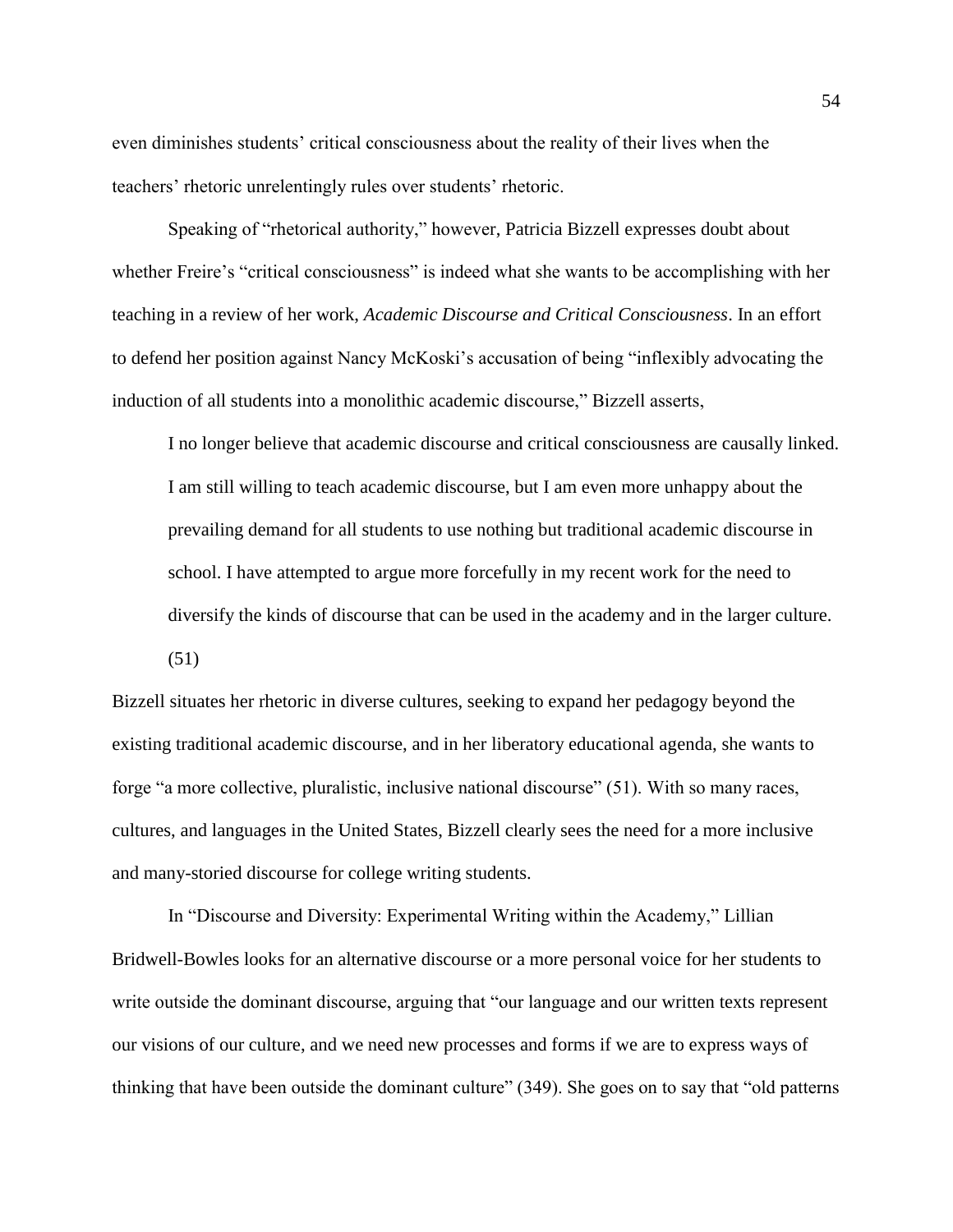of argument, based on revealing a single truth (a thesis), using all the available means of persuasion, run counter to new theories of socially constructed knowledge and social change" (351). Additionally, she makes mention of Geoffrey Chase, who employs Freire's theory, teaching students to "resist the conventions of academic discourse … not for the sake of mere opposition, but in order to work for social change" (352). It would seem that the rhetoric of academic discourse does not allow students of different social and cultural backgrounds the freedom and power to express themselves through writing about the reality of their world and therefore silence their human voice. Alternatively, in Freire's terms of critical consciousness,<sup>9</sup> situating a rhetoric that allows students to engage both academic discourse and human discourse in the context of Adichie's text gives them freedom to tell and write their many personal literacy narratives but also voice their arguments.

Speaking of including personal narratives (human discourse) in first-year college writing, scholars often have their different visions of teaching academic writing all along the line. Jane E. Hindman's article, "Making Writing Matter: Using 'The Personal' to Recover[y] an Essential[ist] Tension in Academic Discourse," clearly highlights the tension between the two competing discourses. On the one hand, some professors have envisioned a discourse by reintroducing "human agency and difference into academic discourse," a professional discourse not used as a means to achieving domination or mastery, or a common discourse shared by academic and national communities which accept "authority created by collective discursive exchange" (qtd. in Hindman 88). On the other hand, many other professors reject "proposals that academics use 'the personal' as a way to renounce mastery and share a common discourse."

 $\overline{\phantom{a}}$ 

<sup>9</sup> According to Freire, "those truly committed to liberation must reject the banking concept in its entirety, adopting instead a concept of women and men as conscious beings, and consciousness as consciousness intent upon the world. They must abandon the educational goal of deposit-making and replace it with the posing of the problems of human beings in their relations with the world" (79).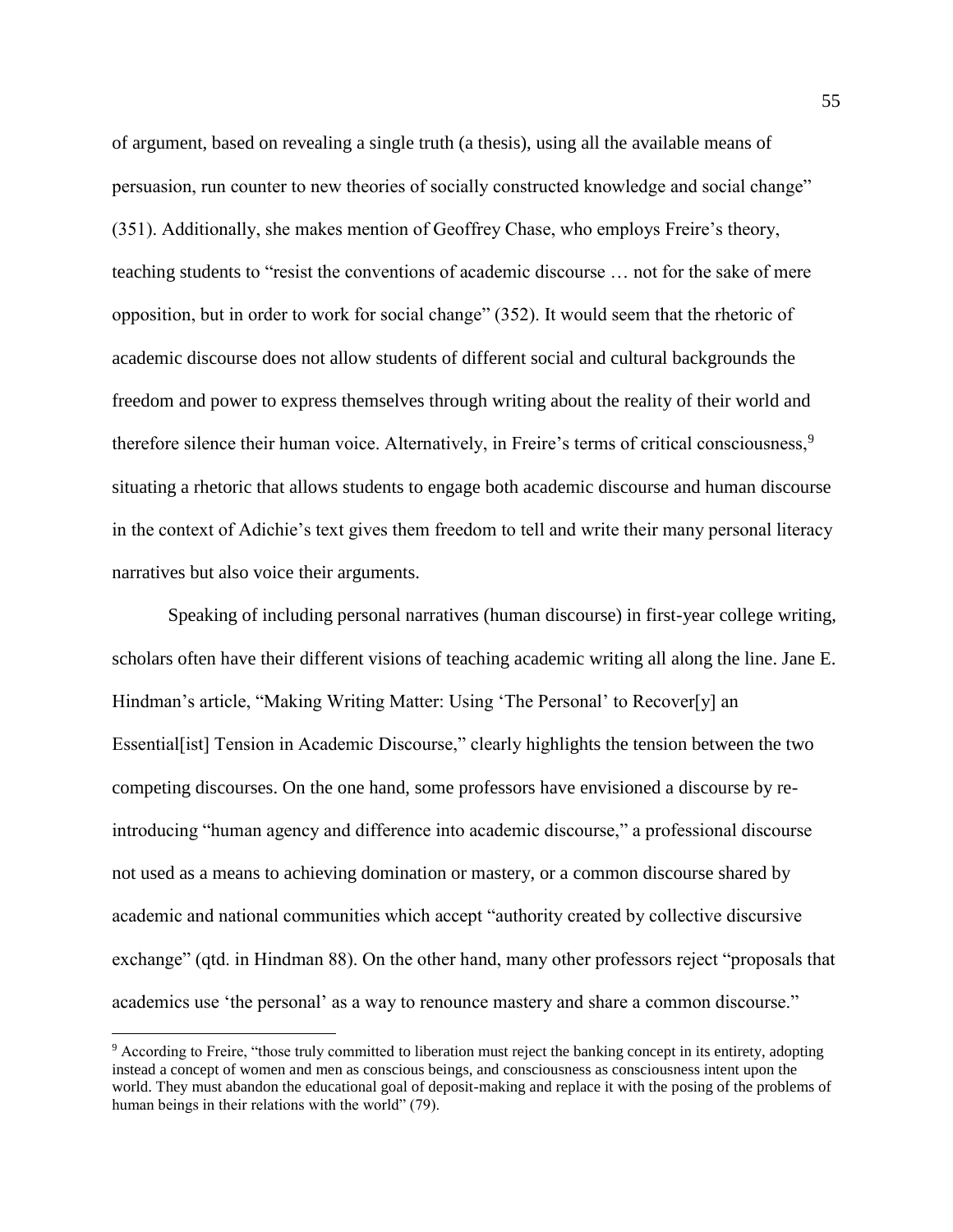They argue that "historically, scholars have submitted to the discipline's view of the self as an unauthorized subject; we have been trained to see authors' revelations of their personal lives as self-indulgent at worst, irrelevant at best" (Hindman 88). These professors appear to hold the traditional view, insisting that college students should be discouraged from writing about their personal lives because they are irrelevant and self-indulgent, as if college writing is all about teaching and learning academic discourse that takes precedence over any other discourses. Unfortunately, they may alienate their students and therefore result in failing to teach the discourse successfully. However, as far as human discourse is concerned, how is it possible to look at Adichie's personal stories when placed in the context of an argument (academic discourse)? Is it absolutely necessary for writing instructors to treat personal narrative writing as something subjective and contrary to academic discourse that requires students to view everything objectively as in a debate?

Many scholars hesitate to take teaching academic discourse for granted as if it is the only authoritative discourse acceptable for college writing. In their article, "The Who, What, and Why of Scholarly Personal Narrative Writing," Robert J. Nash and Sydnee Viray point out, "We believe that SPN (Scholarly Personal Narrative) is a methodology of academic writing whose time has finally come in the academy, especially for marginalized students whose voices have been silenced" (6). It is more than likely, as Freire reminds educators, that these students are often ignored and alienated by writing teachers whose pedagogies of academic discourse have become rather an obstacle to students learning than helping them express themselves and make meaning of their lives. At worst, the contents of academic discourse have little to do with students' life experience. As Elbow puts it, however, "I want to argue for one kind of nonacademic discourse that is particularly important to teach. I mean discourse that tries to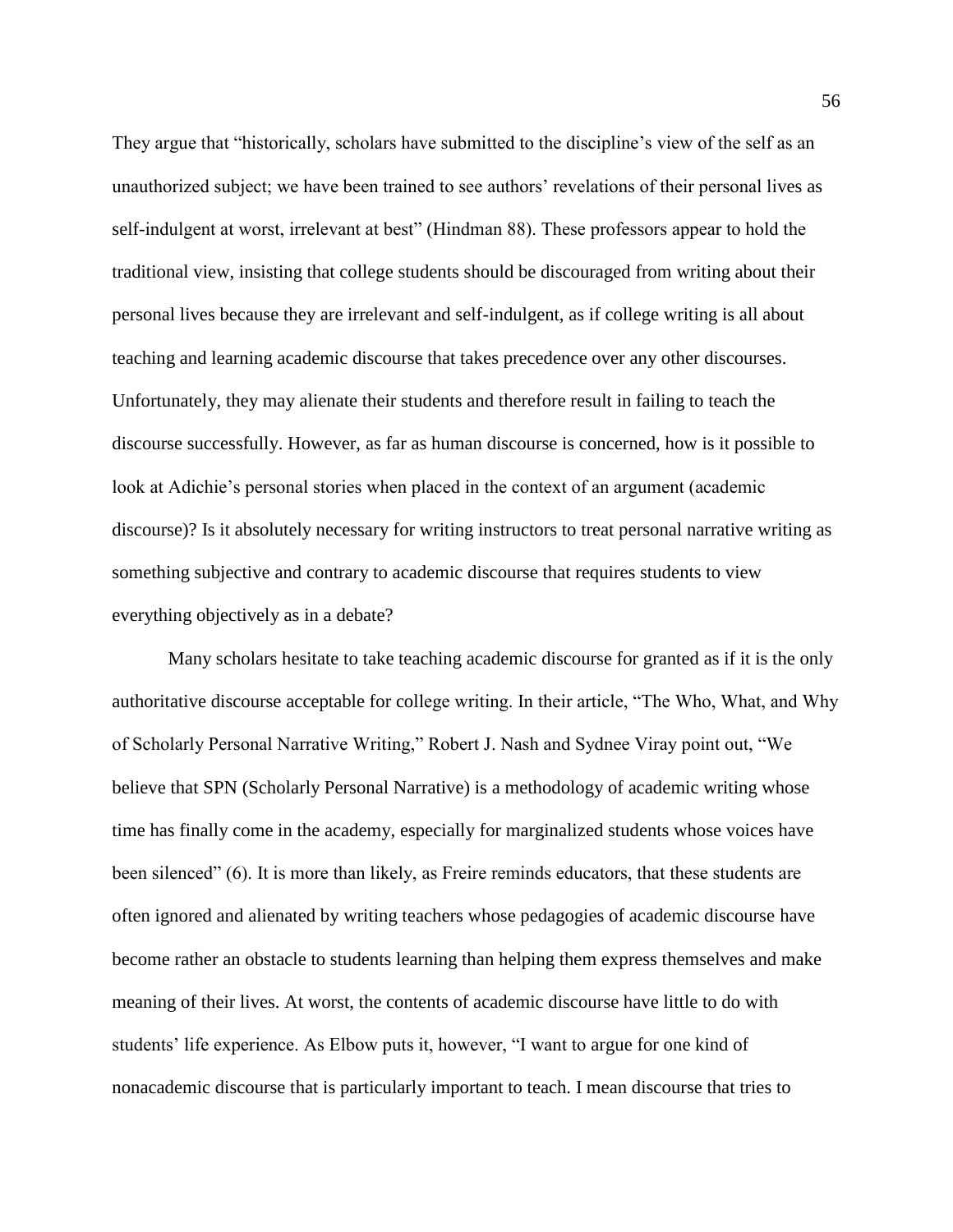render experience rather than explain it … we help students learn to write language that conveys to others a sense of their experience – or indeed, that mirrors back to themselves a sense of the own experience" (2). If a nonacademic discourse such as that of personal narratives helps students to render their experience or even encourage them to have their own voice, then we may wonder if a unified or a universal discourse such as academic discourse, as many college professors still believe today, is absolutely essential to teaching college writing.

College professors are often expected to meet the goal of teaching academic writing across the curriculum and the disciplines. It seems logical to assume that there is a universal academic discourse for writing instructors teach across academic community. In "Teaching about Writing, Righting Misconceptions: (re)ENVISIONING 'First-Year Composition' as 'Introduction to Writing Studies,'" Douglas Downs and Elizabeth Wardle noticeably reports the result of their research into a universal academic discourse that can be transferred from one writing situation to another for teaching first-year composition (FYC); however, they admit that "more than twenty years of research and theory have repeatedly demonstrated that such a unified academic discourse does not exist and have seriously questioned what students can and do transfer from one context to another (552). The non-existent universal academic discourse suggests underlying different beliefs and practices writing instructors have when it comes to teaching FYC. Also, the assumption that such universal academic discourse can be transferred from one writing situation to another after college students learn the discourse must be challenged. Further, Downs and Wardle conclude that their "pedagogy explicitly recognizes the impossibility of teaching a universal academic discourse and rejects that as a goal for FYC" (553). Perhaps writing instructors should reconsider if teaching academic discourse should be the only writing skill they want students to learn.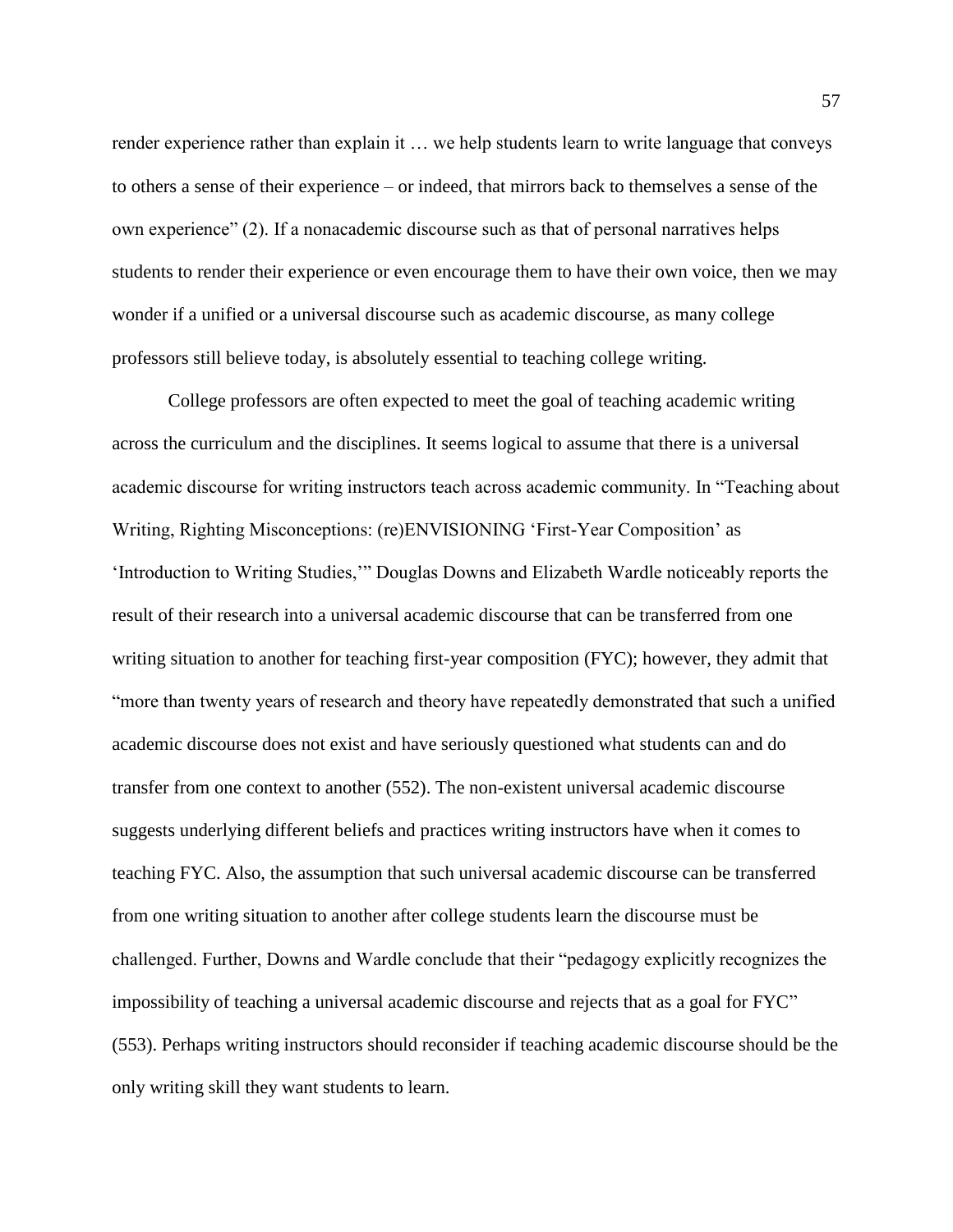Similarly, in "Teaching the Conventions of Academic Discourse," David Russell argues, there is no 'autonomous, generalizable skill or set of skills called 'writing' that can be learned and then applied to all genres or activities" (qtd. in Thonney 347). In a way, academic discourse can be viewed as a genre, and many first-year college students are required to learn it in the classroom. Mary J. Reiff and Anis Bawarshi examine "how students negotiate between the resources of their previous writing experiences and the expectations of new academic contexts"  $(313).$ <sup>10</sup> From the start of teaching academic discourse, writing instructors should take note of students' previous writing skills they learned at high school, assess the situation and see if students can really transfer the skills to what they are going to learn. Linguistically speaking, Louise Olivier argues that "The acquisition of academic discourses can be considered to be similar to the acquisition of a second or additional language" (45). Apparently, learning and acquiring an academic discourse takes time, not to mention for non-native English speaking, disadvantaged, or marginalized students.

As a matter of fact, many college students have not encountered or were taught academic discourse before taking writing courses, so they don't really have any previous experiences and resources to draw on. For example, according to a research report  $<sup>11</sup>$ , "A number of students from</sup> both UT (University of Tennessee) and UW (University of Washington) indicated the significance of these previous genre performances, with 34% of UW students and 31% of UT

 $\overline{\phantom{a}}$ 

<sup>&</sup>lt;sup>10</sup> Reiff and Bawarshi say: "By examining how the genres students perceive as needed or appropriate in a given rhetorical situation inform their access to and use of prior resources, we hoped to explore the processes, strategies, and metacognitive reflections that prompt or guide transfer" (315).

<sup>11</sup> Reiff and Bawarshi conducted their student survey with "a list of 40 loosely defined genres" (e.g. personal essay/narrative, argumentative essay, opinion paper, book report, letter writing, etc.): "Of the students who participated in the UT and UW surveys, at least 50% of the UT respondents reported writing in 27 of the 40 genres provided, while at least 50% of UW respondents reported writing in 34 of the 40 genres" (320-21). Additionally, "For UT students, the top genres reported written in academic domains were research papers (96%), summaries (89%), reports (87%), and personal essays (85%), while for UW students, the top genres were five-paragraph essays (95%), lab reports (92%), and lecture notes (92%)" (321).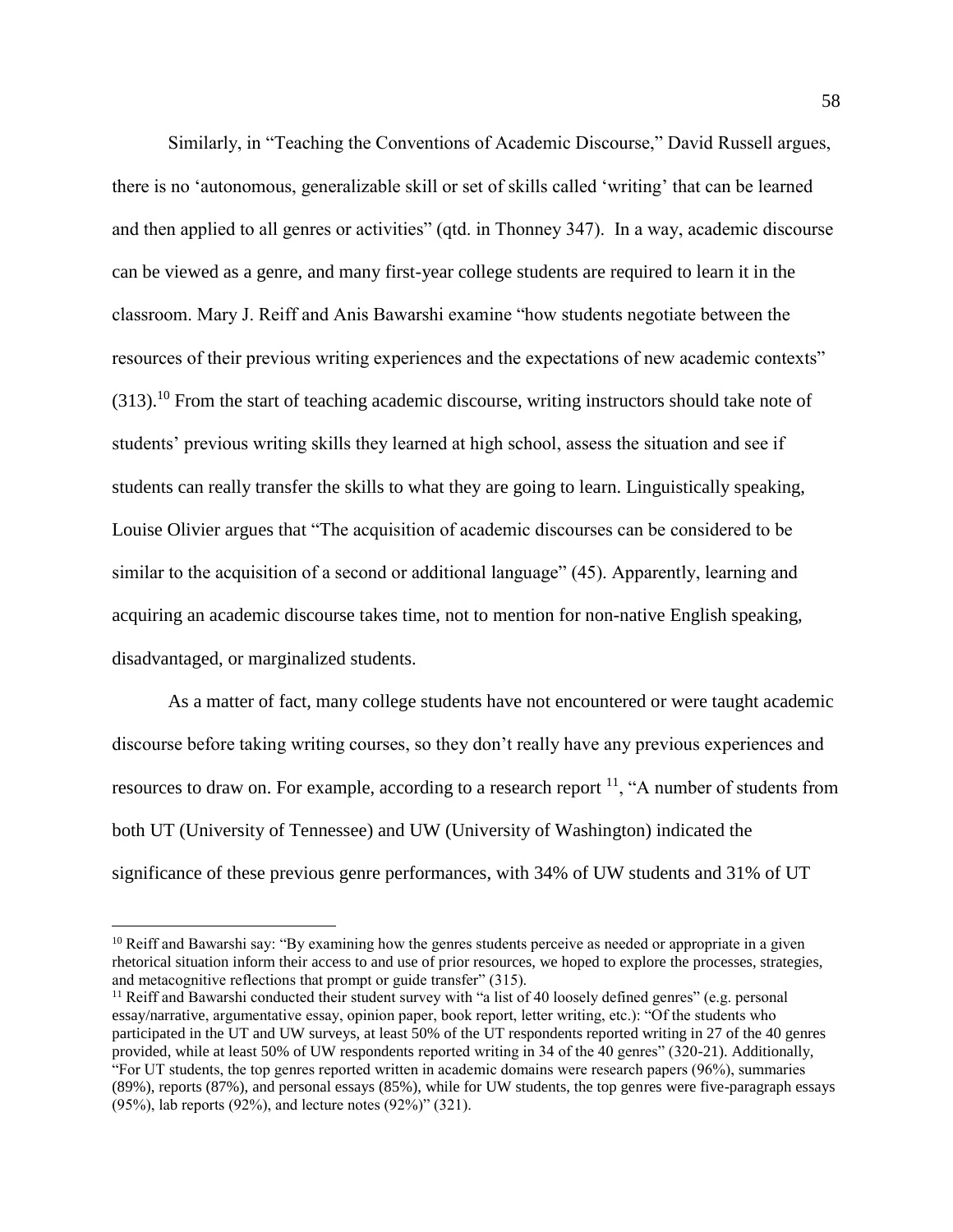students noting the importance of genres written in high school, such as research and persuasion papers, critiques, essays, and reports" (Reiff and Bawarshi 322). The statistical information here suggests that over 60% students from two universities may not have had previous genre knowledge to transfer or relate to the academic discourse they were learning. It also raises the question of whether academic discourse outweighs human discourse as far as genre performances are concerned and evaluated by writing teachers. With respect to this issue, Elbow argues:

We need nonacademic discourse even for the sake of helping students produce good academic discourse – academic language that reflects sound understanding of what they are studying in disciplinary courses …. I'm all for students being able to write academic discourse, but it bothers me when theorists argue that someone doesn't know a field

unless she can talk about it in the discourse professionals use among themselves. (3-4) In a typical college writing class, experienced writing instructors realize that mastering academic discourse is not an easy task because most of the students are not English majors; they come from all disciplines. It is highly unlikely for the majority of college students to acquire academic discourse in one or two semesters whereas scholars and professors themselves know that they have spent years to craft and perfect the discourse.

Therefore, instead of looking at the tension between human discourse and academic discourse as a contradiction in terms, writing instructors may allow students freedom to have their own voice and express themselves beyond what the traditional rhetoric and discourse permit while teaching first-year college writing. In doing so, as we bring Adichie's text into the situation of students' personal literacy narratives, they open the door for the possibility of engaging academic discourse with human discourse. Ideally, it serves the purpose of either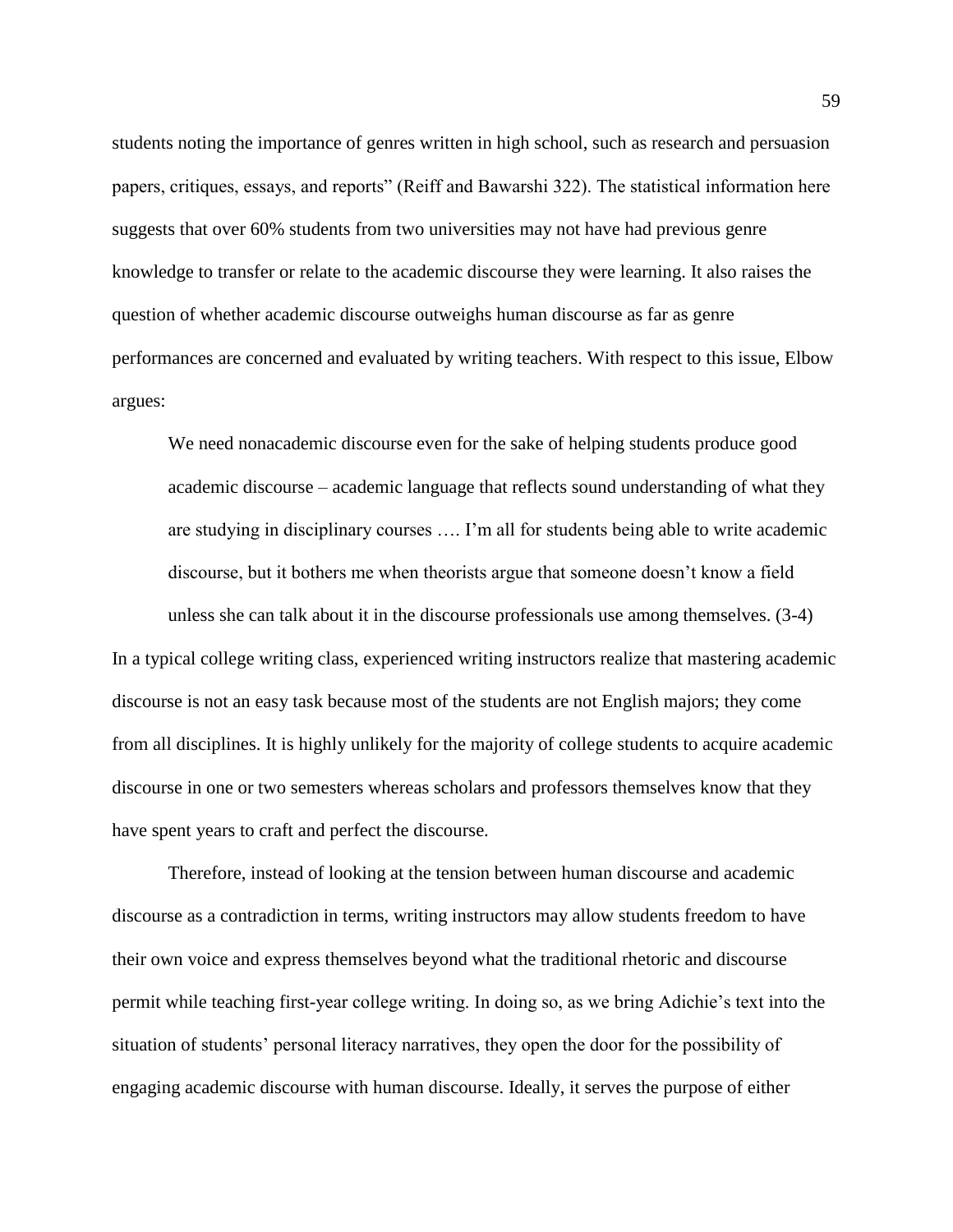bridging the gap or striking a balance between those two competing discourses as far as rhetoric and discourse are concerned, allowing the first and third personal pronouns, or subjective and objective voices to interact.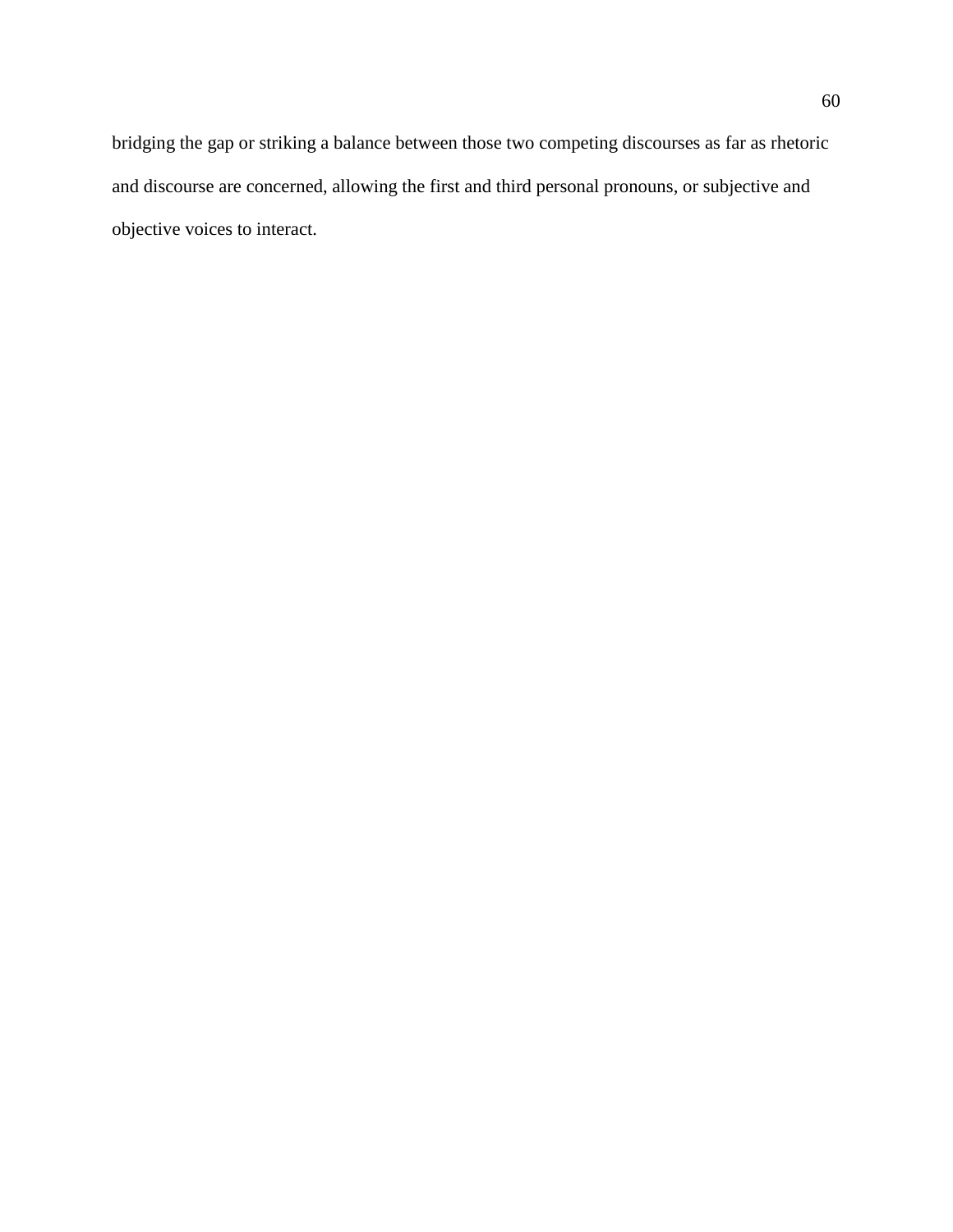#### **Conclusion**

Our reading of Adichie's stories in light of Freire's *Pedagogy of the Oppressed* undoubtedly sheds light on our understanding of her Nigerian identity, default position against the single story of Africa, struggle with the domination of the single story, and liberation from the single story. In our Freirean analysis of Adichie's speech, we have looked into the problem of the single story that has deprived Africans of their humanity and dignity and that reflects the narration sickness of college education today. Adichie has advocated and advanced the idea of telling multiple, unforgotten stories of Africa instead of the single one as a solution of freeing Africans from the domination (power) of the single story – from the traditional way of telling African stories. While seeking to strike a balance between positive and negative stories about Africa in her literary works, she has become a liberating force and voice for the crisis of African identity and literacy education and literature.

Likewise, college writing students can learn from reading Adichie's stories and look into education situations in the course of telling and writing about their personal literacy narratives. Also, college writing instructors should seriously take note of Adichie's idea and stance against the single story of Africa, making sure that they do not let traditional academic discourse become "a single story" of writing theories upon which they base their pedagogical practices to achieve the goal of writing across the curriculum or disciplines. To reiterate Freire's important statement that the teacher-student relationship reveals "its fundamentally narrative character," as that "education is suffering from narration sickness" (71). Writing instructors should be conscious of any narration sickness in their pedagogical theory and practice while seeking a rhetorical discourse that balances academic discourse and human discourse. They can advance rather than impede student writers from expressing themselves in their personal literacy narratives in which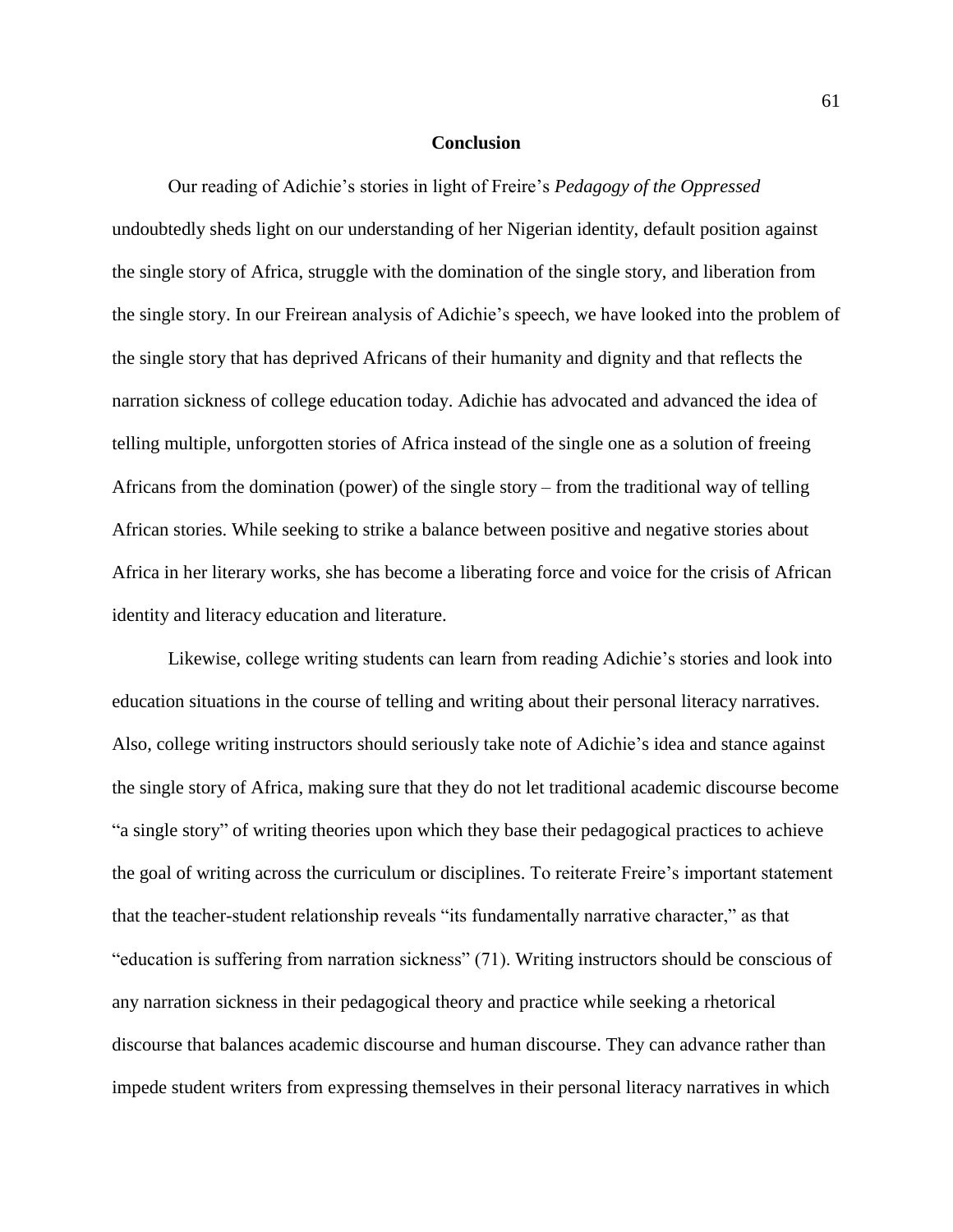they learn to identify themselves, see the crisis of their college education in rhetorical situations, and gain liberating experience of expressing and transforming themselves in their own voice.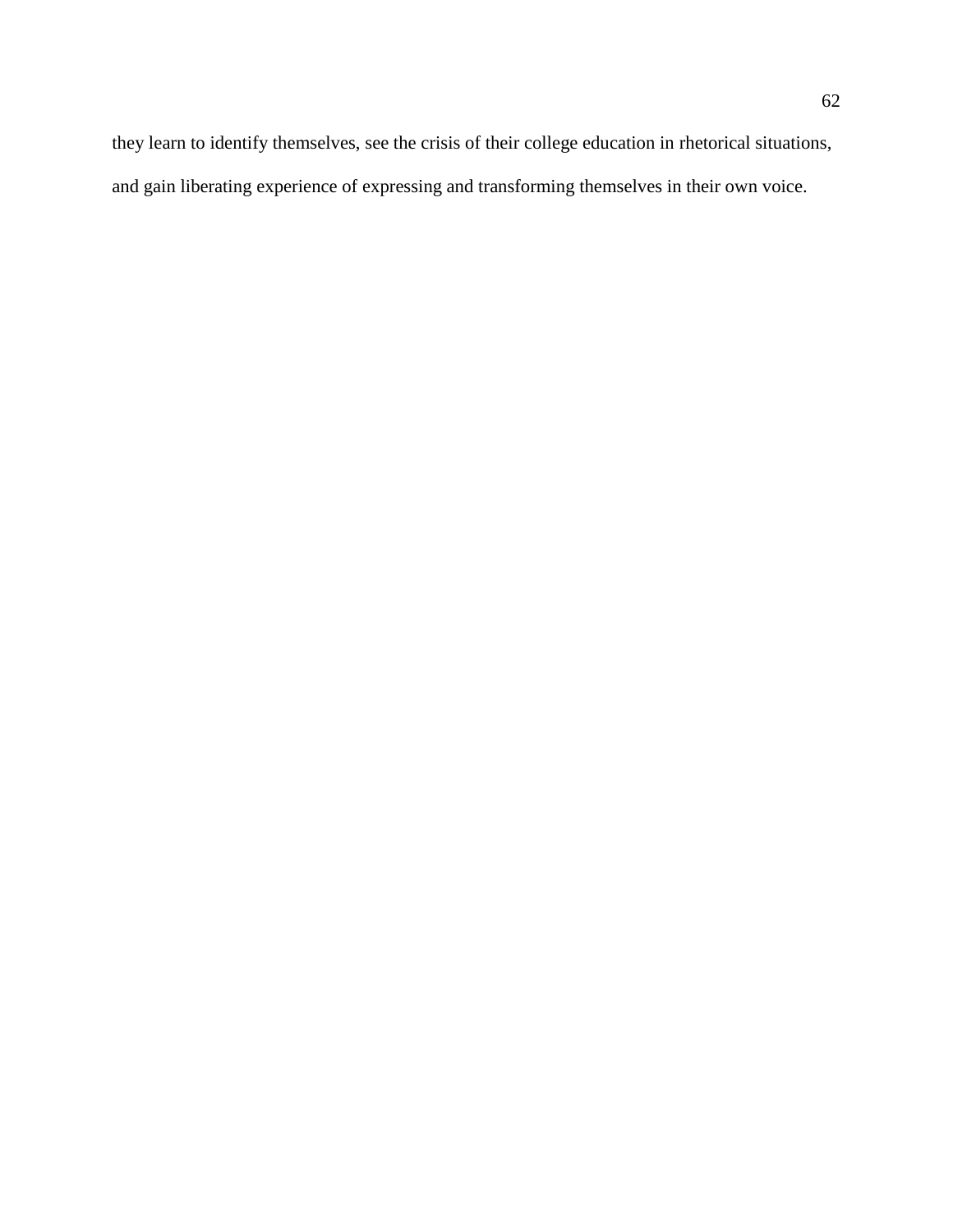#### **Works Cited**

- Adichie, Chimamanda Ngozi. "The Danger of a Single Story." TED Conferences. Oct. 2009, www.ted.com/talks/chimamanda\_adichie\_the\_danger\_of\_a\_single\_story/transcript.
- Akomolafe, Adebayo Clement. "Decolonizing the notion of mental illness and healing in Nigeria, West Africa." *Critical Psychology in Changing World*, 2012, pp. 726-39, http://eprints.covenantuniversity.edu.ng/1611/1/Decolonizing%20the%20Notion%20of% 20Mental%20illness%20and%20Healing%20in%20Nigeria%2CWest%20Africa.pdf. Assessed 31 July 2017.
- Behizadeh, Nadia. "Mitigating the Dangers of a Single Story: Creating Large-Scale Writing Assessments Aligned With Sociocultural Theory." American Educational Research Association and SAGE, vol. 20, no. 10, 2014, pp. 1-12,<http://edr.sagepub.com/> content/early/2014/03/26/0013189X14529604
- David Barry and Michael Elmes. "Strategy Retold: Toward a Narrative View of Strategic Discourse." *The Academy of Management Review*, vol. 22, no. 2, 1997, pp. 429-52, www.jstor.org/stable/259329. Accessed 30 July 2017.
- Berlin, James. A. "Revisionary Histories of Rhetoric: Politics, Power, and Plurality." *Writing Histories of Rhetoric*, edited by Victor. J. Vitanza, Southern Illinois University Press, 1994, pp.112-127.
- Bizzell, Patricia. "Patricia Bizzell's Response." *Rhetoric Society Quarterly*, vol. 23, no. 1, 1992, pp. 50-52, [www.jstor.org/stable/3885815.](http://www.jstor.org/stable/3885815) Assessed 21 June 2017.
- Bridwell-Bowles, Lillian. "Discourse and Diversity: Experimental Writing within the Academy." *College Composition and Communication*, vol. 43, no. 3, 1992, pp. 349-68, [www.jstor.org/stable/358227.](http://www.jstor.org/stable/358227) Assessed 6 Oct. 2016.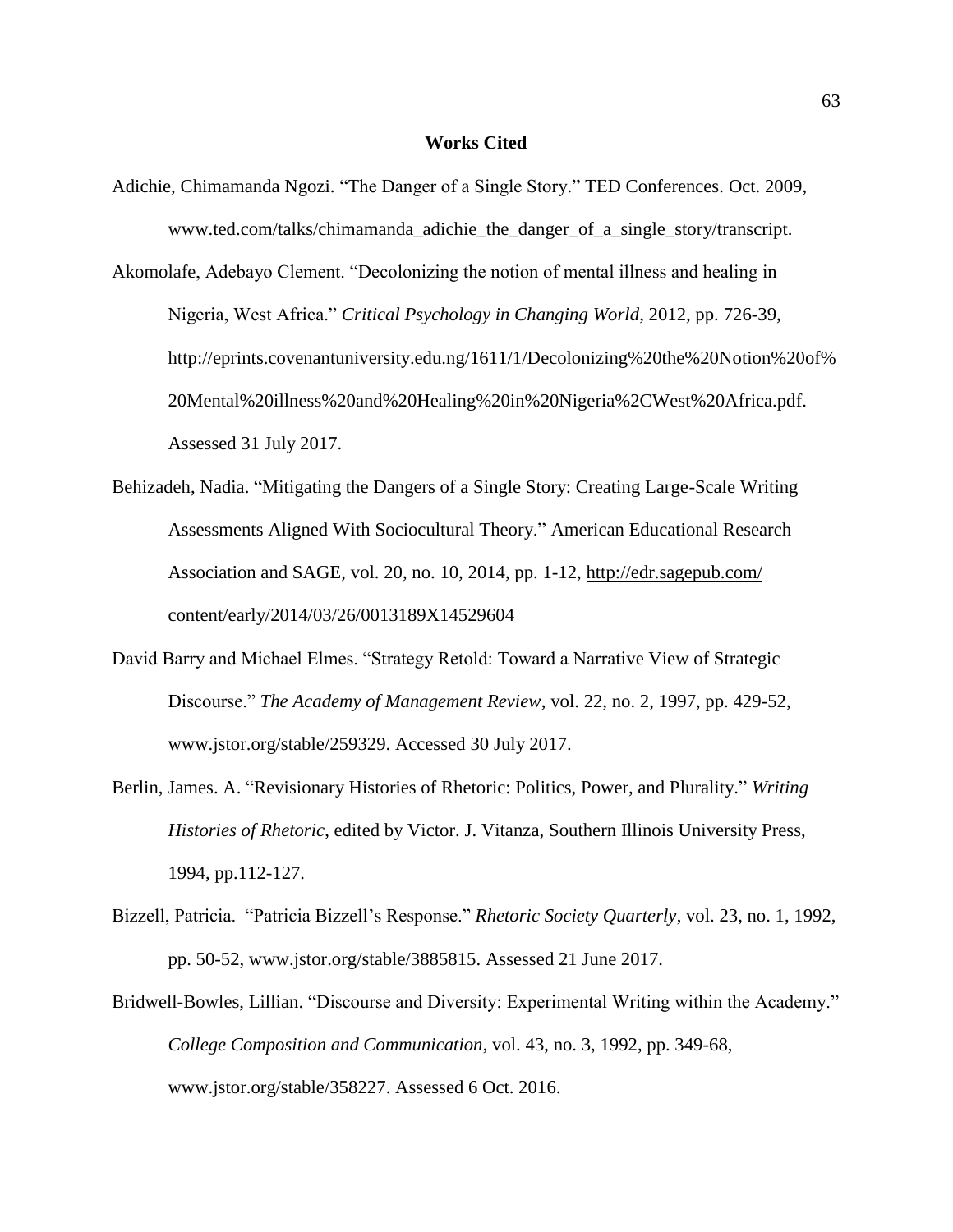- "Definitive." *Cambridge Dictionary*, 7 July 2017. http://dictionary.cambridge.org/us/dictionary/ english/definitive?q=Definitive.
- Downs, Douglas and Elizabeth Wardle. "Teaching about Writing, Righting Misconceptions: (re)ENVISIONING 'First-Year Composition' as 'Introduction to Writing Studies'" *College Composition and Communication*, vol. 58, no. 4, 2007, pp. 552-84.
- Elbow, Peter. "Reflections on Academic Discourse: How It Relates to Freshmen and Colleagues." *College English*, 1991, pp. 1-26, Doi: 10.2307/378193

Faigley, Lester. *The Brief Penguin Handbook*. 3rd ed., Pearson, 2009.

- Freire, Paulo. (2012). *Pedagogy of the Oppressed*. Translated by Myra Bergman Ramos, Bloomsbury, 2012.
- García, Nuria Alonso and Nicholas V. Longo. "Community Voices: Integrating Local and International Partnerships through Storytelling." *A Journal of Service-Learning & Civic Engagement*, vol. 6, no. 2, 2015, pp. 1-18, [http://s3.amazonaws.com/academia.edu.](http://s3.amazonaws.com/academia.edu) documents/40777742/Alonso\_Garcia\_and\_Longo\_Community\_Voices\_Essay.pdf. Assessed 31 July 2017.
- Gruber, Sibylle. "Ideologies in Online Learning Environments: The Need for Multiple Stories." *Journal of Interactive Online Learning*, vol. 13, no. 4, 2015, pp. 39-53, [www.ncolr.org/jiol.](http://www.ncolr.org/jiol) Assessed 31 July 2017.
- Hewett, Heather. "Coming of Age: Chimamanda Ngozi Adichie and the Voice of the Third Generation." *English in Africa*, vol. 32, no. 1, 2005, pp. 73-97, [www.jstor.org/stable/40239030. Assessed 31 May. 2017.](http://www.jstor.org/stable/40239030.%20Assessed%2031%20May.%202017)
- Herndl, Carl G. "Teaching Discourse and Reproducing Culture: A Critique of Research and Pedagogy in Professional and Non-Academic Writing." *College Composition and*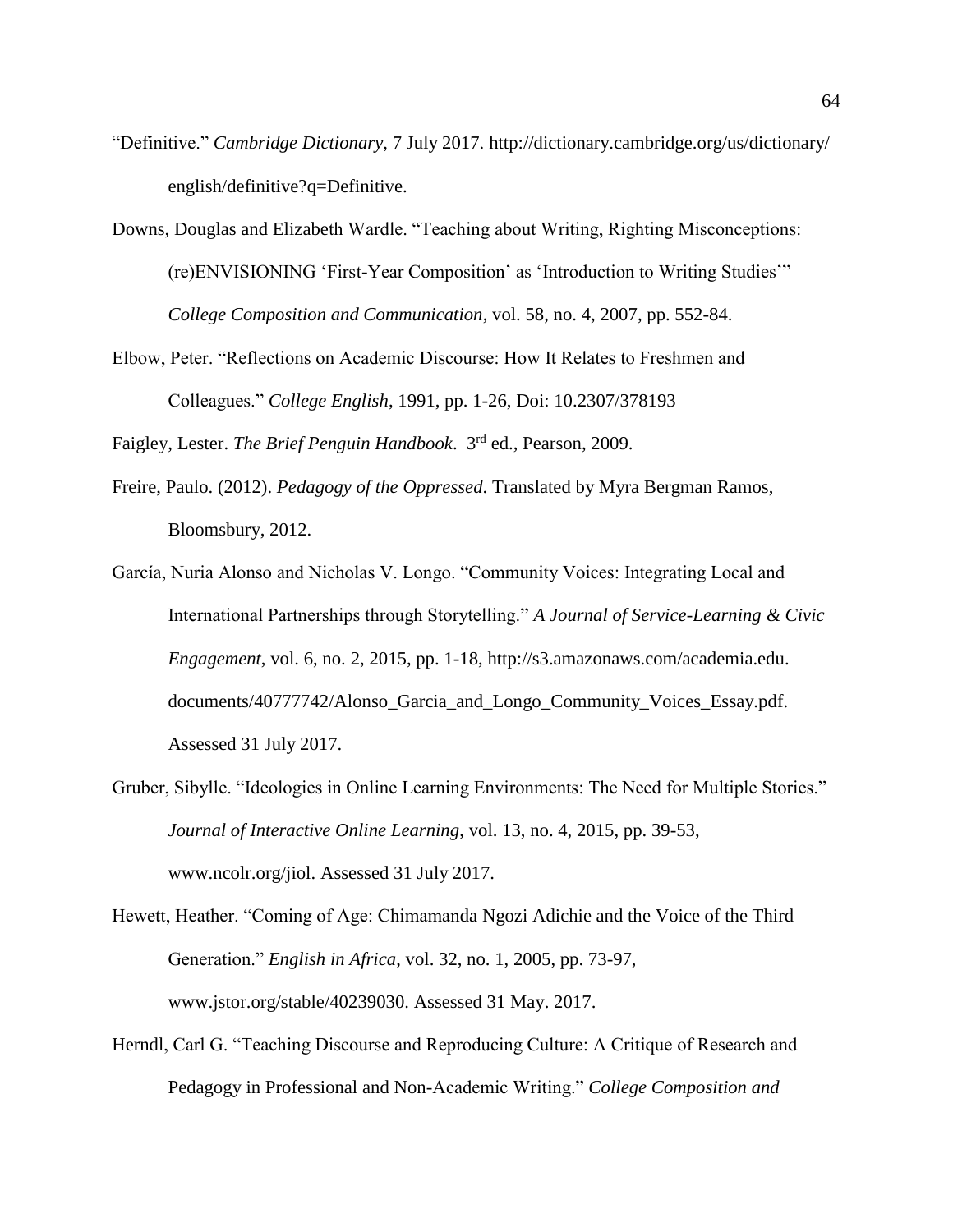*Communication*. vol. 44, no. 3, 1993, pp. 349-63, [http://www.jstor.org/stable/358988.](http://www.jstor.org/stable/358988) Assessed 15 January 2018.

- Hindman, Jane E. "Making Writing Matter: Using 'The Personal' to Recover[y] an Essential[ist] Tension in Academic Discourse." *College English*, vol. 64, no 1, 2001, pp. 88-108, http://www.jstor.org/stable/1350111. Assessed 15 January 2018.
- Hodgins, B. Denise. "Pedagogical Narrations' Potentiality as a Methodology for Child Studies Research." *Journal of the Canadian Association for Young Children*, vol. 37, no. 1, 2012, pp.1-52, http://mmduvic.ca/index.php/jcs/article/viewFile/15183/6044#page=4. Assessed 31 May. 2017.
- Kutz, Eleanor. "Between Students' Language and Academic Discourse: Interlanguage as Middle Ground." *College English*, vol. 48, no. 4, 1986, pp. 385-96, http://www.jstor.org/stable/ 377266. Assessed 15 January 2018.
- López-Robertson, Julia, et al. "First Steps in Constructing Counter Narratives of Young Children and Their Families." *The National Council of Teachers of English*, vol. 88, no. 10, 2010, pp. 93-103, http://s3.amazonaws.com/ academia.edu.documents/38854177/ LA0882FirstSteps.pdf. Accessed 30 May. 2017.
- Nash, Robert J. and Sydnee Viray. "The Who, What, and Why of Scholarly Personal Narrative Writing." *Counterpoints*, vol. 446, 2013, pp. 1-9, http://www.jstor.org/stable/42982209. Assessed 15 January 2018.
- Neel, Jasper. *Aristotle's Voice: Rhetoric, Theory, and Writing in America*. Southern Illinois University Press, 1994.
- "Nigeria." *[Ethnologue](https://en.wikipedia.org/wiki/Ethnologue)*: *Languages of the World*, *11* June 2017*. [https://www.ethnologue.com/country/ng.](https://www.ethnologue.com/country/ng)*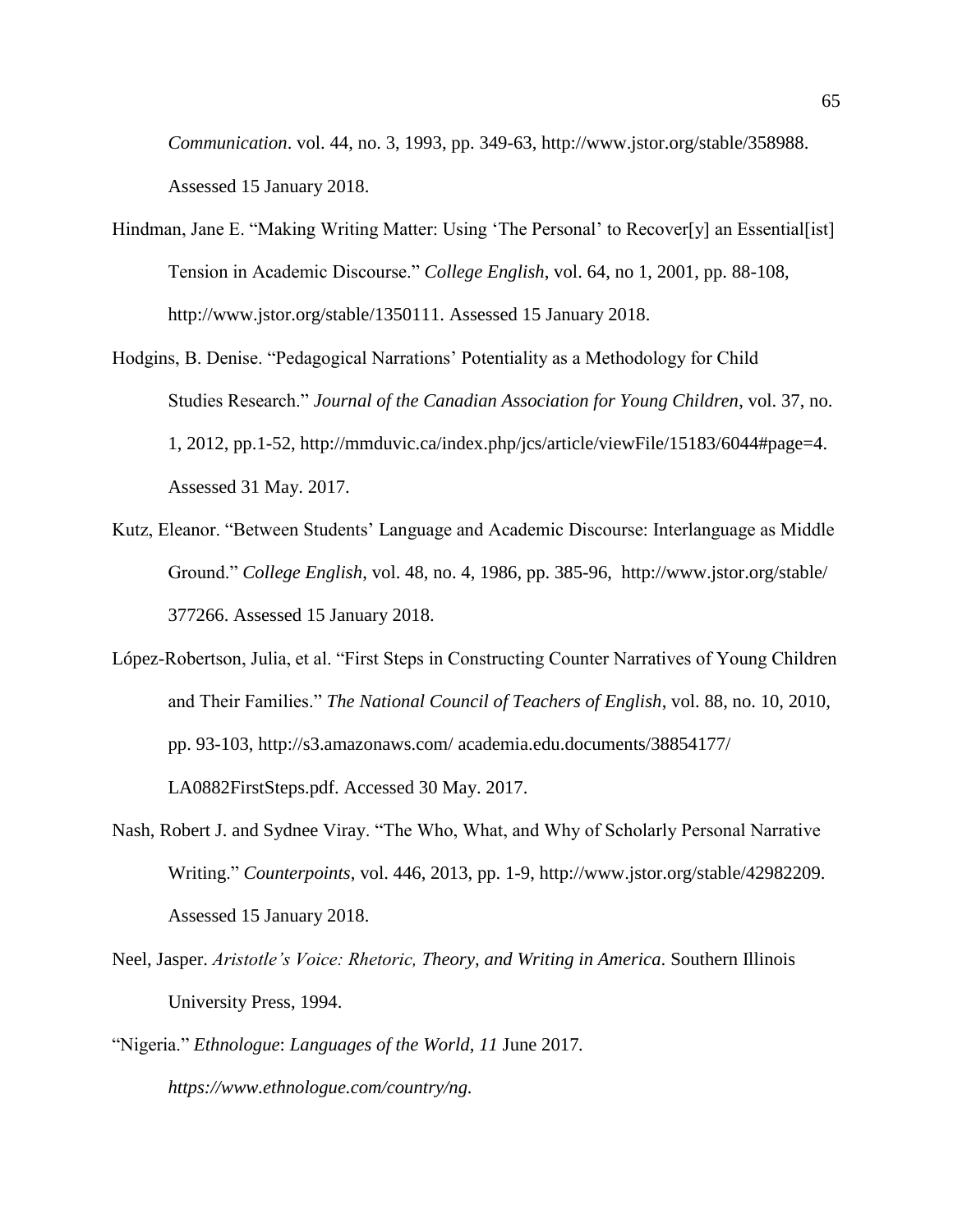- Okrah, Kwadwo A. "Bridging the Gap: Managing the 'Cold War' between Africans and African-Americans in the United States of America." *The African Symposium*, vol. 33, no. 1, 2011,pp. 33-41,<http://africanresearch.org/africansymposium/archives/TAS11.1/> TAS11.1.pdf#page=35. Accessed 31 May. 2017.
- Olivier, Louise. "Tell-tale Signs: Reflection towards the Acquisition of Academic Discourses As Second Languages." *Stellenbosch Papers in Linguistics*, vol. 43, 2014, pp. 45-62. Doi: 10.5774/43-0-151. Assessed 15 January 2018.
- Ong, Walter J. *Orality and Literacy: The Technologizing of the Word*. Methuen,1982. [http://dss](http://dss-edit.com/prof-anon/sound/library/Ong_orality_and_literacy.pdf)[edit.com/prof-anon/sound/library/Ong\\_orality\\_and\\_literacy.pdf.](http://dss-edit.com/prof-anon/sound/library/Ong_orality_and_literacy.pdf) Accessed 21 May 2017.

"Patronize." *Merriam-Webster Dictionary*, 2 June 2017. www.merriamwebster.com/dictionary/patronizing.

- Petruzzi, Anthony R. "Kairotic Rhetoric in Freire's Liberatory Pedagogy." *JAC*, vol. 21, no. 2, 2001, pp. 349-81. www.jstor.org/stable/20866408. Assessed 7 July 2017.
- Reiff, Mary J. and Anis Bawarshi. "Tracing Discursive Resources: How Students Use Prior Genre Knowledge to Negotiate New Writing Contexts in First-Year Composition." *Written Communication*, vol. 28, no. 3, 2011, pp. 312-37.

Sackeyfio, Rose A. "Diaspora Identities in Short Fiction by Chimamanda Ngozi Adichie & Sefi Atta." *Writing Africa in the Short Story*, edited by Ernest Emenyonu, HEBN Publishers Plc., 2013, pp. 102-14. https://books.google.com/books?hl=en&lr=&id= tWTlAgAAQBAJ&oi=fnd&pg=PA102&dq=Adichie+and+identity&ots=kd5FRernxp&si g=\_beblRcHMFm6\_1nONIqpbPgPvAc#v=onepage&q=Adichie%20and%20identity&f=f alse. Accessed 21 July 2017.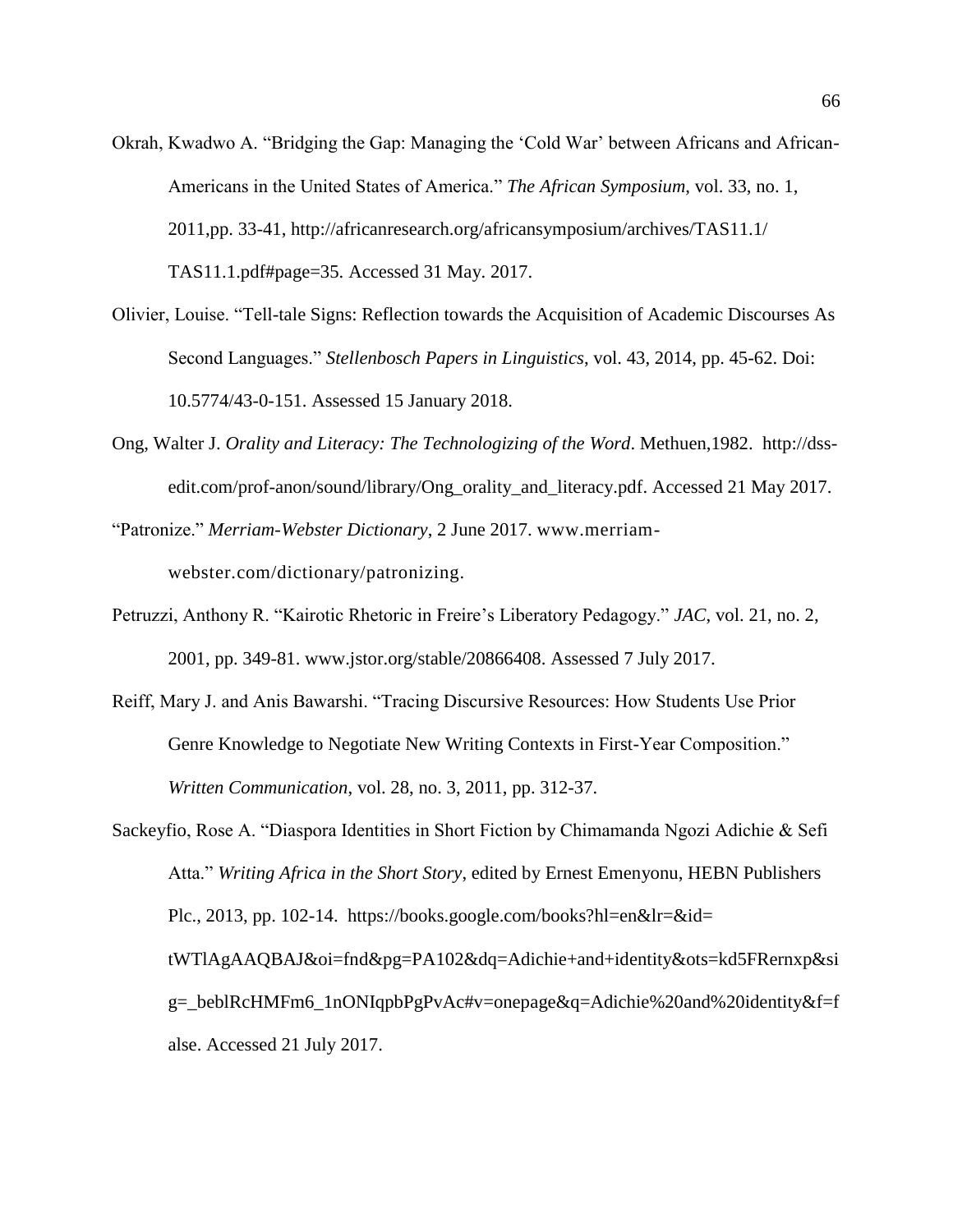- Steeves, Pam, et al. "Narrative Inquiry as Pedagogy in Education: The Extraordinary Potential of Living, Telling, Retelling, and Reliving Stories of ...." *Review of Research in Education*, vol. 37, 2013, pp. 212-42, www.researchgate.net/publication/256545704. Accessed 23 July. 2017.
- *The Purdue OWL Family of Sites*. Purdue Online Writing Lab (Owl) at Purdue U, 2017, owl.english.purdue.edu/owl/resource/625/06/. Accessed 23 May 2017.
- Thonney, Teresa. "Teaching the Conventions of Academic Discourse." *Teaching English in the Two-Year College*, vol. 38, no. 4, 2011, pp.347-62.
- Tshida, Christina, et al. "Building on Windows and Mirrors: Encouraging the Disruption of Single Stories Through Children's Literature." *Journal of Children's Literature*, vol. 40, no.1, 2014, pp. 27-39. [https://www.researchgate.net/profile/Anne\\_Ticknor/p](https://www.researchgate.net/profile/Anne_Ticknor/)ublication /268446210\_Building\_on\_Windows\_and\_Mirrors\_Encouraging\_the\_Disruption\_of\_Sing le\_Stories\_Through\_Children%27s\_Literature/links/546b76520cf20dedafd53131/Buildin g-on-Windows-and-Mirrors-Encouraging-the-Disruption-of-Single-Stories-Through-Childrens-Literature.pdf. Accessed 23 July 2017.
- Vasudevan, Lalitha. "An Invitation to Unknowing." *Teachers College Record*, vol. 113, no. 6, 2011, pp. 1154-74, http://s3.amazonaws.com/academia.edu.documents/37402234/ Unknowing\_LMV\_TCR.pdf. Accessed 23 June 2017.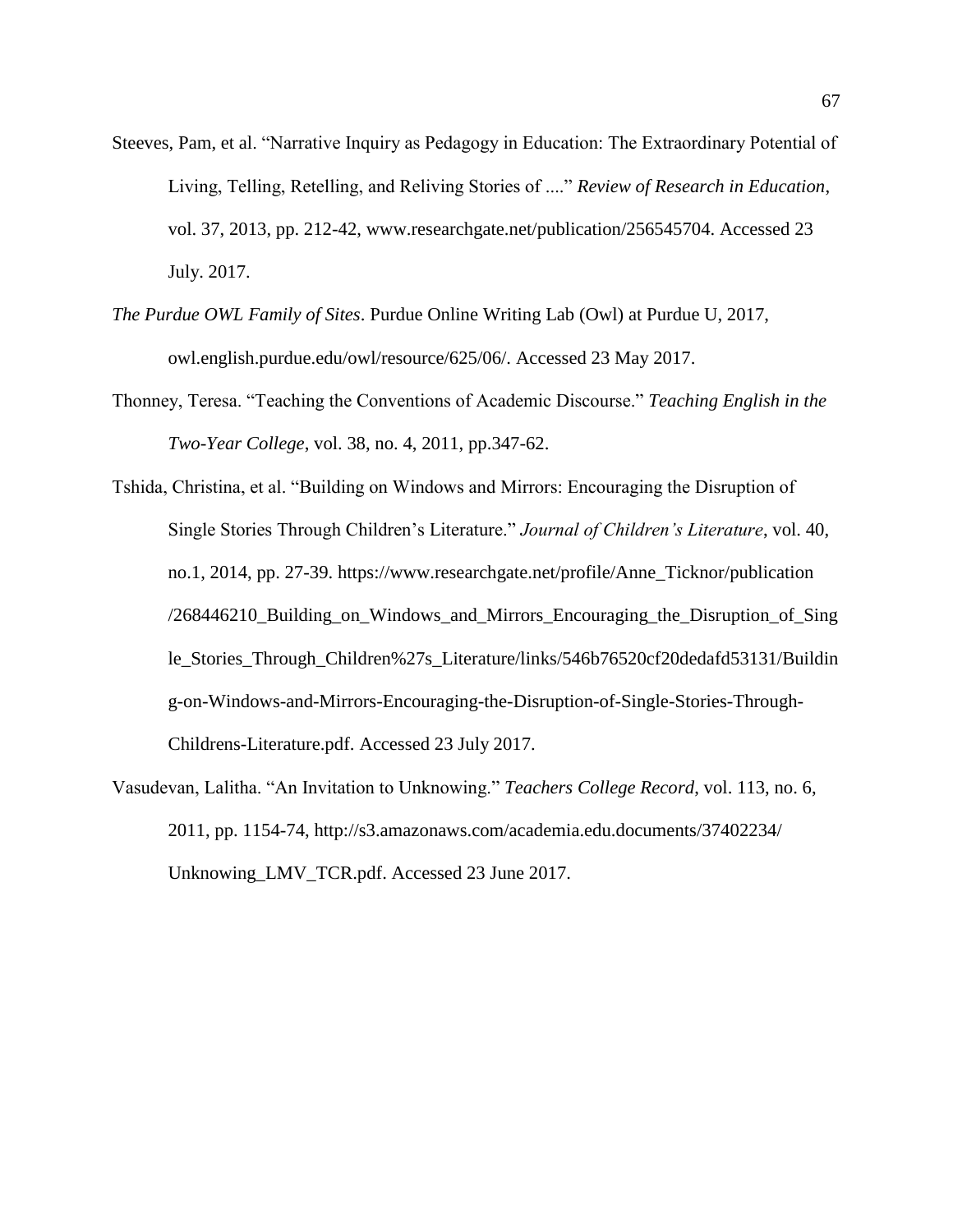# **Appendix**

# **Transcript: "The Danger of a Single Story" by Chimamanda Ngozi Adichie**

https://www.ted.com/talks/chimamanda\_adichie\_the\_danger\_of\_a\_single\_story/transcript

00.12

I'm a storyteller. And I would like to tell you a few personal stories about what I like to call "the danger of the single story." I grew up on a university campus in eastern Nigeria. My mother says that I started reading at the age of two, although I think four is probably close to the truth. So I was an early reader,and what I read were British and American children's books.

 $00.39$ 

I was also an early writer, and when I began to write, at about the age of seven, stories in pencil with crayon illustrations that my poor mother was obligated to read, I wrote exactly the kinds of stories I was reading: All my characters were white and blue-eyed, they played in the snow, they ate apples,

01:04

(Laughter)

01:06

and they talked a lot about the weather, how lovely it was that the sun had come out.

 $01:10$ 

(Laughter)

01:12

Now, this despite the fact that I lived in Nigeria. I had never been outside Nigeria. We didn't have snow, we ate mangoes, and we never talked about the weather, because there was no need to.

01:26

My characters also drank a lot of ginger beer, because the characters in the British books I readdrank ginger beer. Never mind that I had no idea what ginger beer was.

01:36

(Laughter)

01:37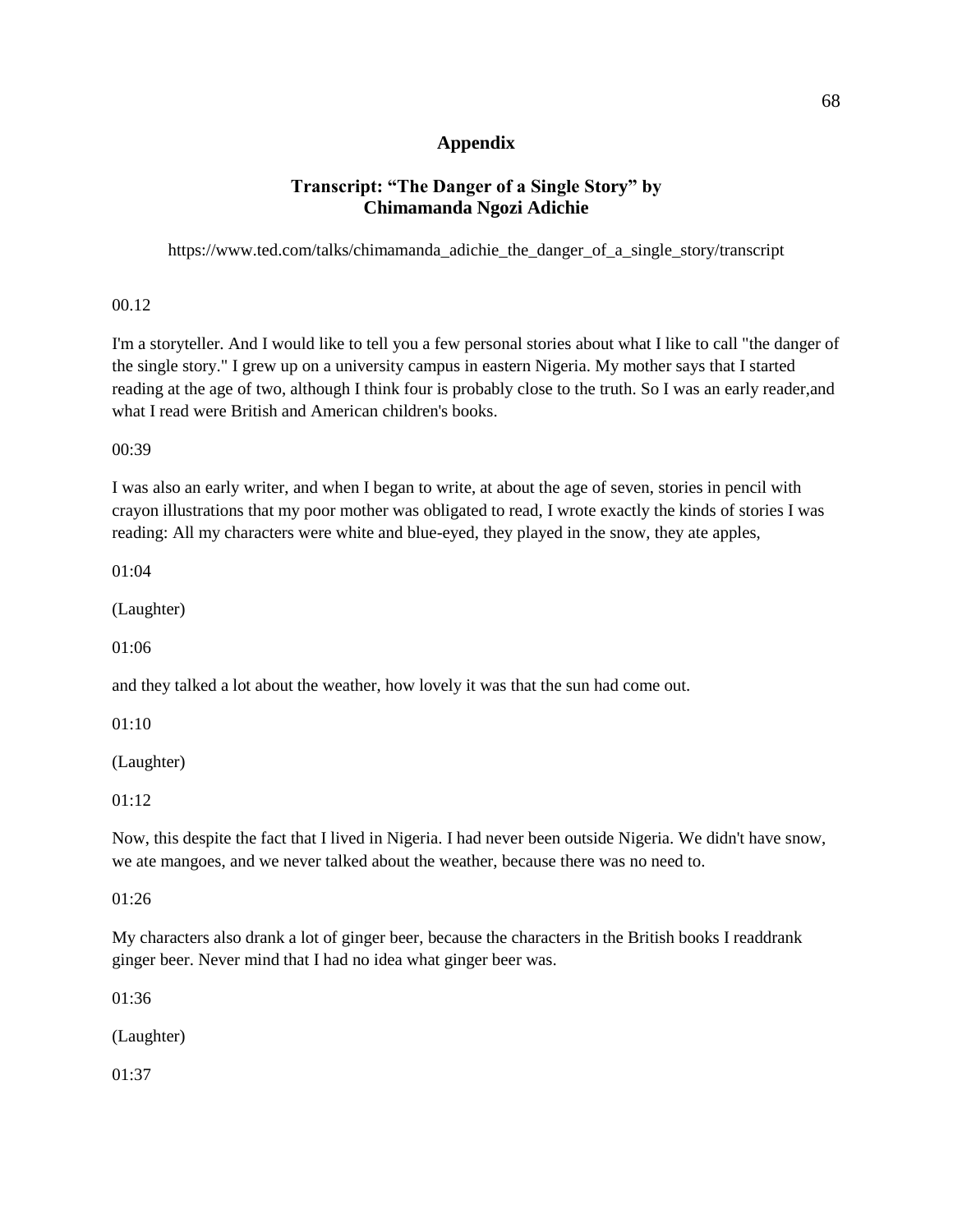And for many years afterwards, I would have a desperate desire to taste ginger beer. But that is another story.

# 01:44

What this demonstrates, I think, is how impressionable and vulnerable we are in the face of a story, particularly as children. Because all I had read were books in which characters were foreign, I had become convinced that books by their very nature had to have foreigners in them and had to be about things with which I could not personally identify. Now, things changed when I discovered African books. There weren't many of them available, and they weren't quite as easy to find as the foreign books.

# 02:15

But because of writers like Chinua Achebe and Camara Laye, I went through a mental shift in my perception of literature. I realized that people like me, girls with skin the color of chocolate, whose kinky hair could not form ponytails, could also exist in literature. I started to write about things I recognized.

# 02:36

Now, I loved those American and British books I read. They stirred my imagination. They opened up new worlds for me. But the unintended consequence was that I did not know that people like mecould exist in literature. So what the discovery of African writers did for me was this: It saved me from having a single story of what books are.

## 02:59

I come from a conventional, middle-class Nigerian family. My father was a professor. My mother was an administrator. And so we had, as was the norm, live-in domestic help, who would often come from nearby rural villages. So, the year I turned eight, we got a new house boy. His name was Fide. The only thing my mother told us about him was that his family was very poor. My mother sent yams and rice, and our old clothes, to his family. And when I didn't finish my dinner, my mother would say,"Finish your food! Don't you know? People like Fide's family have nothing." So I felt enormous pity for Fide's family.

## 03:43

Then one Saturday, we went to his village to visit, and his mother showed us a beautifully patterned basket made of dyed raffia that his brother had made. I was startled. It had not occurred to me that anybody in his family could actually make something. All I had heard about them was how poor they were, so that it had become impossible for me to see them as anything else but poor. Their poverty was my single story of them.

## 04:13

Years later, I thought about this when I left Nigeria to go to university in the United States. I was 19.My American roommate was shocked by me. She asked where I had learned to speak English so well, and was confused when I said that Nigeria happened to have English as its official language. She asked if she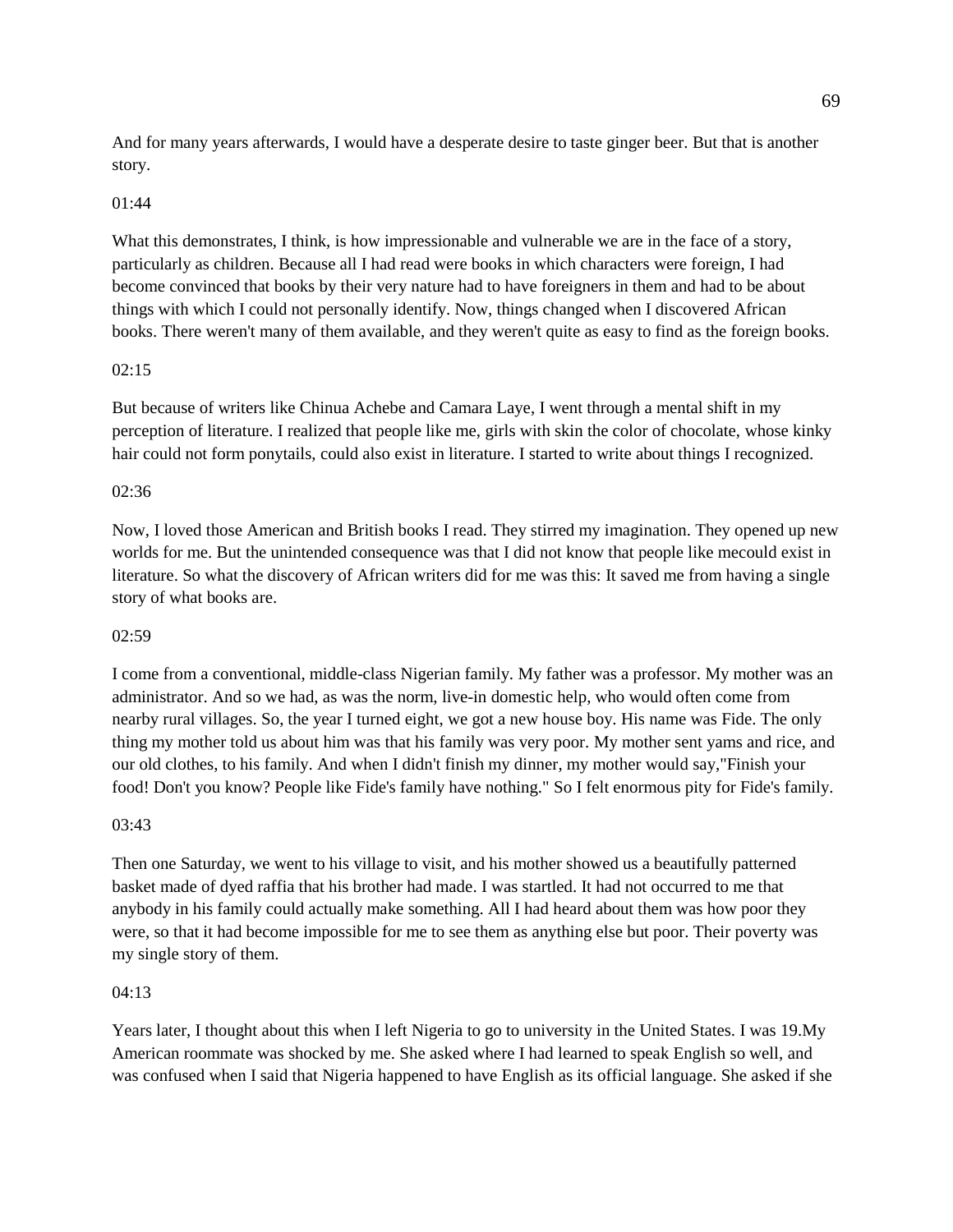could listen to what she called my "tribal music," and was consequently very disappointed when I produced my tape of Mariah Carey.

04:42

(Laughter)

04:45

She assumed that I did not know how to use a stove.

04:49

What struck me was this: She had felt sorry for me even before she saw me. Her default position toward me, as an African, was a kind of patronizing, well-meaning pity. My roommate had a single story of Africa: a single story of catastrophe. In this single story, there was no possibility of Africans being similar to her in any way, no possibility of feelings more complex than pity, no possibility of a connection as human equals.

05:21

I must say that before I went to the U.S., I didn't consciously identify as African. But in the U.S., whenever Africa came up, people turned to me. Never mind that I knew nothing about places like Namibia. But I did come to embrace this new identity, and in many ways I think of myself now as African. Although I still get quite irritable when Africa is referred to as a country, the most recent example being my otherwise wonderful flight from Lagos two days ago, in which there was an announcement on the Virgin flight about the charity work in "India, Africa and other countries."

 $05:55$ 

(Laughter)

05:56

So, after I had spent some years in the U.S. as an African, I began to understand my roommate's response to me. If I had not grown up in Nigeria, and if all I knew about Africa were from popular images, I too would think that Africa was a place of beautiful landscapes, beautiful animals, and incomprehensible people, fighting senseless wars, dying of poverty and AIDS, unable to speak for themselves and waiting to be saved by a kind, white foreigner. I would see Africans in the same way that I, as a child, had seen Fide's family.

06:35

This single story of Africa ultimately comes, I think, from Western literature. Now, here is a quote from the writing of a London merchant called John Locke, who sailed to west Africa in 1561 and kept a fascinating account of his voyage. After referring to the black Africans as "beasts who have no houses," he writes, "They are also people without heads, having their mouth and eyes in their breasts."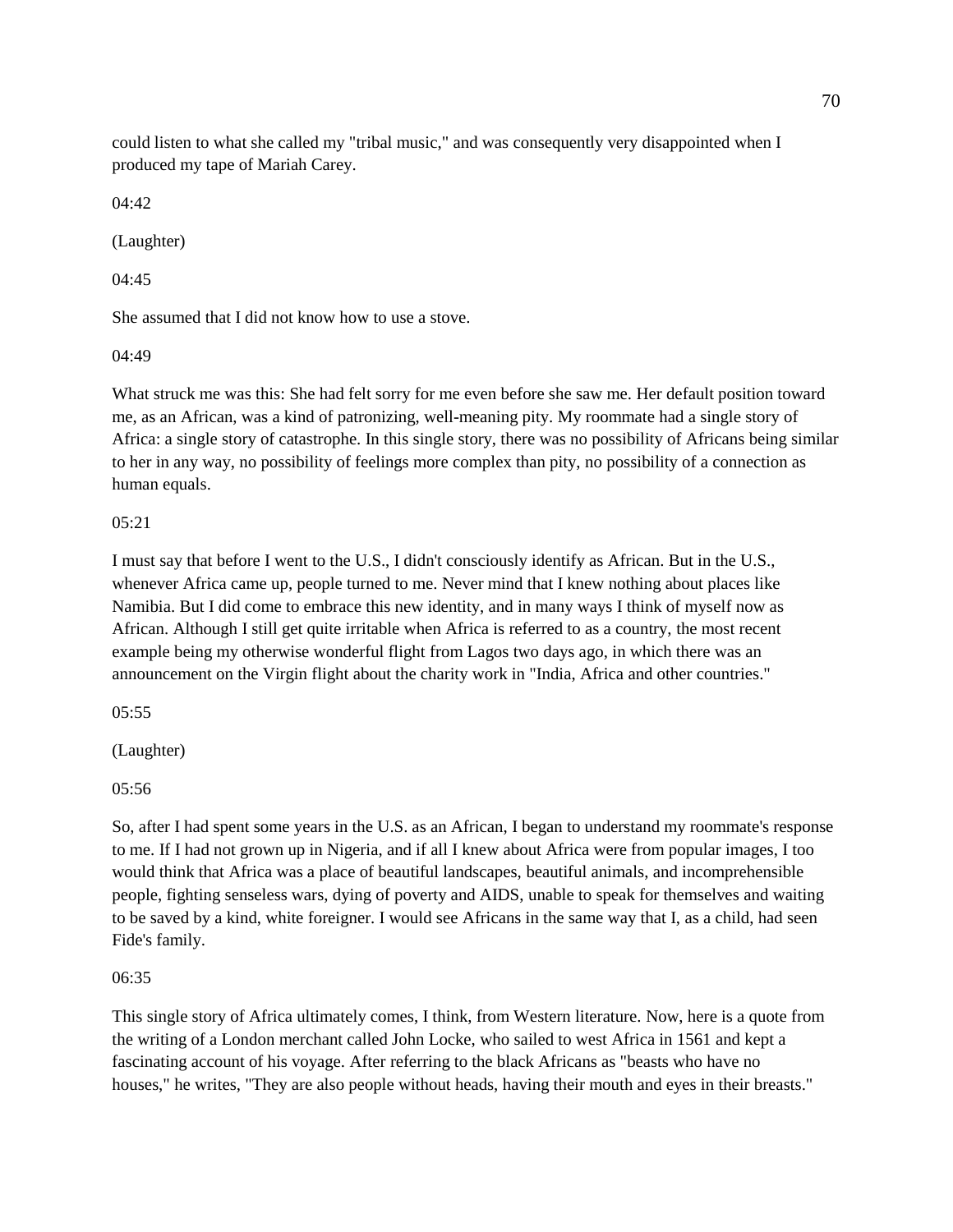## 07:05

Now, I've laughed every time I've read this. And one must admire the imagination of John Locke. But what is important about his writing is that it represents the beginning of a tradition of telling African stories in the West: A tradition of Sub-Saharan Africa as a place of negatives, of difference, of darkness, of people who, in the words of the wonderful poet Rudyard Kipling, are "half devil, half child."

# 07:32

And so, I began to realize that my American roommate must have throughout her life seen and heard different versions of this single story, as had a professor, who once told me that my novel was not "authentically African." Now, I was quite willing to contend that there were a number of things wrong with the novel, that it had failed in a number of places, but I had not quite imagined that it had failedat achieving something called African authenticity. In fact, I did not know what African authenticity was. The professor told me that my characters were too much like him, an educated and middle-class man. My characters drove cars. They were not starving. Therefore they were not authentically African.

# 08:21

But I must quickly add that I too am just as guilty in the question of the single story. A few years ago, I visited Mexico from the U.S. The political climate in the U.S. at the time was tense, and there were debates going on about immigration. And, as often happens in America, immigration became synonymous with Mexicans. There were endless stories of Mexicans as people who were fleecing the healthcare system, sneaking across the border, being arrested at the border, that sort of thing.

## 08:54

I remember walking around on my first day in Guadalajara, watching the people going to work, rolling up tortillas in the marketplace, smoking, laughing. I remember first feeling slight surprise. And then, I was overwhelmed with shame. I realized that I had been so immersed in the media coverage of Mexicans that they had become one thing in my mind, the abject immigrant. I had bought into the single story of Mexicans and I could not have been more ashamed of myself.

## 09:26

So that is how to create a single story, show a people as one thing, as only one thing, over and over again, and that is what they become.

## 09:37

It is impossible to talk about the single story without talking about power. There is a word, an Igbo word, that I think about whenever I think about the power structures of the world, and it is "nkali." It's a noun that loosely translates to "to be greater than another." Like our economic and political worlds,stories too are defined by the principle of nkali: How they are told, who tells them, when they're told, how many stories are told, are really dependent on power.

## $10.12$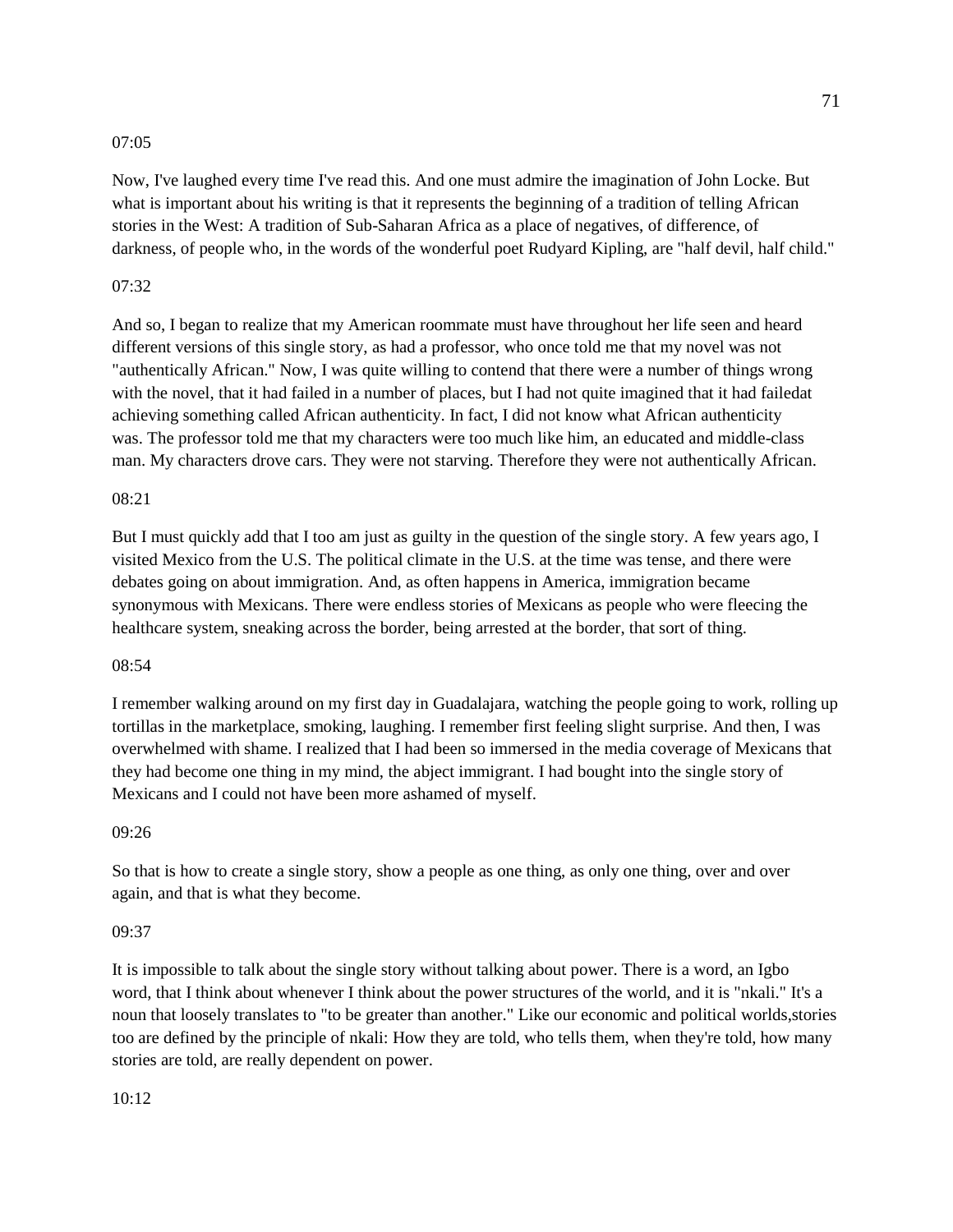Power is the ability not just to tell the story of another person, but to make it the definitive story of that person. The Palestinian poet Mourid Barghouti writes that if you want to dispossess a people, the simplest way to do it is to tell their story and to start with, "secondly." Start the story with the arrows of the Native Americans, and not with the arrival of the British, and you have an entirely different story. Start the story with the failure of the African state, and not with the colonial creation of the African state, and you have an entirely different story.

10:52 I recently spoke at a university where a student told me that it was such a shame that Nigerian men were physical abusers like the father character in my novel. I told him that I had just read a novel called "American Psycho" --

11:08 (Laughter)

11:10

-- and that it was such a shame that young Americans were serial murderers.

 $11:15$ 

(Laughter)

11:19

(Applause)

11:25

Now, obviously I said this in a fit of mild irritation.

11:28

(Laughter)

11:30

But it would never have occurred to me to think that just because I had read a novel in which a character was a serial killer that he was somehow representative of all Americans. This is not because I am a better person than that student, but because of America's cultural and economic power, I had many stories of America. I had read Tyler and Updike and Steinbeck and Gaitskill. I did not have a single story of America.

## 11:55

When I learned, some years ago, that writers were expected to have had really unhappy childhoodsto be successful, I began to think about how I could invent horrible things my parents had done to me.

12:08

(Laughter)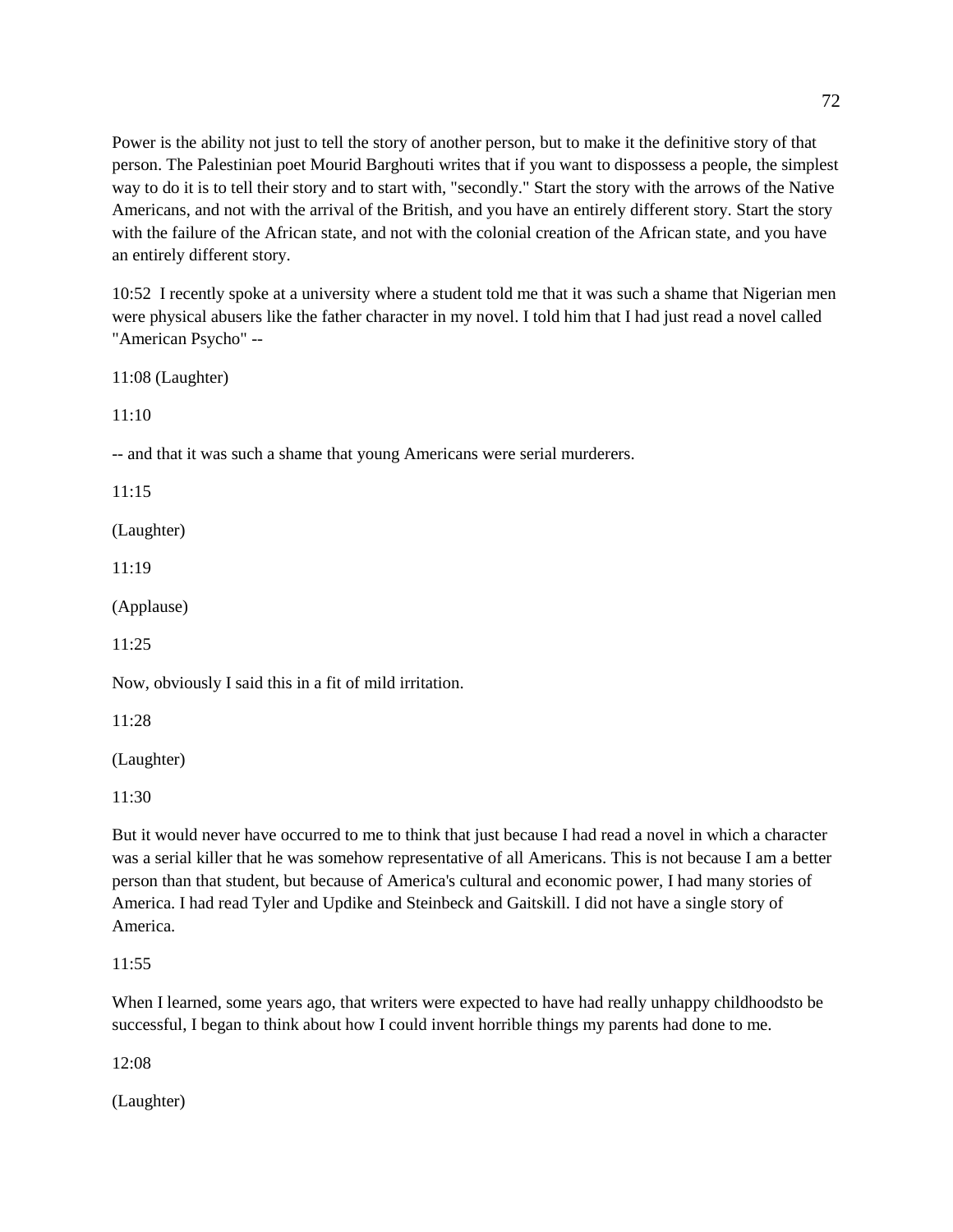## 12:10

But the truth is that I had a very happy childhood, full of laughter and love, in a very close-knit family.

# $12:17$

But I also had grandfathers who died in refugee camps. My cousin Polle died because he could not get adequate healthcare. One of my closest friends, Okoloma, died in a plane crash because our fire trucks did not have water. I grew up under repressive military governments that devalued education,so that sometimes, my parents were not paid their salaries. And so, as a child, I saw jam disappear from the breakfast table, then margarine disappeared, then bread became too expensive, then milk became rationed. And most of all, a kind of normalized political fear invaded our lives.

# 12:57

All of these stories make me who I am. But to insist on only these negative stories is to flatten my experience and to overlook the many other stories that formed me. The single story creates stereotypes, and the problem with stereotypes is not that they are untrue, but that they are incomplete. They make one story become the only story.

# $13.25$

Of course, Africa is a continent full of catastrophes: There are immense ones, such as the horrific rapes in Congo and depressing ones, such as the fact that 5,000 people apply for one job vacancy in Nigeria. But there are other stories that are not about catastrophe, and it is very important, it is just as important, to talk about them.

## 13:45

I've always felt that it is impossible to engage properly with a place or a person without engaging with all of the stories of that place and that person. The consequence of the single story is this: It robs people of dignity. It makes our recognition of our equal humanity difficult. It emphasizes how we are different rather than how we are similar.

## 14:09

So what if before my Mexican trip, I had followed the immigration debate from both sides, the U.S. and the Mexican? What if my mother had told us that Fide's family was poor and hardworking? What if we had an African television network that broadcast diverse African stories all over the world? What the Nigerian writer Chinua Achebe calls "a balance of stories."

## 14:33

What if my roommate knew about my Nigerian publisher, Muhtar Bakare, a remarkable man who left his job in a bank to follow his dream and start a publishing house? Now, the conventional wisdom was that Nigerians don't read literature. He disagreed. He felt that people who could read, would read, if you made literature affordable and available to them.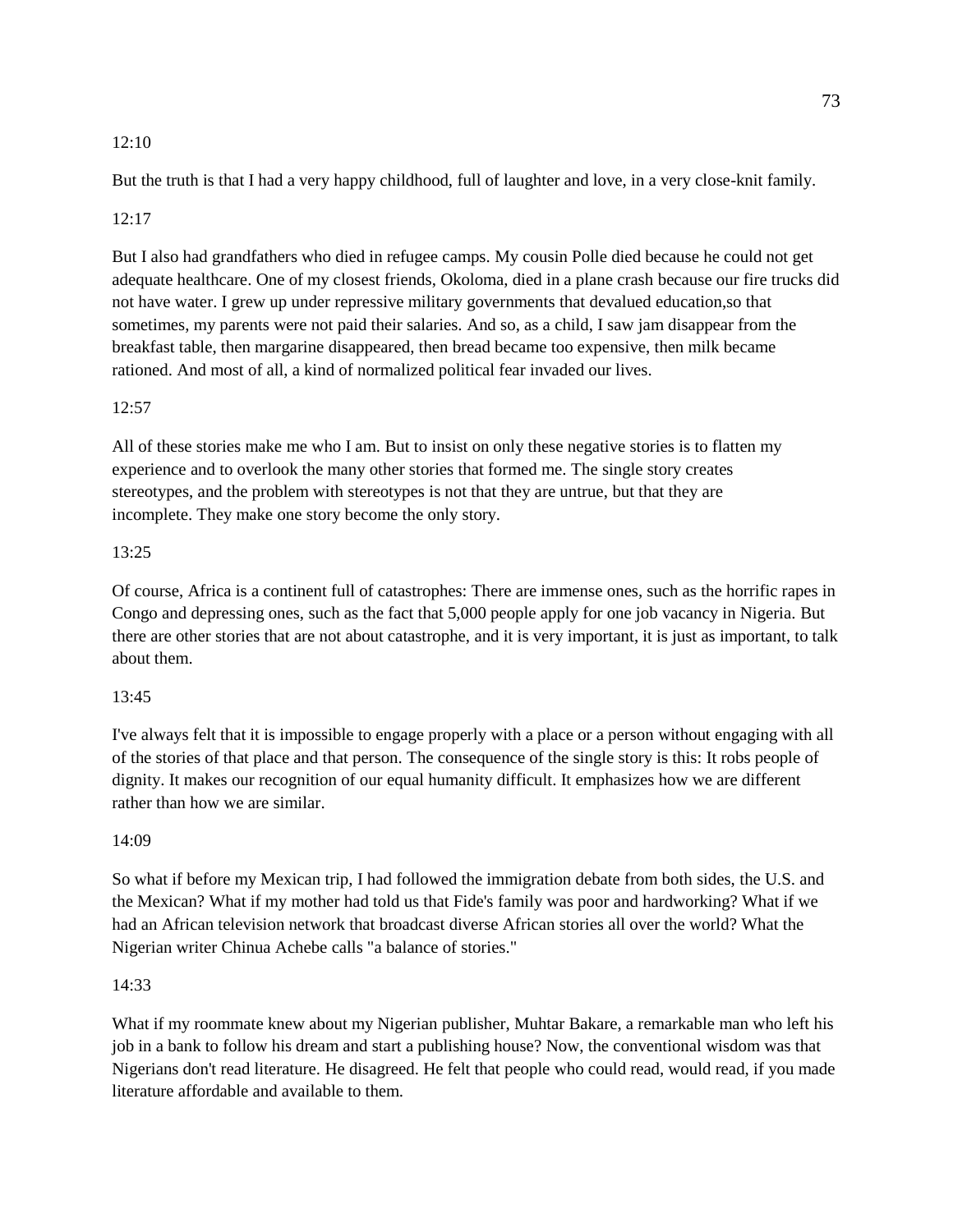#### 14:56

Shortly after he published my first novel, I went to a TV station in Lagos to do an interview, and a woman who worked there as a messenger came up to me and said, "I really liked your novel. I didn't like the ending. Now, you must write a sequel, and this is what will happen ..."

15:11

(Laughter)

15:14

And she went on to tell me what to write in the sequel. I was not only charmed, I was very moved. Here was a woman, part of the ordinary masses of Nigerians, who were not supposed to be readers.She had not only read the book, but she had taken ownership of it and felt justified in telling me what to write in the sequel.

15:33

Now, what if my roommate knew about my friend Funmi Iyanda, a fearless woman who hosts a TV show in Lagos, and is determined to tell the stories that we prefer to forget? What if my roommate knew about the heart procedure that was performed in the Lagos hospital last week? What if my roommate knew about contemporary Nigerian music, talented people singing in English and Pidgin,and Igbo and Yoruba and Ijo, mixing influences from Jay-Z to Fela to Bob Marley to their grandfathers.

#### 16:06

What if my roommate knew about the female lawyer who recently went to court in Nigeria to challenge a ridiculous law that required women to get their husband's consent before renewing their passports? What if my roommate knew about Nollywood, full of innovative people making films despite great technical odds, films so popular that they really are the best example of Nigerians consuming what they produce? What if my roommate knew about my wonderfully ambitious hair braider, who has just started her own business selling hair extensions? Or about the millions of other Nigerians who start businesses and sometimes fail, but continue to nurse ambition?

#### 16:47

Every time I am home I am confronted with the usual sources of irritation for most Nigerians: our failed infrastructure, our failed government, but also by the incredible resilience of people who thrive despite the government, rather than because of it. I teach writing workshops in Lagos every summer,and it is amazing to me how many people apply, how many people are eager to write, to tell stories.

#### 17:14

My Nigerian publisher and I have just started a non-profit called Farafina Trust, and we have big dreams of building libraries and refurbishing libraries that already exist and providing books for state schools that